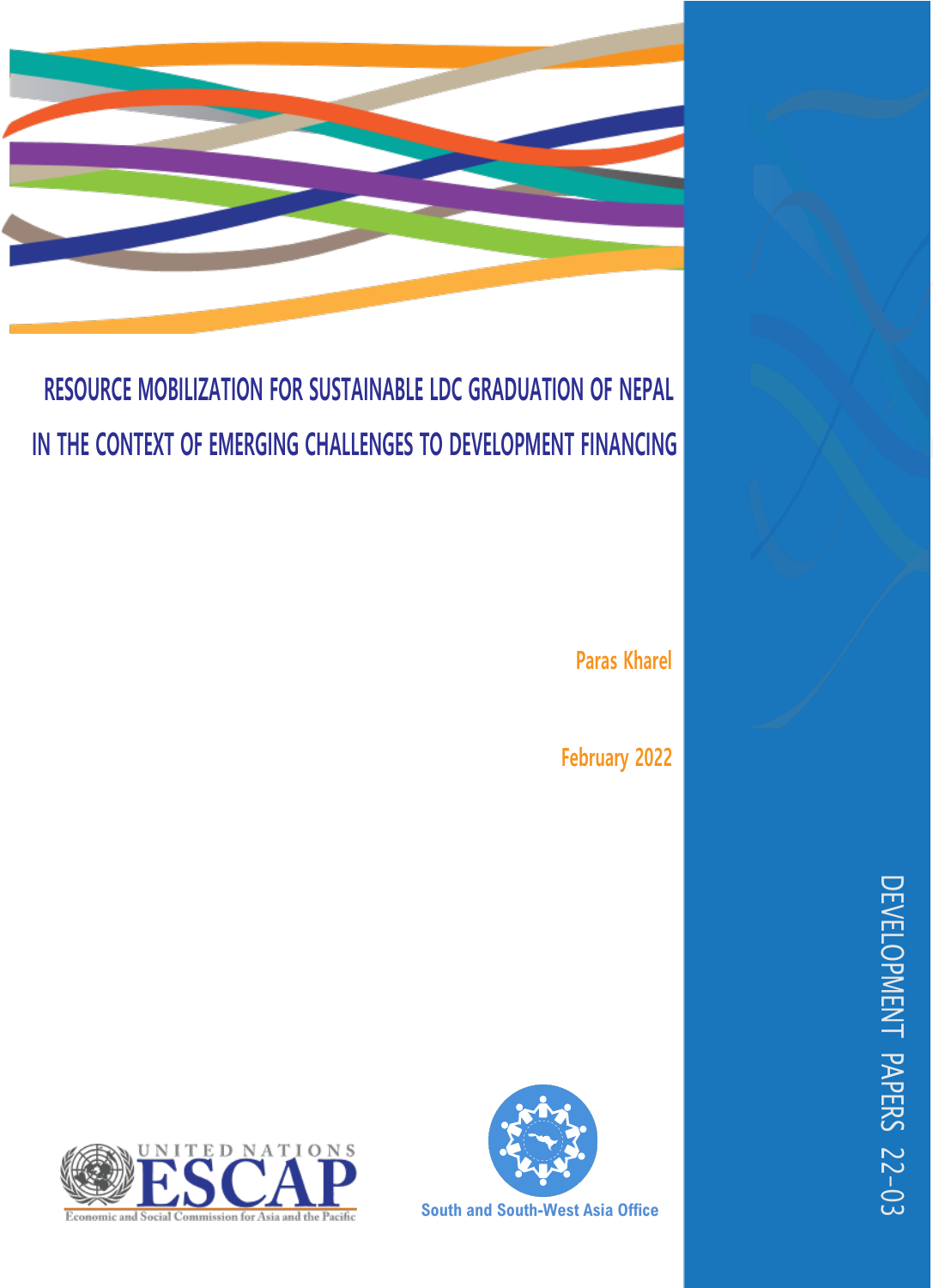South and South-West Asia Development Papers 22-03 February 2022

**Disclaimer: The views expressed in this Development Paper are those of the author(s) and should not necessarily be considered as reflecting the views or carrying the endorsement of the United Nations. Development Papers describe research in progress by the author(s) and are published to elicit comments and to further debate. This publication has been issued without formal editing.**

**For any further details, please contact:**

**Mr. Adnan Aliani, Officer-in-Charge South and South-West Asia Office (SSWA) Economic and Social Commission for Asia and the Pacific (ESCAP) C-2, Qutab Institutional Area, New Delhi-110016, India Email: sswa.escap@un.org**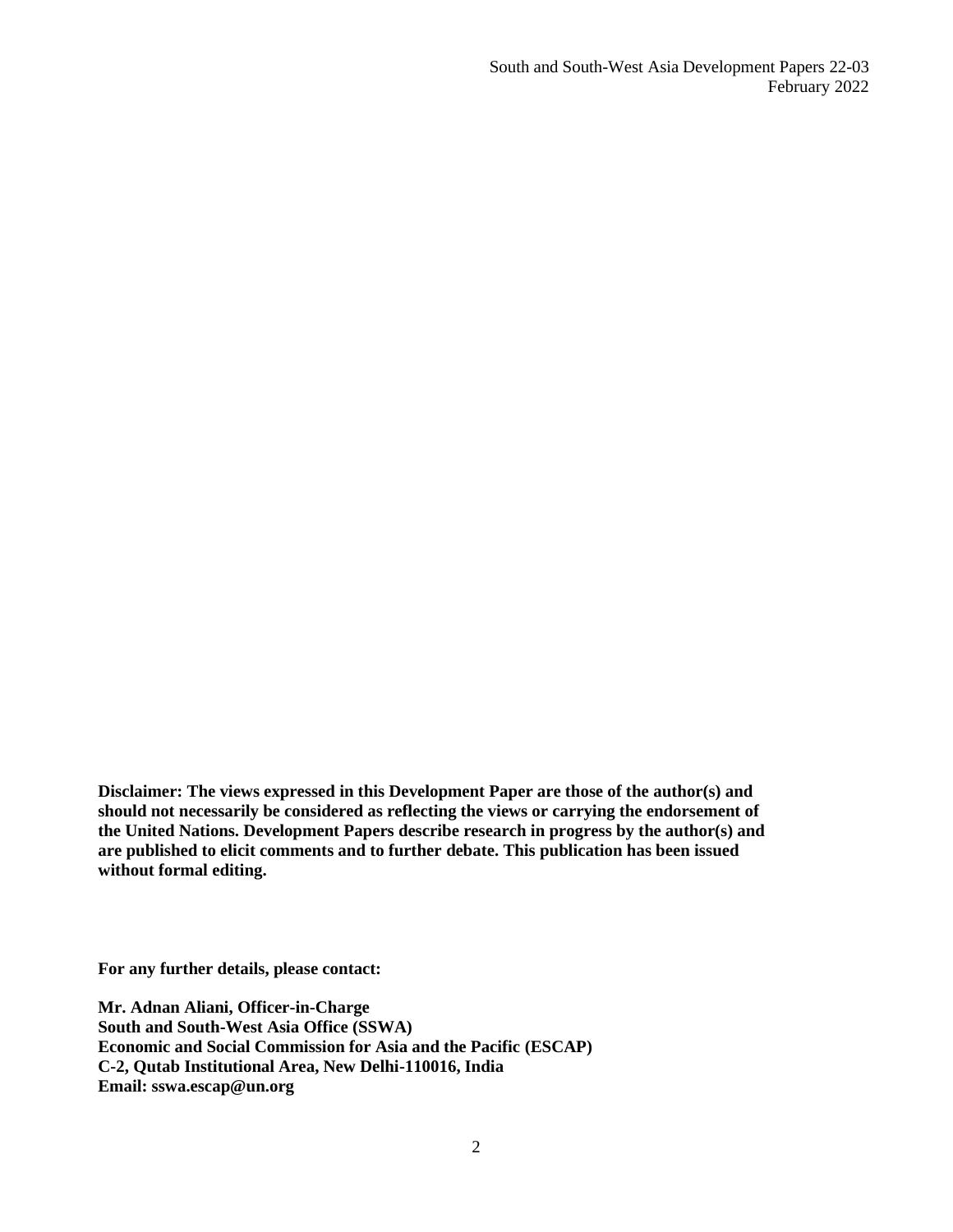# **Contents**

| . 41 |
|------|
|      |
|      |
|      |
|      |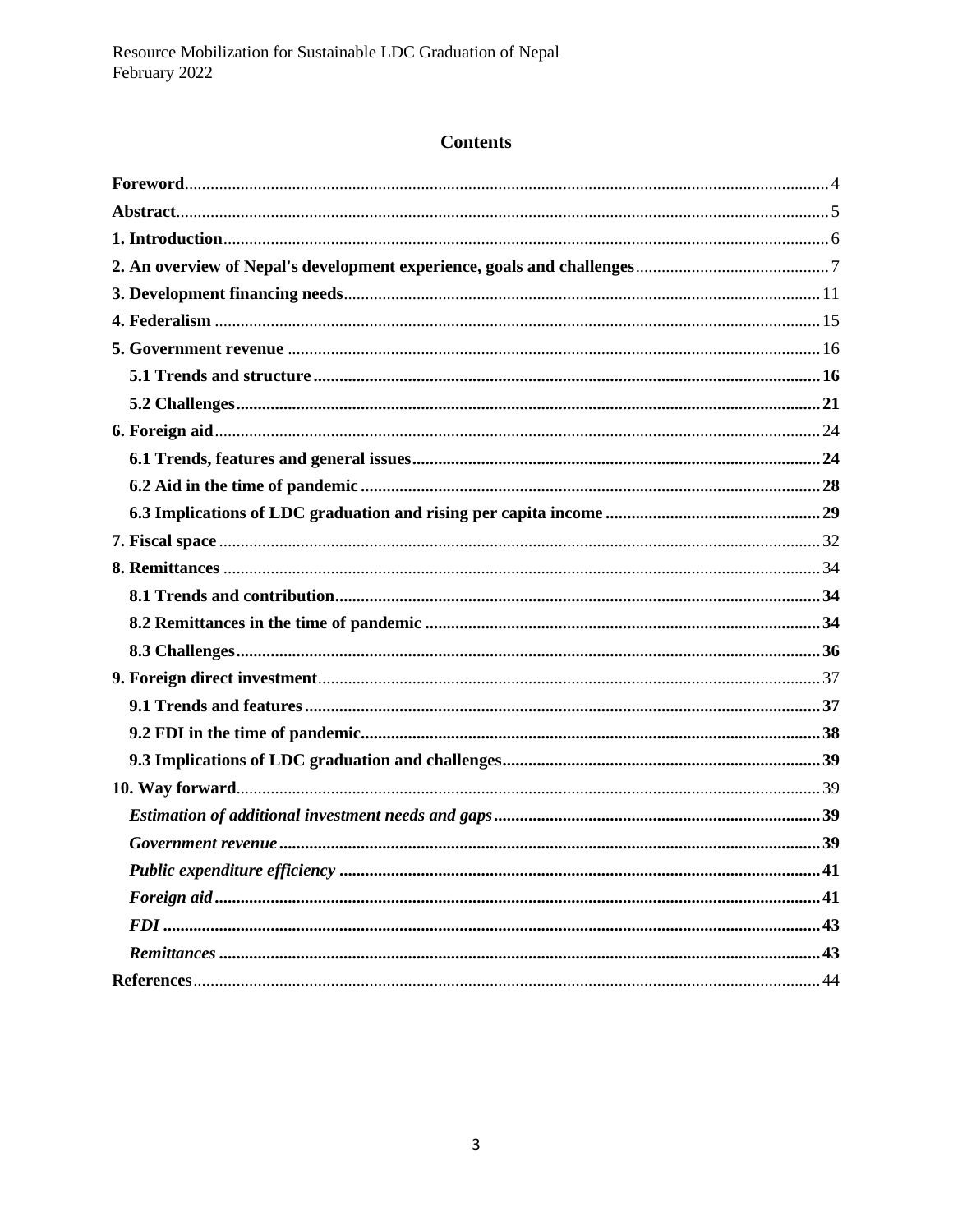#### **Foreword**

<span id="page-3-0"></span>The Development Papers Series of the UNESCAP South and South-West Asia Office (UNESCAP SSWA) promotes and disseminates policy-relevant research on the development challenges facing South and South-West Asia. It features policy research conducted at UNESCAP SSWA as well as by outside experts from within the subregion and beyond. The objective is to foster an informed debate on development policy challenges facing the subregion and sharing of development experiences and best practices.

This paper by Paras Kharel explores ways and means for improving resource mobilization for financing sustainable graduation of Nepal from the LDC category. Nepal met the criteria for graduation in the triennial review of 2021 conducted by the United Nations Committee for Development Policy (CDP) and has been nominated for graduation from the LDC group. Following an extended transition period granted in the aftermath of socio-economic disruptions caused by COVID-19 pandemic, Nepal's graduation is scheduled to become effective in 2026.

One of the key challenges faced by graduating LDCs is that of resource mobilization for sustaining development financing, given that international support measures (ISMs) including financial assistance that are exclusively available for LDCs will be phased out after graduation. Apart from the long-term goal of adapting to a more self-reliant development financing strategy, graduating LDCs also need to meet the short-term funding requirements for the implementation of specific policy programmes aimed at smooth and sustainable transition. In the aftermath of the COVID-19 pandemic, graduating LDCs are forced to deal with the twin challenges of shrinking revenues due to wide-spread disruptions to economic activities on the one hand, and increased health and social sector spending commitments raised by the pandemic on the other hand. This situation is exerting severe strains on the resource mobilization capacities of graduating LDCs and threaten to widen their resource gaps.

Against this background, with the objective of assisting policy makers in addressing potential issues of development financing, the paper analyses the development financing landscape of Nepal constituted by various domestic (tax, non-tax revenues, government bonds etc.) and external (remittances, ODA, FDI etc.) sources. It finds important avenues for strengthening resource mobilization from traditional sources and for exploring new financing instruments. It underscores need for aligning policy programmes for sustainable graduation with implementation of the Sustainable Development Goals (SDGs) for maximizing efficiency of public expenditure.

The paper offers a rich set of policy perspectives on diversification and expansion of Nepal's development financing portfolio. We hope that the policy prescriptions offered by this paper will assist policy makers and stakeholders in adopting measures for improving prospects of sustainable development financing in Nepal in particular, and in the graduating LDCs of South Asia in general.

> Adnan Aliani Officer-in-Charge UNESCAP South and South-West Asia Office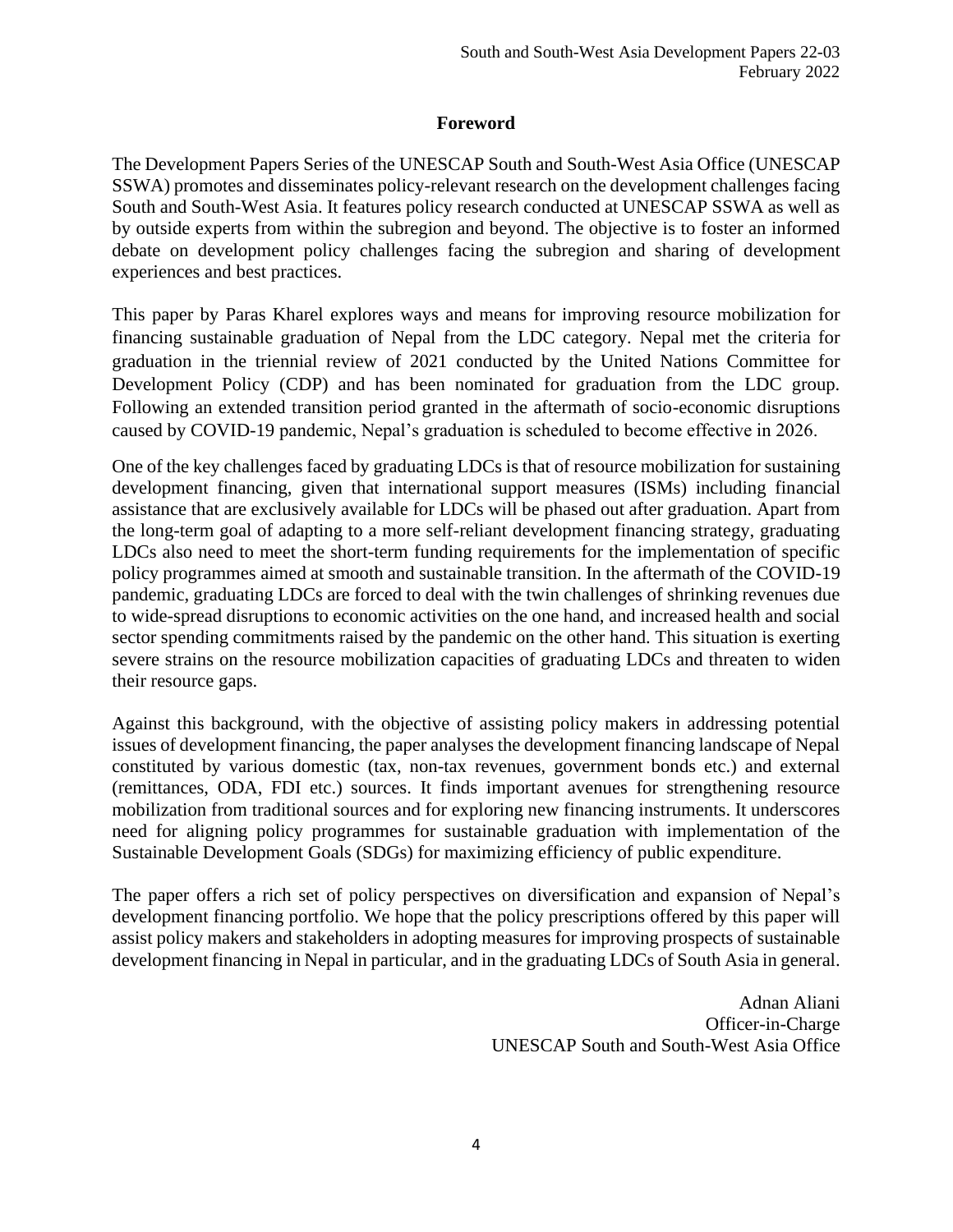#### **Resource Mobilization for Sustainable LDC Graduation of Nepal in the Context of Emerging Challenges to Development Financing**

#### **Paras Kharel<sup>1</sup>**

#### <span id="page-4-0"></span>**Abstract**

This paper evaluates Nepal's challenges related to resource mobilization for sustainable graduation in the aftermath of COVID-19 and potential avenues to overcome them. Nepal's graduation is scheduled to become effective in 2026, and the country also aims to become an upper middleincome country by 2030. With the lowest per capita income among graduating LDCs, the continued developmental challenges faced by Nepal include premature de-industrialization, low productive capacity and low rate of job creation. While the country already faces substantial gaps in development financing, resource mobilization for implementing transitional strategies is being challenged by additional resource demands in the aftermath of the COVID-19 crisis. Against this backdrop, this paper analyses the issues in securing development finance for Nepal and derives policy suggestion for the way forward. It examines the structure of development finance landscape of Nepal, projected investment needs and resource gaps faced by the country in the current context. Domestic fiscal space is assessed in detail, considering the potential for improving both revenue and expenditure sides of public finance. The paper calls for a reassessment of additional investment needs and gaps in the post-COVID-19 context, and proposes ways to revitalize domestic financing and to capitalize on potentials for tapping external sources such as foreign aid, FDI and remittances.

JEL Codes(s): F30, F35, G20, G32, H20, H50, H60

Key words: Financing for development, LDC graduation, sustainable development

<sup>1</sup> Paras Kharel is Research Director at South Asia Watch on Trade, Economics, and Environment (SAWTEE), a Kathmandu-based think tank. The author thanks Ranjan Sapkota for research assistance.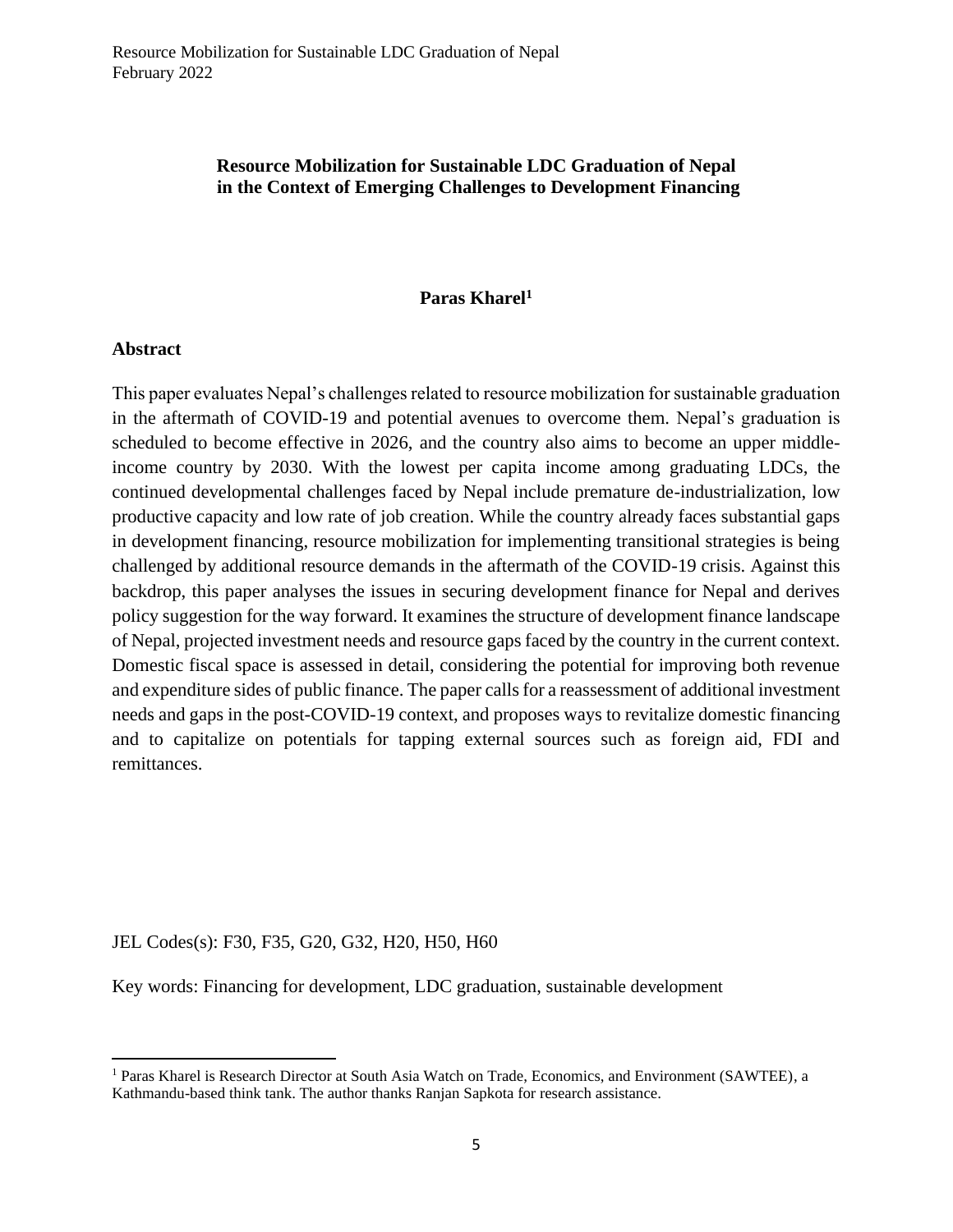#### <span id="page-5-0"></span>**1. Introduction**

While Nepal made substantial progress in poverty reduction and several other development outcomes, such as those related to health and education, as part of the Millennium Development Goals and has been making further progress since the launch of the Sustainable Development Goals (SDGs) in 2016, it faces a challenging road ahead to meet its development aspirations, notably to become an upper middle-income country by 2030. The country is graduating from the least development country (LDC) category in 2026 without meeting the income criterion. It has the lowest per capita income among the dozen LDCs on track towards graduation. This reflects a key structural challenge faced by the Nepali economy masked by other, more positive, development outcomes. The challenge pertains to de-industrialization, low productive capacity and a poor rate of creation of decent jobs. As a result, the country has seen massive outmigration for work, with remittances emerging as the mainstay of the economy and contributing to the progress towards other development goals. The Covid-19 pandemic has hit the economy hard, caused huge job losses, and in all likelihood reversed some of the gains made in poverty reduction.

Finding the resources to meet development goals was always a challenge. A huge resource gap was already staring at policymakers as the government embraced the SDGs. LDC graduation and the pandemic are shocks that will trigger additional resource demands while making resource mobilization more difficult, for both public and private sectors.

Against this backdrop, this paper analyses the issues and challenges in securing development finance for Nepal, and suggests a way ahead. It discusses challenges pre-existing the pandemic as well as pandemic-specific challenges and the implications of LDC graduation. Section 2 presents an overview of Nepal's development experience, goals and challenges. Section 3 summarizes the investment needs for meeting development goals, and the resource gap. Section 4 introduces the federal structure of governance adopted by Nepal to set the scene for later discussions of the issues and challenges in development finance in the context of fiscal federalism. Section 5 analyses the trends in and structure of government revenue, and the challenges in revenue mobilization, including in the context of federalism. Section 6 analyses the trends in, and structure and features of foreign aid in Nepal, with a focus on official development assistance, before discussing the implications of LDC graduation and a rising per capita income. Section 7 discusses fiscal space, looking at trends in government debt stock and debt servicing, while also emphasizing the potential for improving the efficiency of expenditure. Section 8 discusses the role of remittances as an important development resource, and the challenges to harnessing it further. Section 9 briefly discusses foreign direct investment trends and features, and notes the difficulty faced in attracting it. Finally, Section 10 presents suggestions for securing various sources of development finance.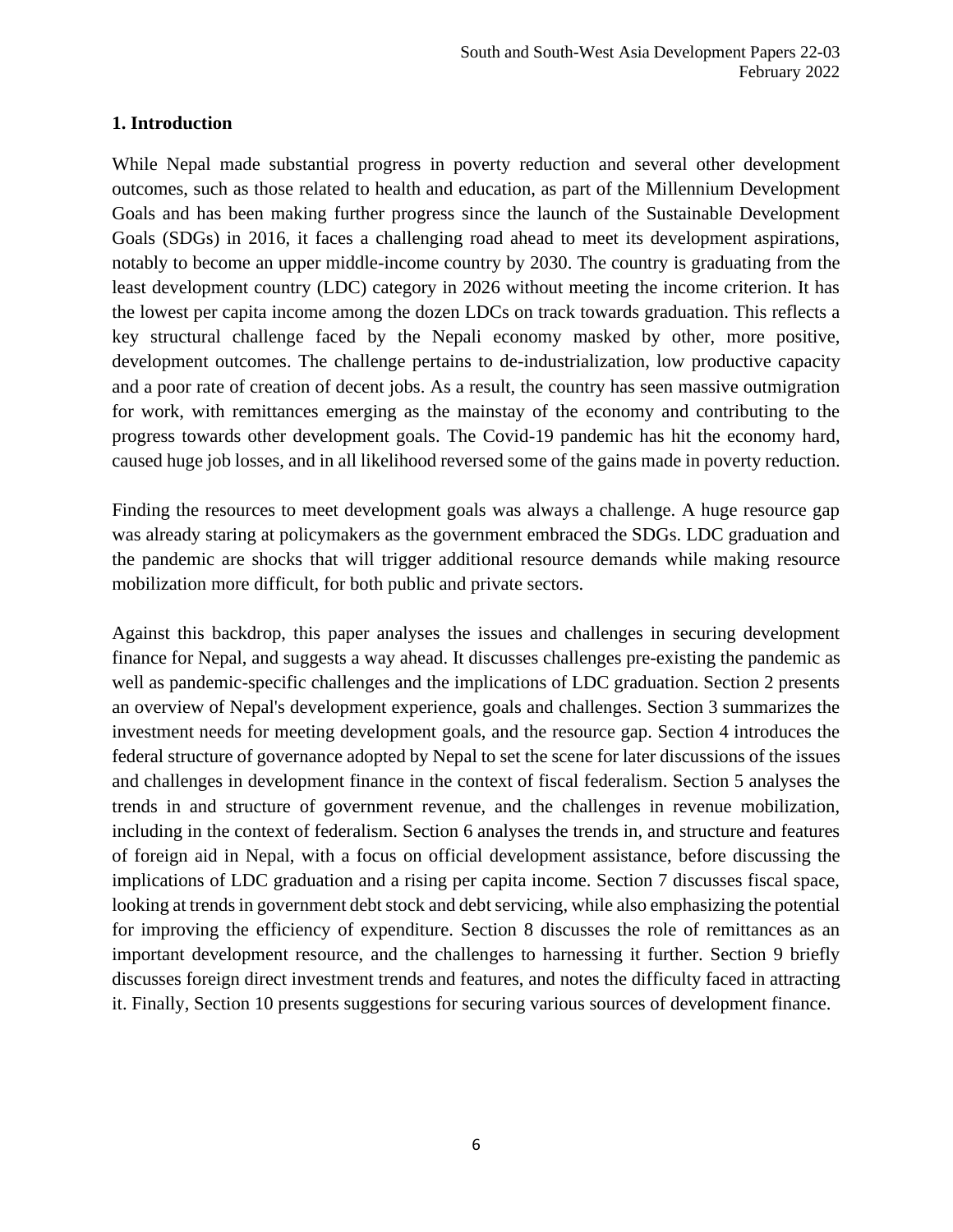## <span id="page-6-0"></span>**2. An overview of Nepal's development experience, goals and challenges**

#### *From MDGs to SDGs*

In the two decades preceding the launch of the SDGs, Nepal had made significant improvements in several aspects of socio-economic development. The proportion of people living in absolute poverty had declined from 49 percent in 1992 to 23 percent in 2015, child and maternal mortality rates had seen dramatic reductions, primary school enrolment had increased significantly, accompanied by gender parity, and the average life expectancy at birth had crossed 70 (NPC, 2017). Alongside these achievements, the Nepali economy was characterized by deindustrialization, as reflected in the declining share of manufacturing in total value addition and growth in non-tradable services sectors. Poor rates of job creation prompted as many as half a million people, mostly youths—almost equivalent to the number of annual entrants to the labour force—to go overseas for work every year, making remittances a mainstay of the economy. These features cast some doubt on the sustainability of the achievements of the Millennium Development Goals (MDGs) (2000-2015), accomplishing the unfinished basic development agenda, for example, ending poverty, hunger and privations that, for example, underlie the Multidimensional Poverty Index<sup>2</sup>, and achieving high and sustained income growth. These features remain even half a decade into the SDG period.

In an assessment of progress towards the SDGs during 2016-2019, the National Planning Commission (NPC), Nepal's apex policymaking body that is also the nodal agency on SDGs, concludes that progress has been "quite satisfactory" on SDG 1 (ending poverty) $3$  and SDG 10 (reducing inequalities), progress has been "moderate" on SDG 4 (SDG 4 (inclusive quality education), SDG 5 (gender equality), SDG 7 (clean energy), SDG 15 (terrestrial system) and SDG 17 (partnership for sustainable development), while progress on SDG 2 (zero hunger), SDG 3 (healthy lives and well-being), SDG 6 (water and sanitation), SDG 8 (decent work and economic growth), SDG 11 (sustainable cities), SDG 13 (climate action) and SDG 16 (peace and justice) has remained "slow", and there has been "no progress at all" on SDG 9 (industry and infrastructure) and SDG 12 (responsible consumption and production) (NPC, 2020). Thus, two SDGs (8 and 9) which constitute a means to achieving and sustaining other development goals, which were not explicitly part of MDGs and which, fundamentally, relate to the economy's capacity to generate output and employment—have seen slow or no progress<sup>4</sup> during  $2016-2019$ , that is, even before

 $2$  See CBS (2021) for a discussion of the Multidimensional Poverty Index.

<sup>3</sup> Poverty measured by \$1.9 per day at PPP value fell from 36 percent to 15 percent against the target of 28.5 percent for 2019 and 4.9 percent for 2030. The proportion of population living below the national poverty line fell from 21.6 percent to 16.7 percent against the target of 17.1 percent for 2019 and 4.9 percent for 2030. Further, CBS (2021) reports that the percentage of Nepalis that are multidimensional poor fell from 30.1 percent in 2014 to 17.4 percent in 2019, with just under five million people in multidimensional poverty.

<sup>4</sup> Road density (km/sq.km) was 0.63 against the target of 1.3 for 2019 (NPC, 2020). Manufacturing value added as a proportion of GDP declined from 6.6 percent in 2015 to 5.65 percent in 2019 against a target of 8.8 percent for 2019 and 15 percent for 2030. The share of industry (manufacturing; construction; and electricity, gas, and water) fell from15 percent in 2015 to 14.47 percent in 2019 against the target of 17.7 percent for 2019 and 25 percent for 2030.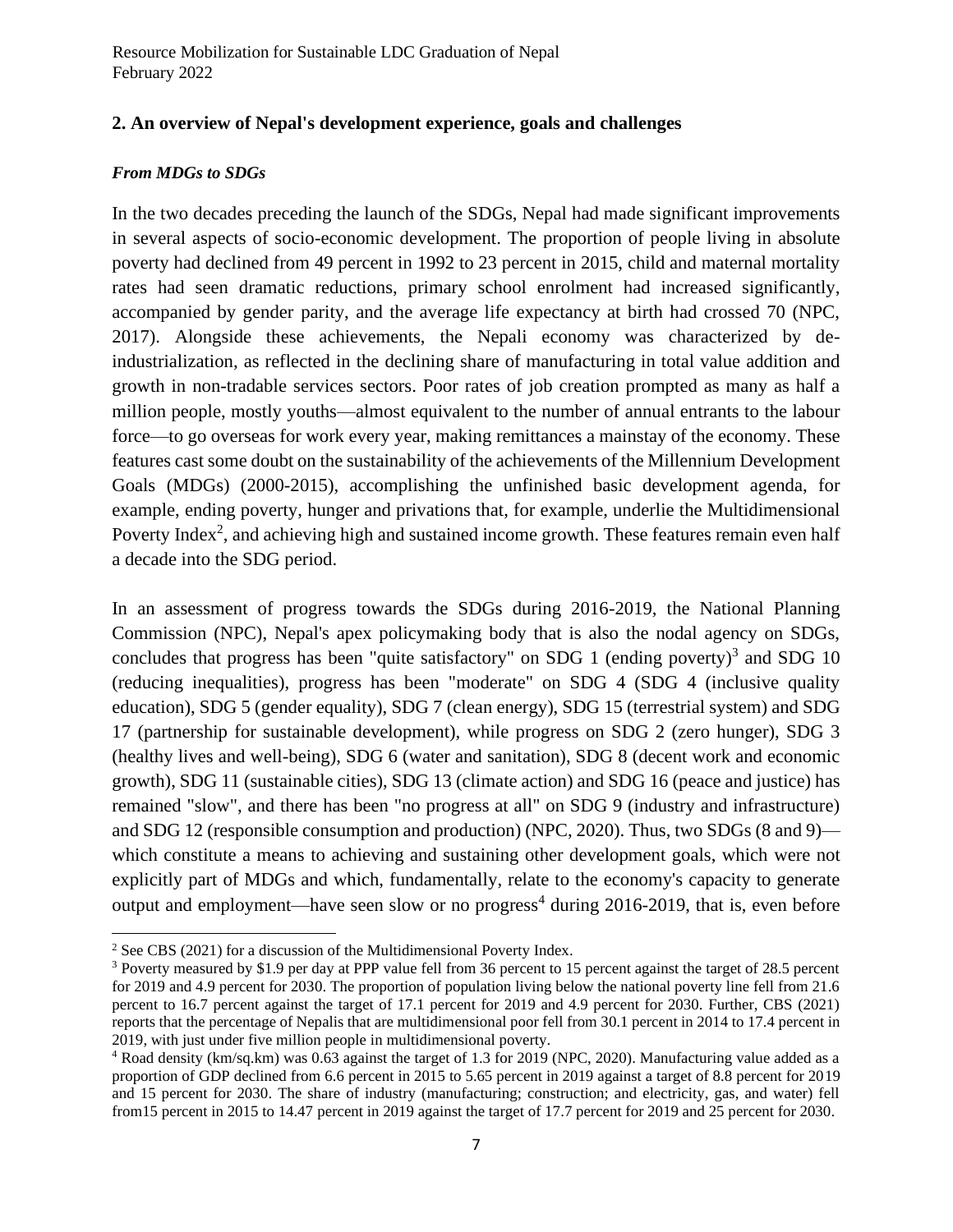the onset of the Covid-19 pandemic and the additional challenges it introduced. The investment needs as well as the financing gap are among the highest for sectors directly related to these two goals (as will be discussed in Section 3).

The per capita real income growth rate exceeded the SDG target for 2019 (NPC, 2020). During  $2016/17-2018/19$ , per capita real income (GDP) growth averaged 6.3 percent.<sup>5</sup> That was in large part on the back of the reconstruction boom following the 2015 earthquake. GDP growth rate was already petering out in the first three quarters of FY 2019/20, before the onset of Covid-19.<sup>6</sup> Achieving the target per capita income (GNI) of US\$2,500 by 2030 in real terms would require real income per capita to grow by 7.8 percent between 2019 and 2030.<sup>7</sup> The GDP or GNI growth rate would have to be about 1.2 percentage points higher than that. Nepal government's 15th (development) Plan (2019/20-2023/24), which incorporates the SDGs, is even more ambitious in that it envisions Nepal becoming an upper-middle income country by  $2030$ .<sup>8</sup> To achieve this, Nepal's per capita GNI must be at least US\$4,096 by 2030 (based on the World Bank's definition of upper-middle income country for  $2021/22$ ).<sup>9</sup> Given that the country's GNI per capita was US\$1,190 in 2020<sup>10</sup>, achieving this aim calls for real GNI per capita growth of at least 13.2 percent per annum during 2020-2030.

## *The Covid-19 pandemic*

The disruption to economic activities by the pandemic—with at least two waves in Nepal, one in 2020 and the other in 2021, both leading to sweeping lockdowns and other containment measures—and the uncertainty it has created make achieving the targeted economic growth rate(s) all the more challenging. In 2019/20, per capita real GDP contracted by 3.4 percent and 2020/21 saw a tepid rebound of 2.6 percent.<sup>11</sup> As a result, per capita real GDP in  $2020/21$  was still 0.86 percent lower than in 2018/19. The nominal per capita GDP and GNI in 2020/21 were, respectively, US\$1,195 and US\$1,201. The per capita gross national disposable income (GNDI), which is GNI plus net transfer from abroad (the bulk of which is workers' remittances), remains significantly higher at US\$1,501.

The excess of per capita GNDI over per capita GNI has averaged 24.8 percent in the two fiscal years hit by the pandemic, 2019/20 and 2020/21, almost the same ratio as in the preceding two fiscal years. The pandemic threatens to undo the development achievements (including in health,

<sup>5</sup> Nepal Rastra Bank's Current Macroeconomic and Financial Situation (2020/21).

<sup>&</sup>lt;sup>6</sup> Quarterly GDP estimates by Central Bureau of Statistics [\(https://cbs.gov.np/,](https://cbs.gov.np/) accessed 25.06.21).

<sup>&</sup>lt;sup>7</sup> Using year 2019 per capita income (US\$1,097) as mentioned in NPC (2021).

<sup>8</sup> National Planning Commission, Government of Nepal, *15th Plan (Fiscal year 2019/20-2023/24*), available at <https://npc.gov.np/en> (accessed 27.09.21).

<sup>9</sup> <https://datahelpdesk.worldbank.org/knowledgebase/articles/906519-world-bank-country-and-lending-groups> (accessed 26.09.21).

<sup>&</sup>lt;sup>10</sup> Data from World Development Indicators (accessed 26.09.21). GNI calculation is based on Atlas method.

<sup>&</sup>lt;sup>11</sup> Nepal Rastra Bank's Current Macroeconomic and Financial Situation (2020/21).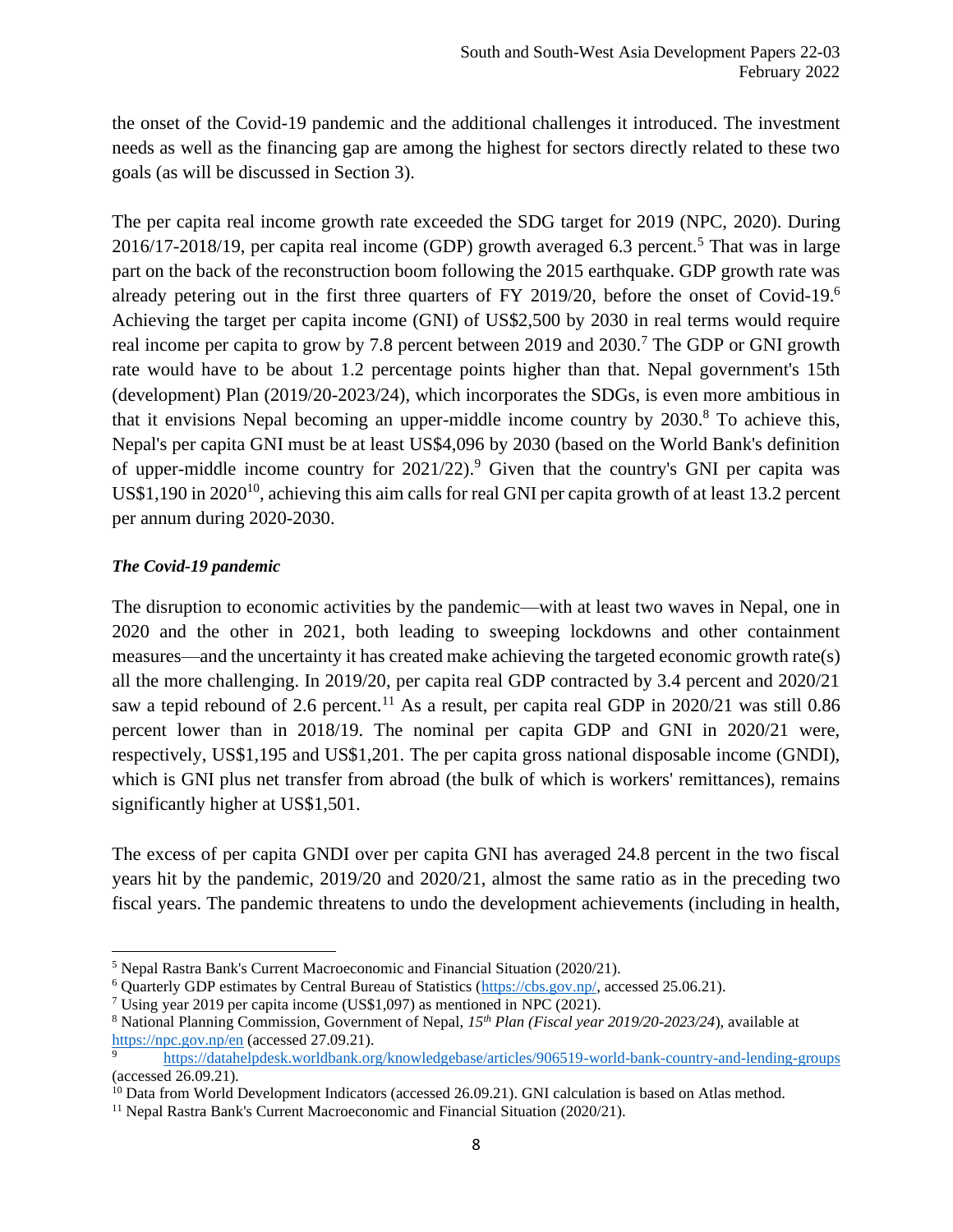education and poverty) made so far. The economic slowdown triggered by the pandemic has had a major impact on employment: one estimate (NPC, 2021b) has it that about 924,000 individual had lost their jobs due to the pandemic by July 2020, while another estimate<sup>12</sup> suggests more than 40 percent of economically active workers reported a job loss or prolonged work absence in 2020. International tourist arrivals crashed by nearly 81 percent in 2020, and the activities of hotels, restaurants, travel and tourism are unlikely to revert to pre-pandemic levels until a sustained containment of the pandemic.<sup>13</sup> The pandemic is likely to have reversed part of the reduction in multidimensional poverty witnessed between 2014 and 2019. Continued growth of remittances amid the pandemic (discussed in Section 8), defying initial predictions of a contraction, helped cushion Covid-19's impact on the economy to an extent.

The national vaccination drive has picked up, with about 20 percent of the population fully vaccinated<sup>14</sup> as of 26 September 2021. Assuming there will not be a third wave, the government projects GDP growth rate for 2021/22 at 7 percent.<sup>15</sup> However, the ADB forecasts a 4.1 percent growth for  $2021/22$ . <sup>16</sup> GoN's growth projection for the previous year,  $2019/20$ , was also very ambitious, with about half of it being realized (4 percent). The ADB identifies as downside risks the uncertain trajectory of the pandemic, a possible surge in Covid-19 cases, and the resulting strict containment measures.

GoN's fiscal policy for 2020/21 focused on health care, increasing (planned) allocations for health by nearly 47 percent, as opposed to a nearly 4 percent reduction in the size of the overall budget.<sup>17</sup> It also provided tax relief to businesses hit hard by the pandemic. Monetary policy measures included a dedicated refinancing facility, rebates on interest rates on loans, and concessional lending for affected businesses. Strengthening the nation's health care system and an accommodative monetary policy remain the key features of fiscal and monetary policies for 2021/22. Allocations for health rose by 23 percent in the government's planned expenditure for 2021/22.<sup>18</sup>

While allocations for heath increased, allocations for the economic affairs heading in the budget fell by 28 percent in 2020/21, and although they rose by 13.6 percent the following year they were still less by 18 percent than the allocations for 2019/20. The government did not provide direct aid—food or cash—to needy households, economically hit hard by the pandemic, although some

<sup>12</sup> World Bank, 2021, *South Asia Vaccinates*, South Asia Economic Focus (March), World Bank, Washington, D.C. [https://openknowledge.worldbank.org/bitstream/handle/10986/35274/9781464817007.pdf?sequence=5&isAllowed=](https://openknowledge.worldbank.org/bitstream/handle/10986/35274/9781464817007.pdf?sequence=5&isAllowed=y)  $\underline{y}$  $\underline{y}$  $\underline{y}$  (accessed 26.08.21).

<sup>&</sup>lt;sup>13</sup> <https://www.adb.org/news/nepal-economy-modestly-grow-fy2022> (accessed 26.09.21).

<sup>14</sup> <https://www.facebook.com/HEOCMoHP> (accessed 26.09.21).

<sup>&</sup>lt;sup>15</sup> GoN's financial plan for 2021/22, introduced through a Replacement Bill on 10 September 2021, available at <https://mof.gov.np/> (accessed 26.09.21).

<sup>&</sup>lt;sup>16</sup> <https://www.adb.org/news/nepal-economy-modestly-grow-fy2022> (accessed 26.09.21).

<sup>&</sup>lt;sup>17</sup> GoN's Budget Speech 2020/21.

<sup>18</sup> GoN's Budget Speech 2021/22.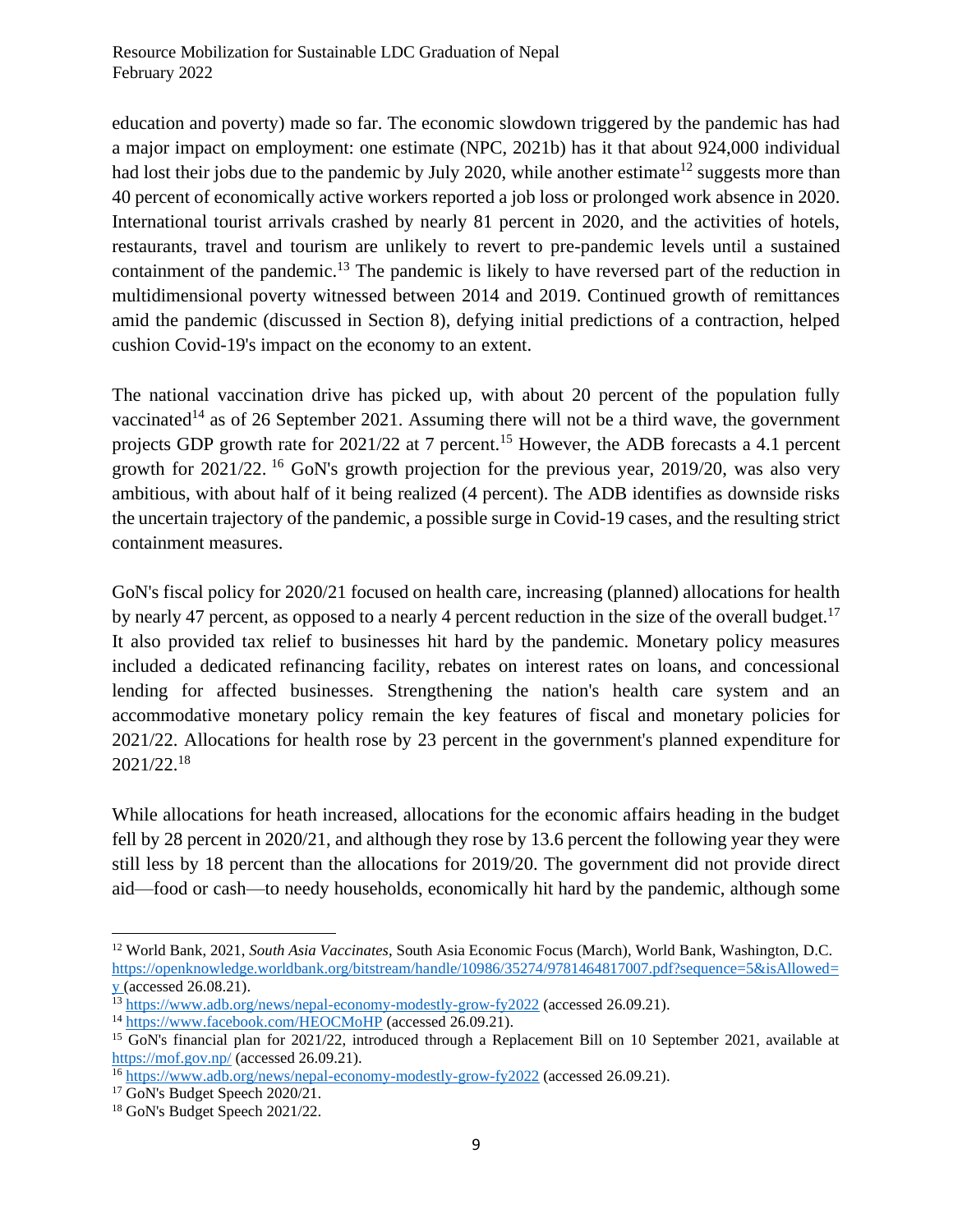food aid was provided by or routed through local governments. In a revised financial plan for 2021/22, the government has allocated about US\$400 million to a new cash transfer programme meant to provide a one-off cash assistance—the first of its kind—to 500,000 poor families having members who lost their livelihoods to the pandemic.<sup>19</sup> While it remains to be seen how effectively this scheme will be targeted at the most needy, this could lead to demand for direct assistance for households facing economic hardships in possible future waves of the pandemic, as well as a more generic cash transfer programme, directed at households at the bottom of the economic ladder, even in post-Covid-19 times. Social security expenses have surged in recent years, increasing more than fourfold between 2014/15 and 2019/20, and making up over 6 percent of total (actual) expenditure in the final year (GoN, 2021).

## *LDC graduation*

The substantial gap between GNP (or GDP) and GNDI, noted earlier, sets Nepal apart from other South Asian countries and most low-income countries and LDCs. It is a visible symptom of its low productive capacity. It is the only country among the dozen LDCs on track towards graduation that is leaving the LDC status without meeting the income threshold (WTO, 2020), in itself very low. This raises concerns about the sustainability of the impending graduation, slated for 2026. Loss LDC-specific trade preferences as a result of graduation is the biggest cause for concern. The possible impact on foreign aid is discussed separately in Section 6.

The graduation shock is estimated to cause Nepal's merchandise exports to fall by 2.5 percent (or US\$20.14 million), lower than a loss of 6.4 percent projected for 12 graduating LDCs as a group (WTO, 2020). The projected export loss for Nepal is relatively low since over 60 percent of the country's exports are absorbed by India, with which Nepal has as a separate bilateral preferential trade agreement, and partly because of low productive capacity and severe supply-side constraints Nepal has not been able to effectively utilize LDC-trade preferences offered by most countries, barring those available in the European Union market. Beyond these estimates from partial equilibrium models, Nepal's longstanding aspiration to jumpstart its moribund export sector, whose earnings have remained less than US\$1 billion till 2021/22, and make it a pillar of economic growth and job creation will run into difficulties upon graduation.

As Kharel (2021) argues, "the fact that the prospect of tapping the country's export potential is partly predicated on preferential tariffs implies much higher export losses than predicted by standard modelling exercises. This underlines the urgency of tackling productive capacity and supply-side constraints and strengthening factors of non-price competitiveness." In addition, the projected export losses will be concentrated in the EU, a market where a lot of small and medium enterprises are selling. Helping such firms adjust to the loss of trade preferences and, more

<sup>&</sup>lt;sup>19</sup> GoN's financial plan for 2021/22, introduced through a Replacement Bill on 10 September 2021, available at <https://mof.gov.np/> (accessed 26.09.21).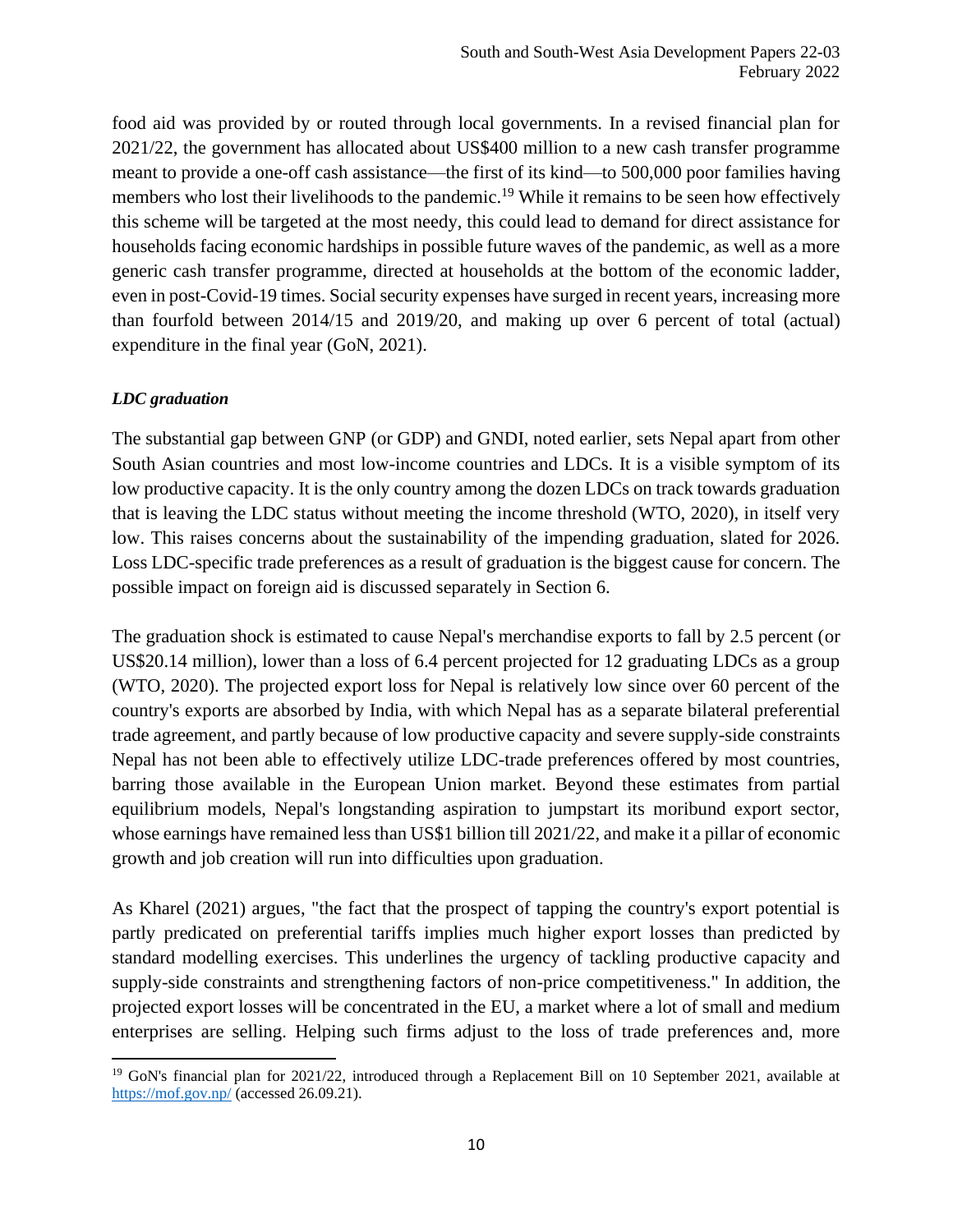Resource Mobilization for Sustainable LDC Graduation of Nepal February 2022

generally, improving export-related productive capacity and alleviating supply-side constraints to turn the export sector into a major source of growth will have to be part and parcel of a transition strategy in the wake of graduation (Kharel, 2021). This will call for investments. While putting a number on the investment requirement would be a separate study in itself, the resource needs could be in addition to the needs projected for achieving the SDGs, which we will discuss next.

## <span id="page-10-0"></span>**3. Development financing needs**

This section summarizes Nepal's development finance needs. Given that SDGs have been integrated into the country's ongoing five-year development plan, we will focus on the investment requirements to meet the SDGs and the expected financing gap. Unless otherwise stated, all the estimates in this section are drawn from the needs assessment and costing done by the National Planning Commission (NPC, 2018).

The annual investment requirement for SDGs is estimated at 48 percent of GDP on average during the entire SDG period 2016-2030, amounting to NPR 2,025 billion, or US\$19.68 billion, per year (at 2014/15 constant prices). Table 1 lists the total, public sector and private sector investment requirements and financing gaps. The investment needs are the highest for transport, industry and ICT; education; energy; urban infrastructure, housing and reconstruction; poverty; health; and agriculture (Table 2).

| Sectors                                           | 2016-19 | 2020-22 | 2023-25 | 2026-30 | 2016-30 |
|---------------------------------------------------|---------|---------|---------|---------|---------|
| Total SDG investment need                         | 1055    | 1559    | 2046    | 3070    | 2025    |
| Total SDG investment need (in USD at 2015 prices) | 10.25   | 15.14   | 19.87   | 29.82   | 19.68   |
| Total SDG investment need as % of GDP             | 43.8    | 48.8    | 48.8    | 49.7    | 47.8    |
| Private investment requirement                    | 259     | 443     | 736     | 1303    | 739     |
| Private resources available (including FDI)       | 224     | 333     | 418     | 488     | 373     |
| Private finance gap                               | 35      | 110     | 318     | 815     | 366     |
| Public investment requirement                     | 702     | 979     | 1134    | 1505    | 1111    |
| Public resources available (including ODA)        | 521     | 698     | 905     | 1300    | 893     |
| Public finance gap                                | 181     | 281     | 229     | 205     | 218     |

**Table 1: Annual average investment requirements for meeting SDGs (NPR billion, 2015 prices)**

Source: Table 1 in NPC (2018).

While the public and the private sector are expected to contribute over 90 percent of the investment requirements, remittances have increased the ability of a certain segment of households to bear a part of the required expenditure on SDGs. Households could finance up to 4.5 percent of the total SDG investment requirements. The contribution amounts to about 11 percent of the per capita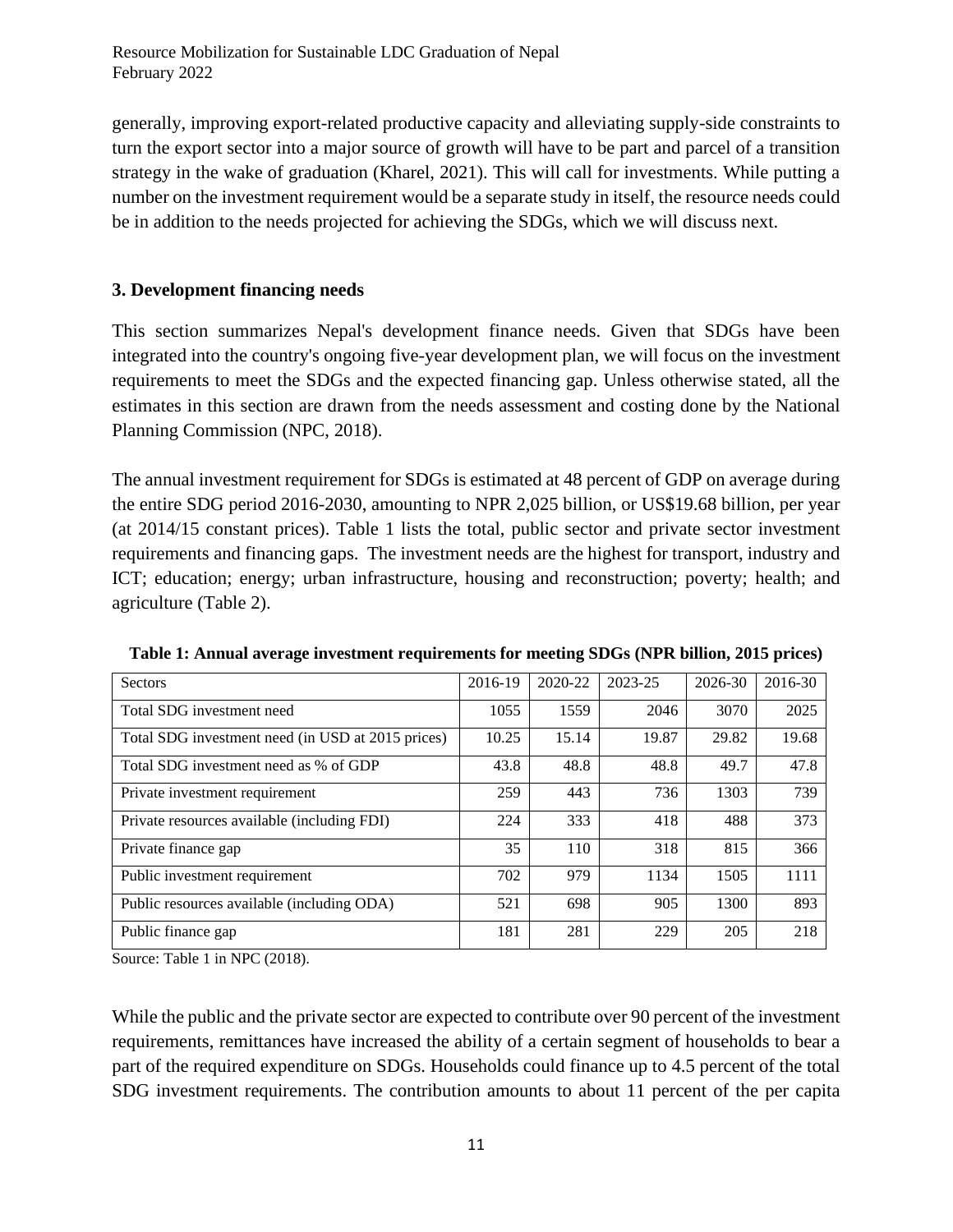income. NGOs and cooperatives are expected to finance about 4.3 percent of SDG investment needs.

| SDG Area               | Total       | Share of        | Public      | Available             | Available | Financing gap    |
|------------------------|-------------|-----------------|-------------|-----------------------|-----------|------------------|
|                        | Investment  | Public          | Investment  | <b>Public Finance</b> | Finance   | in public        |
|                        | Requirement | Investment      | Requirement | (Domestic)            | (ODA)     | Sector           |
|                        |             | in Total        |             |                       |           |                  |
|                        |             | Investment      |             |                       |           |                  |
| Poverty                | 2295        | 87.8            | 2015        | 984.7                 | 162.2     | 903.9            |
| Labour and             | 853.2       | 35.5            | 302.9       | 236.5                 | 56        | 10.4             |
| Tourism                |             |                 |             |                       |           |                  |
| Agriculture            | 1768.3      | 69.9            | 1236.8      | 1233.9                | 261.2     | 258.3            |
| Health                 | 2012.1      | 64              | 1286.8      | 844.6                 | 319.2     | 122.9            |
| Education              | 4593.8      | 72.4            | 3326.8      | 2705.6                | 344.4     | 276.8            |
| Gender                 | 234.1       | 83.4            | 195.1       | 80.5                  | 33.2      | 81.5             |
| Water and              | 1155.4      | 82.3            | 950.7       | 525.6                 | 230.1     | $\overline{195}$ |
| Sanitation             |             |                 |             |                       |           |                  |
| Energy                 | 3906        | 48.3            | 1887.5      | 633.9                 | 464.1     | 789.5            |
| Transport,             | 9207.7      | 32.9            | 3030.7      | 1899.8                | 288.7     | 841.2            |
| Industry and ICT       |             |                 |             |                       |           |                  |
| Urban                  | 2554.2      | 35.4            | 903.7       | 531.8                 | 268.5     | 103.4            |
| Infrastructure,        |             |                 |             |                       |           |                  |
| Housing and            |             |                 |             |                       |           |                  |
| Reconstruction         |             |                 |             |                       |           |                  |
| Climate Change         | 372         | 88.9            | 330.8       | 69.2                  | 198.9     | 62.7             |
| Forestry               | 561.8       | 84.1            | 472.2       | 309.7                 | 86.2      | 76.3             |
| Governance             | 870.4       | 83.9            | 730.5       | 377.6                 | 286       | 66.9             |
| Total                  | 30,384.00   | $\overline{55}$ | 16669       | 10397.6               | 2998      | 3273.1           |
| Financing              |             |                 |             | 62                    | 18        | 19.6             |
| Sources, % of          |             |                 |             |                       |           |                  |
| <b>Total Public</b>    |             |                 |             |                       |           |                  |
| <b>Investment Need</b> |             |                 |             |                       |           |                  |

| Table 2: Public sector SDG investment requirement, financing sources and financing gap |
|----------------------------------------------------------------------------------------|
| (NPR billion, 2015 prices)                                                             |

Source: Table 4.3 in NPC (2018).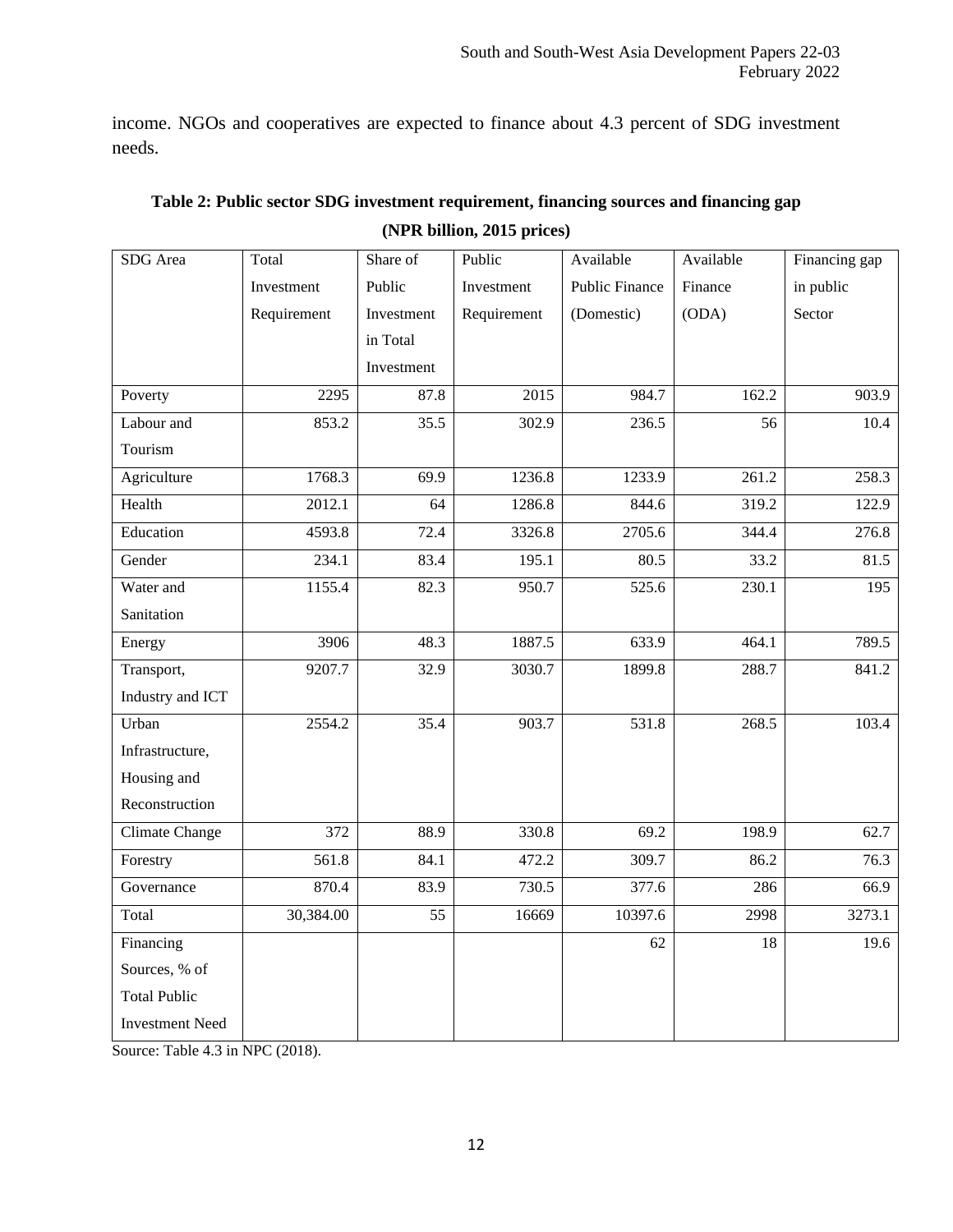The public sector is expected to contribute about 55 percent of the SDG investment requirements (Table 2). The government expects revenue mobilization and internal borrowing to finance about 62 percent of the public sector investment requirement, with ODA financing another 18 percent. Expected ODA averages NPR 200 billion per year. The government estimates that two thirds of domestically raised resources by the public sector and about 91 percent of ODA will need to be directed towards SDG areas. The financing gap in public sector investment will be about 19.6 percent of the requirements and 5.92 percent of GDP on average during the entire period.

The financing gap in the public sector, which is expected to average NPR 218 billion per year, will be the highest in infrastructure, followed by poverty reduction. Revenue is expected to reach 27 percent of GDP by 2030 in these projections, although NPC (2017), presenting a roadmap for the entire SDG period, set a target of 30 percent of GDP by 2030. Gross domestic borrowings are expected to be 5 percent of GDP. As public investment needs for SDGs are frontloaded, financing gap as percentage of public sector investment requirements will peak at 28.7 percent in 2020-22, before falling to 13.5 percent in 2026-30. ODA inflows will have to double from pre-SDG era levels to meet the financing gap.

| SDG Area              | Total       | Share of Private    | Private     | Available      | Available      | Financing |
|-----------------------|-------------|---------------------|-------------|----------------|----------------|-----------|
|                       | Investment  | Investment in Total | Investment  | Private        |                | gap in    |
|                       | Requirement | Investment $(\%)$   | Requirement | Finance (incl. | Finance        | private   |
|                       |             |                     |             | FDI)           | (FDI)          | Sector    |
| Poverty               | 2295        | 5                   | 114.8       | 195.6          | $\Omega$       | $-80.8$   |
| Labour and Tourism    | 853.2       | 61                  | 520.5       | 700.8          | 27.0           | $-180.3$  |
| Agriculture           | 1768.3      | 18.2                | 321         | 395.6          | 5.3            | $-74.5$   |
| Health                | 2012.1      | 27.6                | 556.3       | 185.2          | 9.6            | 371.2     |
| Education             | 4593.8      | 17.2                | 791.5       | 319.6          | 4.8            | 471.9     |
| Gender                | 234.1       | 6                   | 14          | 2.8            | $\theta$       | 11.3      |
| Water and Sanitation  | 1155.4      | 8.1                 | 93.1        | 56.6           | 4.8            | 36.6      |
| Energy                | 3906        | 45.5                | 1776.4      | 480            | 98.1           | 1296.3    |
| Transport, Industry   | 9207.7      | 58.5                | 5389.7      | 2937.7         | 91.0           | 2452      |
| and ICT               |             |                     |             |                |                |           |
| Urban Infrastructure, | 2554.2      | 54.1                | 1380.7      | 275.4          | 9.6            | 1105.3    |
| Housing and           |             |                     |             |                |                |           |
| Reconstruction        |             |                     |             |                |                |           |
| Climate Change        | 372         | 5                   | 18.6        | 5.5            | $\overline{0}$ | 13.1      |

**Table 3: Private sector SDG investment requirement, financing sources and financing gap (NPR billion, 2015 prices)**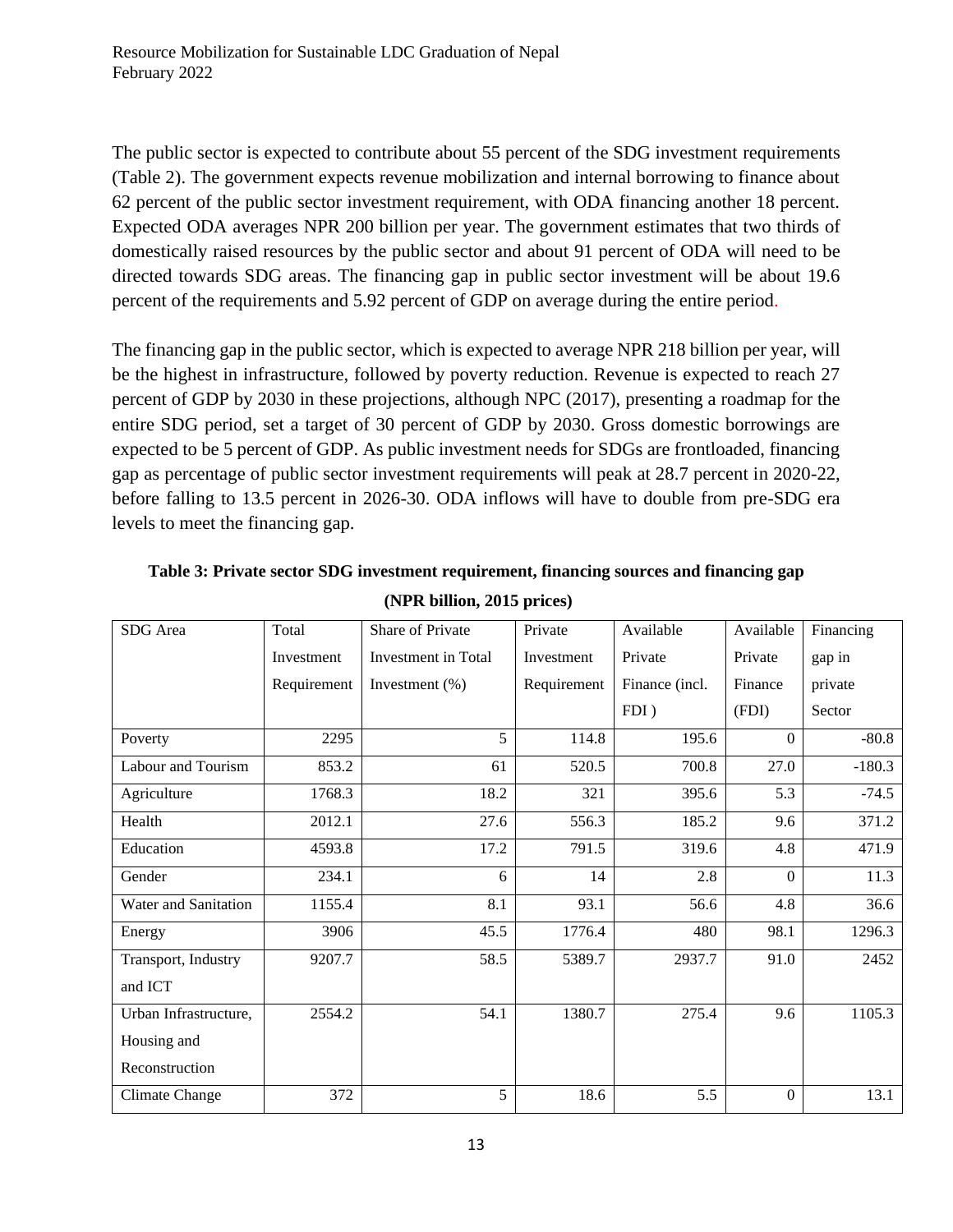| Forestry   | 561.8     |      | 28.1                 | 8.4  |     | 19.7 |
|------------|-----------|------|----------------------|------|-----|------|
| Governance | 870.4     | 10   | O <sub>7</sub><br>ŌΙ | 25.9 |     | 61.2 |
| Total      | 30,384.00 | 36.5 | 11091                | 5589 | 250 | 5503 |

Source: Table 4.5 in NPC (2018).

The private sector is expected to shoulder 36.5 percent of investment requirements. Private financing in the forms of domestic equity financing (17 percent), bank credit (31 percent), and FDI inflows (2.3 percent) is expected to meet half of the private sector SDG investment requirements. FDI is expected to average NPR 16.67 billion per year during the entire SDG period. The financing gap in the private sector, averaging NPR 367 billion per year (or about 50 percent of private investment requirements), is higher than the gap in the public sector by nearly NPR 150 billion. The gap, in absolute amounts, would be the highest for transport, industry, energy, and urban development (Table 3). These are also the sectors where private sector's contribution is expected to the 45.5 percent of 58.4 percent of investment requirements.

Almost 50 percent of bank credit is expected to flow into SDG areas, including five percent that is already mandated to cover "deprived sectors." This implies the importance of continuing with the existing sectoral directed credit (including for agriculture, small and medium enterprises, tourism, energy and select manufacturing sectors). The government notes that the financing gap in the private sector will have to be met by reorienting non-SDG investments towards SDGs, mobilizing larger volumes of equity, bank financing, and attracting large FDI inflows, especially in industries and physical infrastructure. Viability gap funding, where the government provides a grant to cover part of private sector investment requirements in projects that are economically justified but are not financial viable, is also acknowledged as an important avenue of meeting the financing gap in private sector investment needs.

All the above projections are based under an "optimum scenario" of 8.67 percent average annual GDP growth in 2016-2030 and revenue-to-GDP ratio reaching 27 percent by 2030. The total financing gap will average NPR 585 billion per year, or 12.8 percent of GDP. The gap will increase in later years as private sector financing gap, which is higher than public sector financing gap, addresses investment needs that are higher in later years in contrast to public sector investment needs that are frontloaded. If the GDP growth rate is sub-optimal, at 5 percent, then the gap will surge to NPR 1,512 billion per year, as internal resource mobilization will fall. In this scenario, public sector financing gap, as a proportion of public sector investment needs, will be 30 percent instead of 19.6 percent. If economic growth is the same as in the optimum growth scenario but revenue-to-GDP ratio reaches 25 percent rather than 27 percent by 2030, the financing gap is expected to be higher by NPR 354 billion compared to the optimum scenario. Public sector financing gap, as a proportion of public sector investment needs, will be 21 percent rather than 19.6 percent. It must be noted that financing needs arising from the pandemic and the likely LDC graduation-induced adverse shocks to the export sector have not been taken into account in these projections.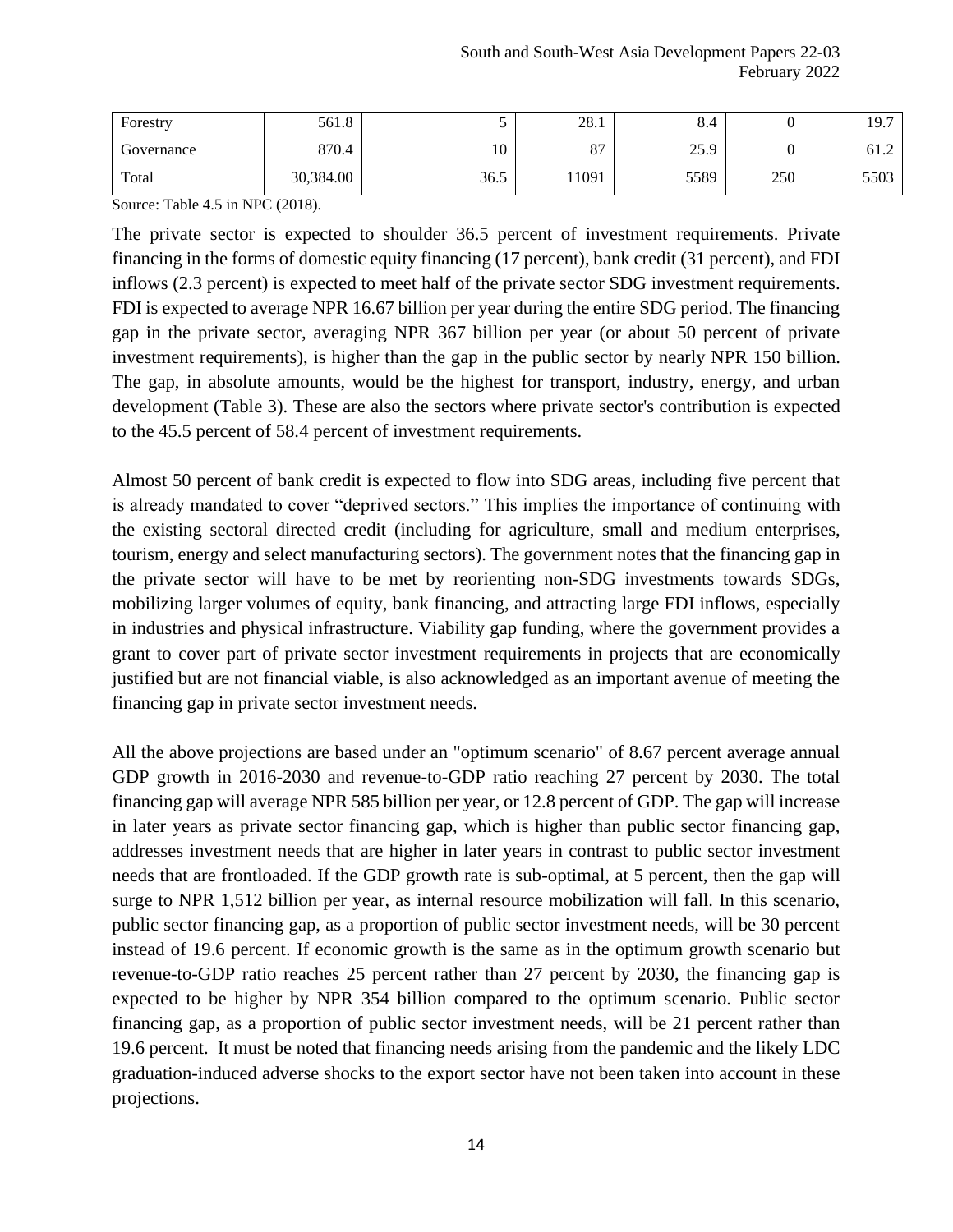Resource Mobilization for Sustainable LDC Graduation of Nepal February 2022

#### <span id="page-14-0"></span>**4. Federalism**

Since the promulgation of the 2015 Constitution, Nepal has federated into 753 municipalities and seven provinces. The roles and responsibilities in economic development, social development, infrastructure development, environmental management and institutional development and sustainability provided by Nepal's Constitution to 753 urban and rural municipalities touch upon all 17 SDGs (NPC, 2021a). The roles and responsibilities delineated for province governments also speak to SDGs. Municipalities are allowed to mobilize internal revenue through taxes, fees and charges and also entitled to receive transfers in the form of revenue sharing and grants from federal and province governments. Province governments also receive revenue and grant transfers from federal government, besides having some revenue-generating authority. Even in areas where provinces have the authority to formulate procedures and rates for taxation, the responsibility for collecting taxes rests with local bodies.

The implementation of fiscal federalism started proper from 2018/19, by which time elections to all three tiers of government had been completed. The central government disbursed 28.9 percent of its total (actual) budget as grants to province and local governments in 2018/19, which increased to 32.4 percent in 2019/20 (Figure 1). The central government accounted for 66.2 percent of total government expenditure (after adjusting for double counting due to transfers) in 2018/19, while province governments and local governments made up 8.1 percent and 25.7 percent respectively (Figure 2).<sup>20</sup> The share of central government in total government expenditure declined to 62 percent in 2019/20.<sup>21</sup> About a quarter of the planned total health expenditure of the central government has been allocated to subnational governments in  $2021/22$ <sup>22</sup> This is lower than before the pandemic, when the share was about a third in  $2019/20$ ,  $23$  and could be due to increased (planned) spending directly by the central government to fight the pandemic. Subnational governments are heavily dependent on the central government for resources, and their revenuegenerating potential remains underutilized (see discussion in Section 5). They have the right to borrow, but detailed legal and institutional framework and modalities to operationalize the authority are lacking.

<sup>&</sup>lt;sup>20</sup> Consolidated Financial Statement of the Financial Comptroller General Office, GoN for the year 2018/19.

<sup>&</sup>lt;sup>21</sup> Consolidated Financial Statement of the Financial Comptroller General Office, GoN for the year 2019/20.

<sup>22</sup> GoN's Budget Speech for 2021/22.

<sup>&</sup>lt;sup>23</sup> GoN's Budget Speech for 2019/20.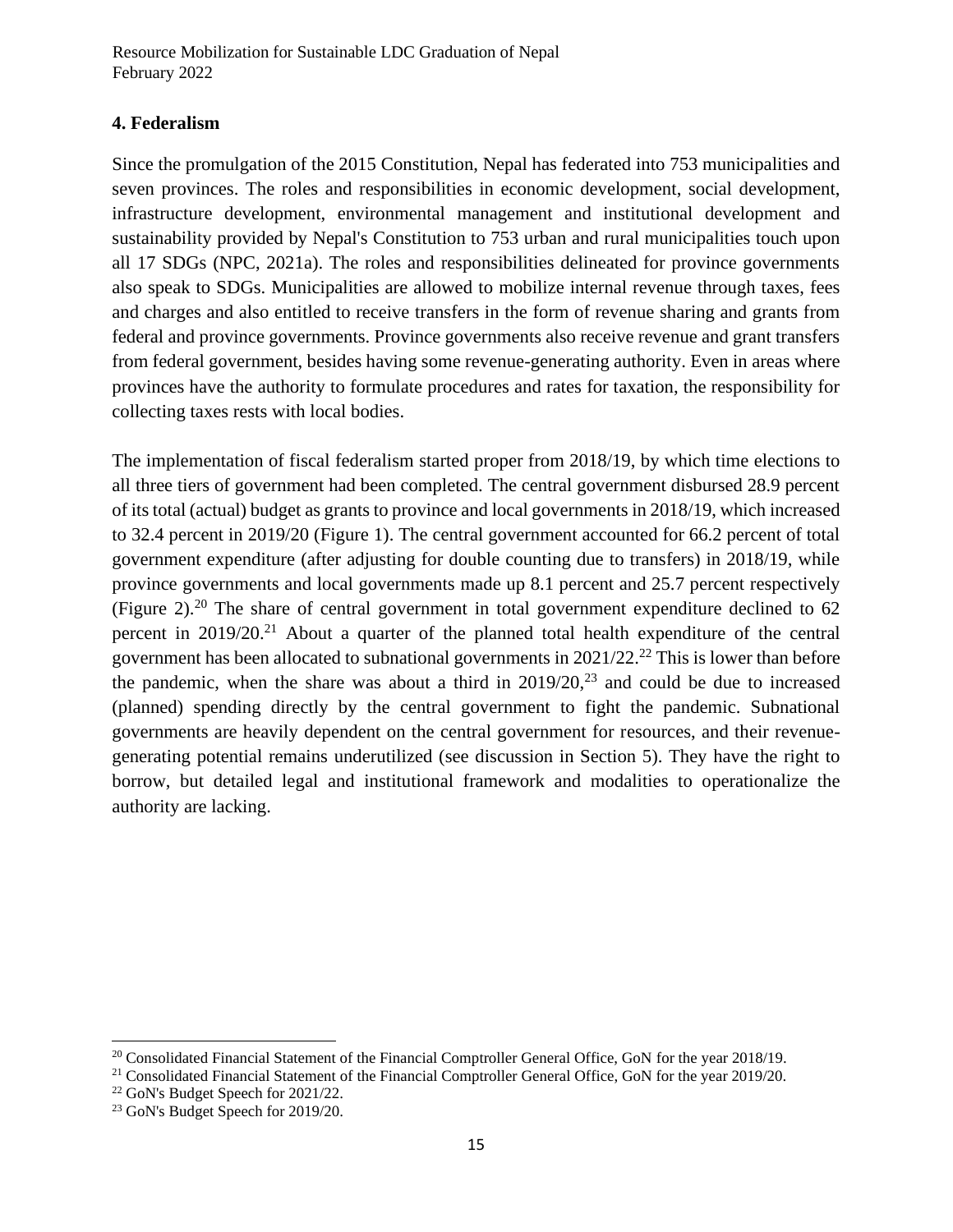

**Figure 1: Federal government expenditure going out as grants**

Source: GoN (2021).



**Figure 2: Shares of three tiers of government in total government expenditure**

Source: Financial Comptroller General Office, GoN, Consolidated Financial Statement, various years.

#### <span id="page-15-0"></span>**5. Government revenue**

#### <span id="page-15-1"></span>**5.1 Trends and structure**

Nepal government's revenue has increased robustly in the last one decade, recording a growth rate of 19.65 percent per year on average from  $2015/16$  to  $2018/19$  (GoN,  $2021$ )<sup>24</sup>, a pre-Covid period. Nepal's revenue-to-GDP ratio, at 21.5 percent in 2018/19 (GoN, 2021), is the highest in South

<sup>&</sup>lt;sup>24</sup> Unless otherwise stated, all data in this subsection are from or calculated from the Economic Survey (GoN, 2021).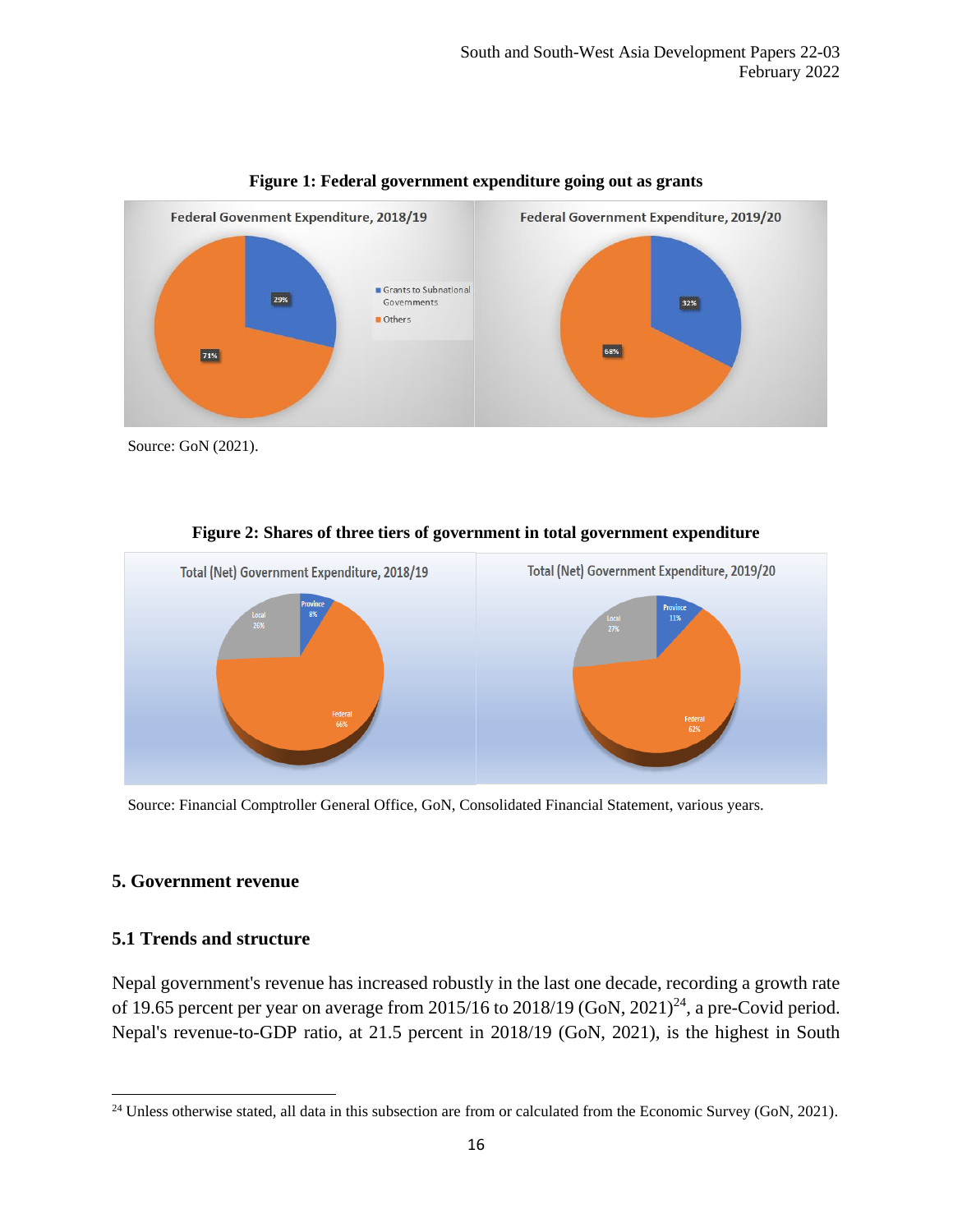Asia.<sup>25</sup> It was 16.7 percent in 2014/15. While quite high relative to GDP, revenue mobilization can be deemed low relative to gross national disposable income (GNDI). Tax revenue makes up about 90 percent of total revenue.<sup>26</sup> Revenue has normally been able to meet recurrent expenditure (barring 2019/20, a Covid-19 year), but its coverage of recurrent expenditure has been declining, from 119.5 percent in 2014/15 to 102.1 percent in 2018/19. Revenue has been significantly lower than total expenditure, and the proportion of total expenditure covered by revenue has declined, from 76.4 percent to 65.9 percent in the same period. Thus, revenue growth has not been able to keep pace with total expenditure.

Under SDG 17 (Strengthening the means of implementation), target 17.1 concerns domestic resource mobilization. In its assessment of progress towards SDGs for the period 2016-2019 (NPC, 2020), GoN finds the revenue-to-GDP ratio to have exceeded the target for  $2019^{27}$ , but the proportion of government budget funded by domestic taxes was not just below target in 2019 but lower than the 2015 baseline. The 2030 target for revenue-to-GDP ratio is 30 percent (although the estimated financing for SDGs in NPC (2018) is based on a more conservative projection of 27 percent). The 2030 target for the proportion of budget funded by domestic taxes is 80 percent.

In 2018/19, the year all three tiers of government were in place for the first time following the introduction of federalism in 2015, about 12 percent of central government-collected revenue was transferred to provinces and municipalities. Underlying this sharing is a legally mandated allocation of 30 percent of total VAT collections and 30 percent of excise duties collected on internal activities to subnational units (whereby provinces and municipalities get 15 percent each). Revenue growth of the central government in 2018/19, at 14.2 percent, was significantly lower than the previous four years' average; part of the reason was that the authority to collect and retain revenue from some sources that accounted for 4.4 percent of total revenue were handed over to lower tiers of government.<sup>28</sup> The loss of revenue from house and land registration charge, in particular, took a bite out of revenue growth. The central government also allocated about 29 percent of its total budget as grants to subnational governments in 2018/19—over and above the revenue transfer. These grants amounted to 44 percent of spendable revenue of the central government.

<sup>&</sup>lt;sup>25</sup> South Asia data are from the World Bank's World Development Indicators.

<sup>26</sup> Average for 2017/18 and 2018/19.

<sup>&</sup>lt;sup>27</sup> Note that the values of revenue-to-GDP ratios we have used in this paper are based on a new GDP series, whereas NPC (2020) uses an old GDP series, and hence the two are not directly comparable.

<sup>&</sup>lt;sup>28</sup> Calculations covering house and land registration charge and vehicle tax.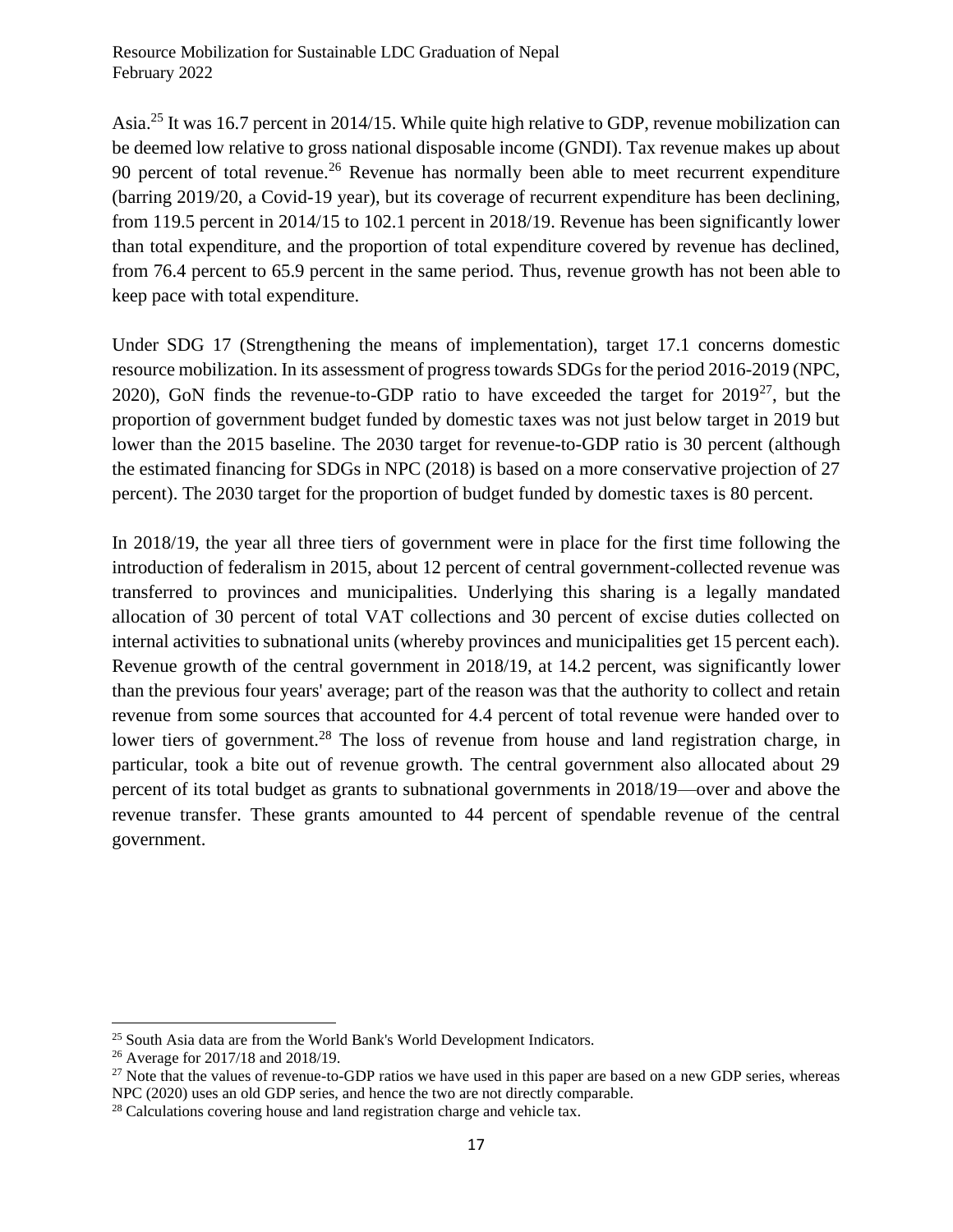

**Figure 3: Importance of international trade-based tax in tax revenue**

In the last two decades, the share of customs duties in total tax revenue has declined while the shares of VAT, excise duty and income tax have increased (Figure 4). If in 2001/02, customs duties contributed 32 percent of tax revenue, VAT 31 percent, income tax 23 percent and excise 10 percent, by 2018/19, the share of customs duties had fallen to 21 percent, the share of VAT had increased to 33 percent, that of excise duty had risen to 16 percent and that of income tax had risen to 26 percent (NRAC, 2021). VAT has not grown as "expected" despite being a key instrument for revenue mobilization emphasized by Nepal government (NRAC, 2021). The declining share in customs duties masks the fact that international trade (mostly, import trade)-based taxes—customs tariffs, VAT on imports, excise on imports, agriculture reform free on agricultural imports and other import charges, besides a small amount of export taxes/charges—still account for about half of total tax revenue (48.3 percent in 2018/19; Figure 3)), a share that stood at 46.7 percent in 2011/12.<sup>29</sup> Some 63 percent of VAT and 39 percent of excise duty collections were collected from imports in 2018/19 (Figure 5).<sup>30</sup> The contribution of imports to VAT collections is the same as in 2011/12 but the contribution of imports to excise duty collections has increased from 35 percent in 2011/12.<sup>31</sup> Nearly half the 248 percent growth in tax revenue between 2011/12 and 2018/19 was due to international trade based taxes—20.4 percent due to VAT on imports, 18.3 percent due to customs tariffs, and 7.2 percent due to excise duty on imports.<sup>32</sup> About 63 percent of VAT revenue growth was due to imports and 40 percent of excise revenue growth was due to imports.<sup>33</sup>

Source: GoN, Budget speech 2020/2021.

 $29$  Calculations from GoN's Budget Speech, 2020/21. Export-based taxes made up 0.03 percent of total tax revenue in 2018/19.

<sup>&</sup>lt;sup>30</sup> Calculations from GoN's Budget Speech, 2020/21.

<sup>&</sup>lt;sup>31</sup> Calculations from GoN's Budget Speech, 2013/14.

<sup>&</sup>lt;sup>32</sup> Calculations from GoN's Budget Speeches, 2013/14 and 2020/21.

<sup>&</sup>lt;sup>33</sup> Calculations from GoN's Budget Speeches, 2013/14 and 2020/21.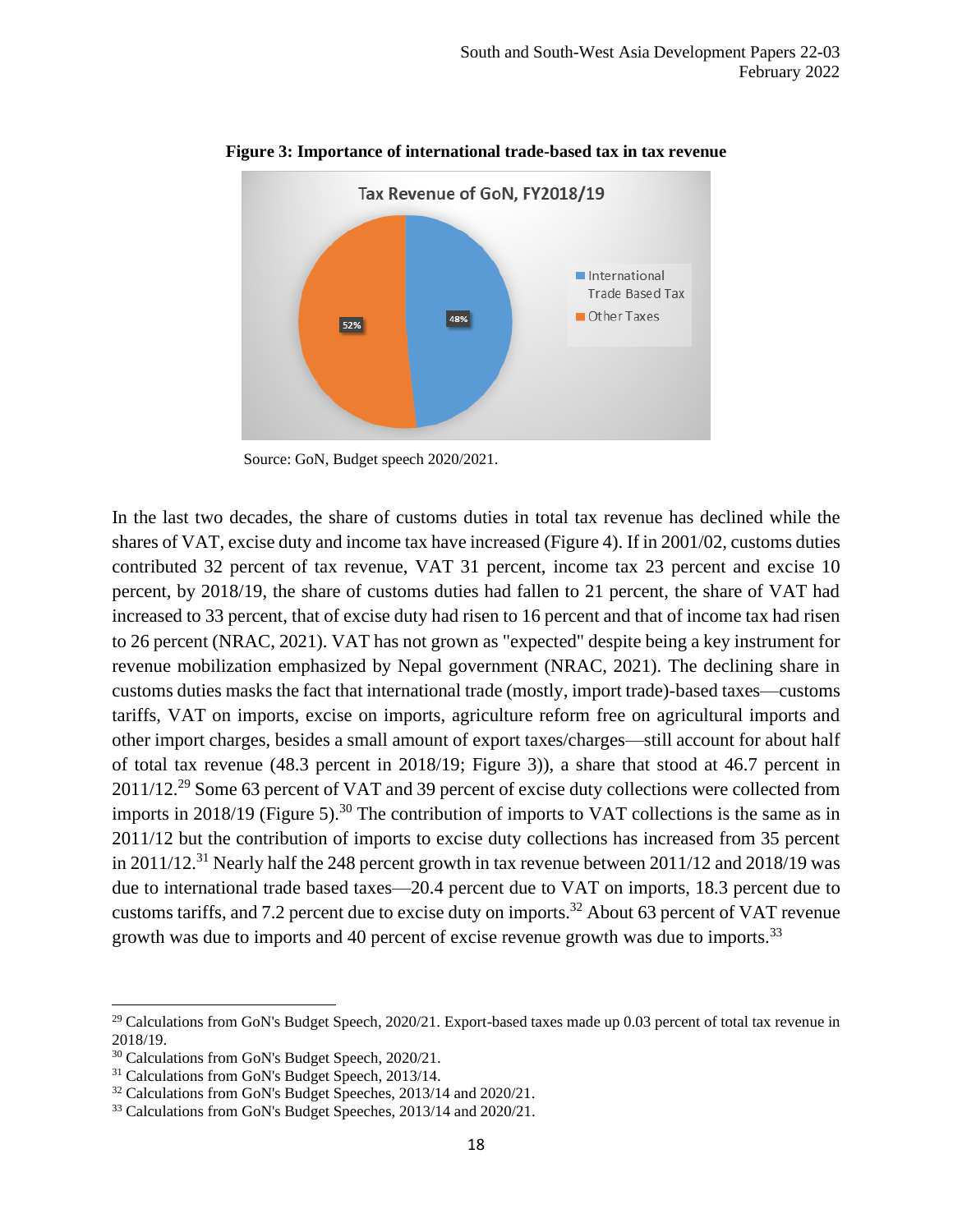



Source: NRAC (2021).



**Figure 5: Further decomposition of tax revenue: the role of import-based VAT and excise duty**

Source: GoN, Budget Speech, 2020/21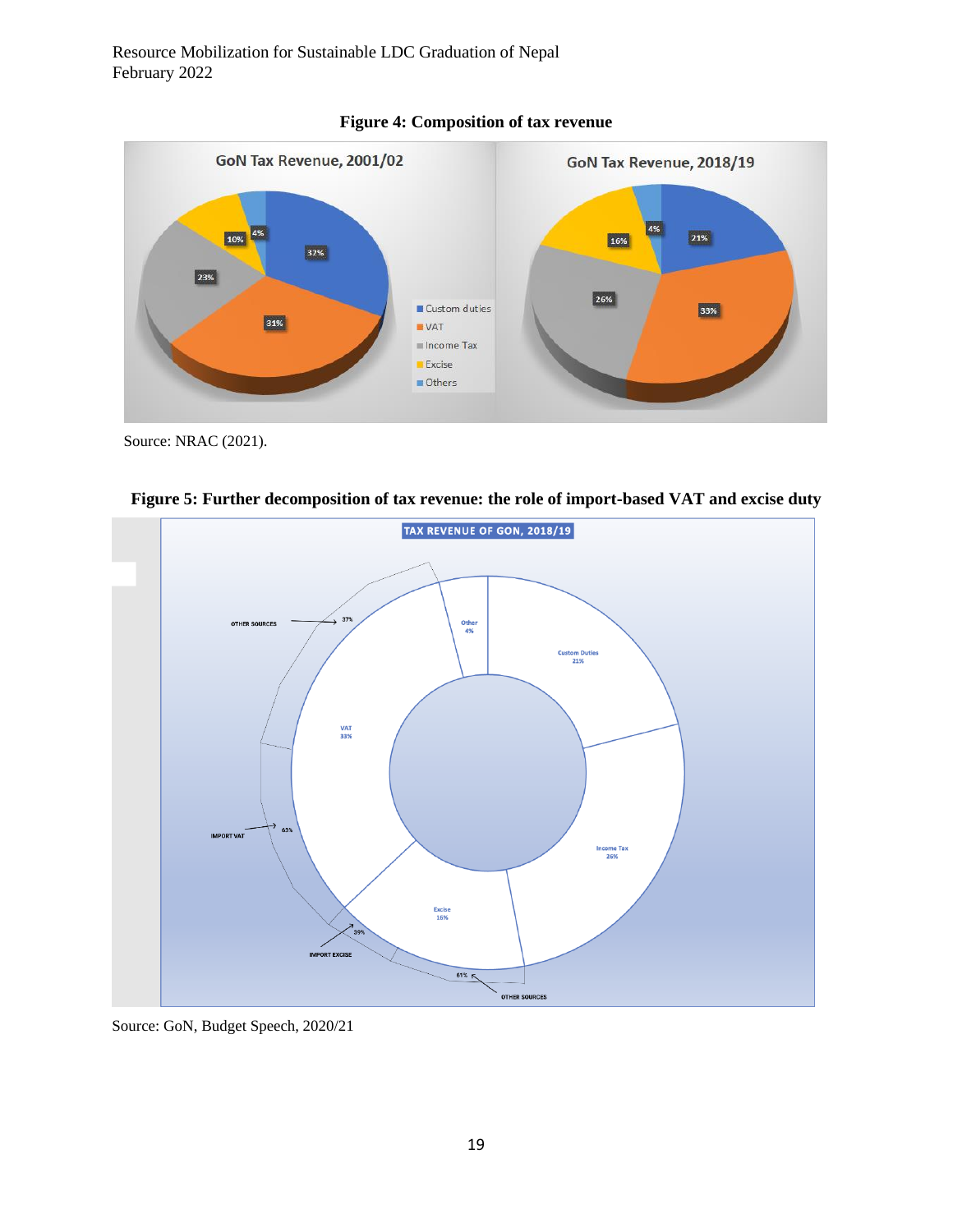Thus, the growth of central government revenue is heavily driven by the growth in import tax collections. Since province and local governments are dependent on the central government for resources, resource availability with subnational governments hinges critically on the country's imports and taxes collected on imports. About 48 percent of revenue (total VAT and excise on internal activities) transferrable by the centre to subnational governments in 2018/19 came from import-based VAT (Figure 6). Taking a step back further, remittance inflows, which grew by 145 percent between 2011/12 and 2018/19,<sup>34</sup> have fuelled, and provided the forex wherewithal to fund, imports. Goods imports, which grew by 307 percent,<sup>35</sup> have, in turn, buoyed revenue. Thus, rising remittances, a source of development finance in its own right at the household level, discussed in Section 8, are contributing significantly to the growth of government revenue.



**Figure 6: Revenue collected by GoN and transferred to subnational governments**

Source: GoN (2021).

The share of targeted revenue that was actually collected fell from 108.5 percent in 2016/17 to 96.1 percent in 2017/18 and then drastically to 87.9 percent in 2018/19.<sup>36</sup> This was not because the target was more ambitious in 2018/19, but because of the slow growth in collections that year. Still, revenue targets are set more realistic than foreign aid targets (see Section 6). The pressure to mobilize more revenue is high given the centre's responsibility to fund the bulk of the expenditure of province and local governments. Province governments, in the aggregate, get only about 11 percent of their receipts (excluding cash surplus from the previous year) from internal revenue,

<sup>34</sup> Calculations based on Nepal Rastra Bank's Current Macroeconomic and Financial Situation.

<sup>35</sup> Ibid.

<sup>&</sup>lt;sup>36</sup> Targeted revenue is drawn from GoN's Budget Speeches and the actual revenue is drawn from the Economic Survey (GoN, 2021).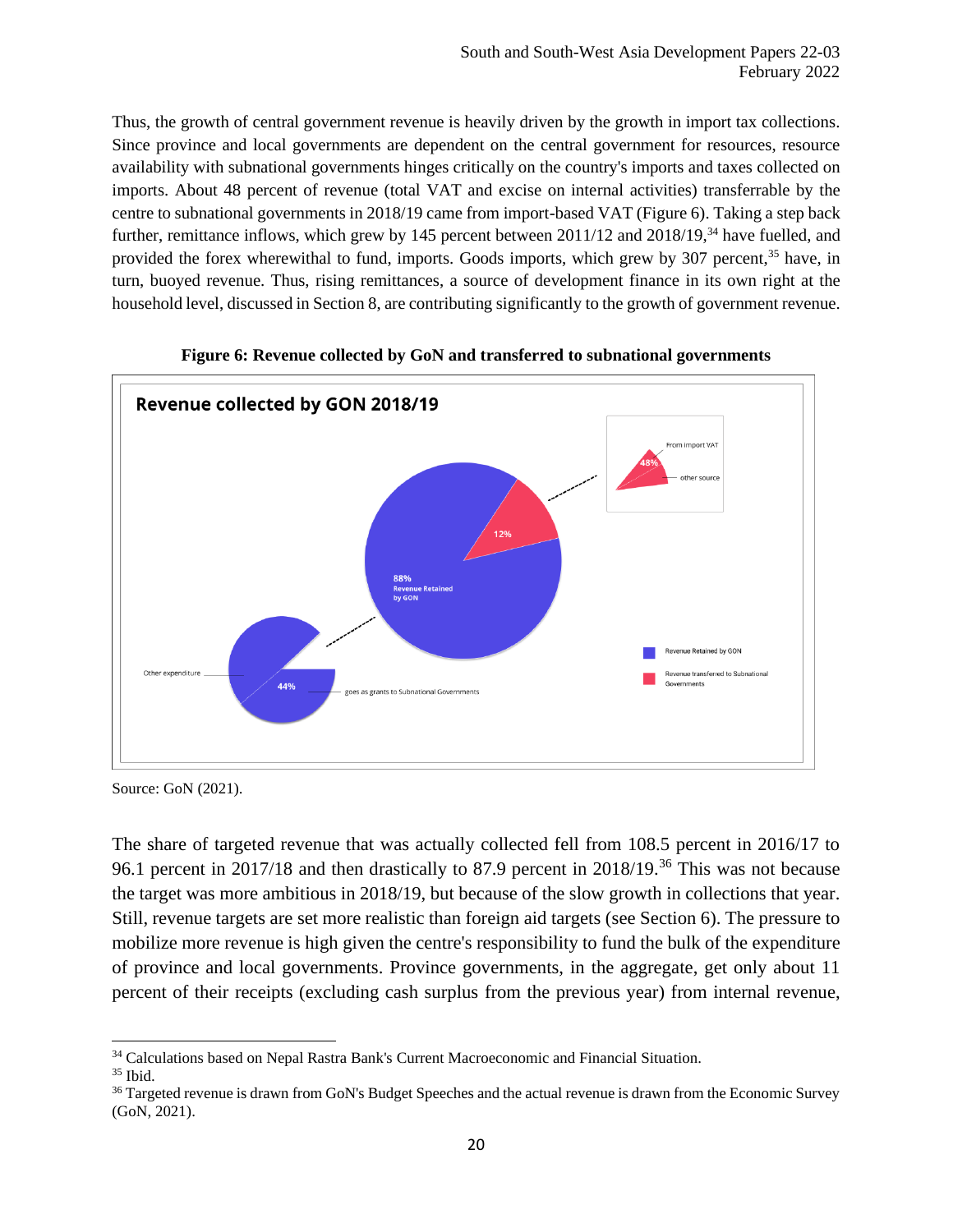with the balance coming from transfers from the centre in the form of grants and revenue sharing transfers (Figure 7).<sup>37</sup> Likewise, in the aggregate, local governments get about 92 percent their receipts (excluding cash surplus from the previous year) as transfers (77.5 percent as grant-like transfers and 14.5 percent as revenue sharing transfers) from the centre and province, with the remainder (8 percent) coming from internal revenue.<sup>38</sup> Over 92 percent of grant-like transfers received by local governments are from the centre.<sup>39</sup>





Source: Financial Comptroller General Office, GoN, Consolidated Financial Statement, various years.

#### <span id="page-20-0"></span>**5.2 Challenges**

A major challenge confronting GoN in revenue mobilization is the need to shift the revenue regime from one dependent on import trade to one based on domestic economic activities. Revenue raised from internal economic activities is from a narrow base. With income tax accounting for about a quarter of tax revenue, revenue is largely based on indirect taxes, which are intrinsically regressive. The implementation of VAT, a key instrument for revenue mobilization emphasized by the government, has been weak, with a limited base and a high degree of noncompliance (NRAC, 2021). The government faces the challenge of balancing competing considerations in revenue policy: mobilizing revenue to meet the immediate pressure of increased expenditures, and incentivizing and stimulating domestic industry. The revenue advisory committee of the government, in its 2021 report, expresses concern about trade liberalization under multilateral and regional trade agreements leading to revenue loss, and adverse impacts on domestic production, investment and employment (NRAC, 2021). Following Nepal's graduation from LDC, it is likely to come under increased pressure to liberalize trade, which could further stress government revenue mobilization. The pressure to collect revenue appears to have sowed ideas of revenue

<sup>&</sup>lt;sup>37</sup> Based on data for 2018/19 in the Consolidated Financial Statement of the Financial Comptroller General Office, GoN for the year 2018/19.

<sup>38</sup> Average for 2018/19 and 2019/20 (calculated from Consolidated Financial Statement of the Financial Comptroller General Office, GoN).

<sup>39</sup> Ibid.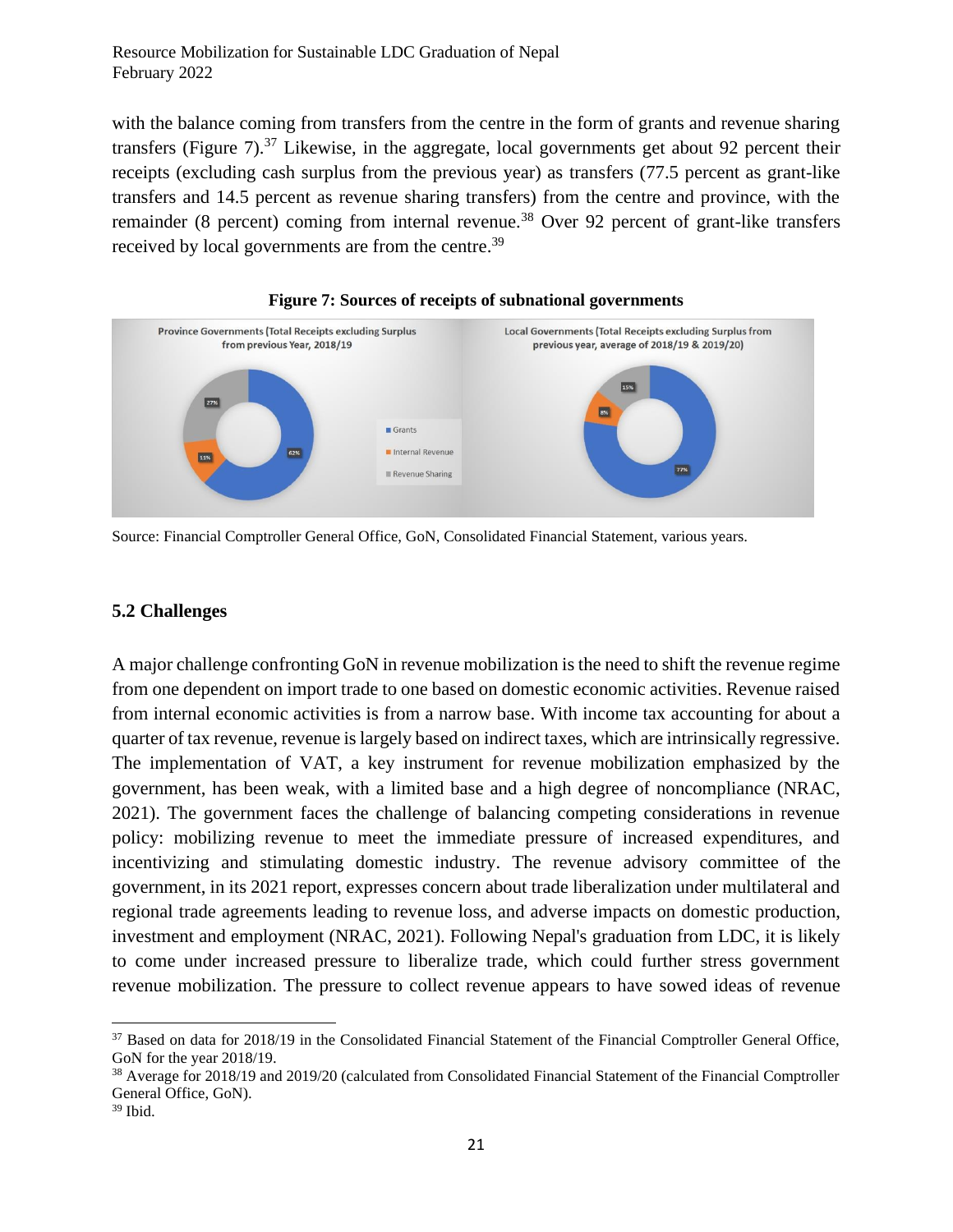measures without taking into account international trade rules. The revenue advisory committee recommends expanding the excise duty base and introducing multiple rates of VAT as a tool to, *inter alia*, offset the challenges to domestic industry and revenue loss resulting from tariff reductions (NRAC, 2021). This implies imposing excise duty differentially across imports and domestic production, which is not in keeping with World Trade Organization (WTO) rules.

Even within the existing revenue structure, the full potential of revenue from imports has not been realized due to the "disorganized" nature of import trade that makes tracking, tracing and monitoring extremely difficult (NRAC, 2021). Informal economic activities are pervasive, and these go beyond subsistence agriculture and the smuggling of goods through the porous border with India, the latter hurting domestic production and industry on the one hand and government revenue on the other. Nearly half of the economic establishments in Nepal are not registered (CBS, 2019). Huge amounts of revenue discounts and exemptions pose another challenge to revenue mobilization. In 2018/19, such discounts and exemptions amounted to 12 percent of total tax revenue and over 3 percent of GDP (NRAC, 2021). The effectiveness of these tax discounts and exemptions in meeting their stated objectives of stimulating investment and production, increasing revenue, and equity has not been rigorously assessed. Other problems and challenges include (NRAC, 2021): weak organizational structure and inadequate capacity of human resources; lack of legal clarity in matters of adjudication and delays in the workings of the judicial system; poor tax compliance (for example, non-issuance of tax invoices is pervasive; about 47 percent of those registered with income tax did not file their tax returns); a very weak non-tax revenue administration (for example, the base, rates, areas, criteria and principles for non-tax revenue have not been clearly determined); and online businesses and electronic transactions still out of the tax net.<sup>40</sup> The Department of Revenue Investigation files lawsuits claiming lost revenues amounting to tens of billions of rupees every year. The claims were about NPR 19.9 billion in 2020/21 and NPR 15.1 billion in 2019/20.<sup>41</sup> Likewise, there is a case in the court filed by the Commission for the Investigation of Abuse of Authority against the tax discounts provided by a 2014 Tax Clearance Commission to firms and individuals yet to clear their tax dues, claiming an embezzlement of about NPR 12 billion.<sup>42</sup>

Subnational governments have been given responsibilities entailing significant expenditures, including those contributing to the achievement of the SDGs (as noted in Section 4). Due to their dependence on transfers from the centre, they have low incentive to generate their own resources. However, there are also other factors constraining their ability to mobilize revenue, utilizing the

 $40$  However, the government in a revised financial plan for  $2021/22$  announced that if any person receives payments in foreign currencies for the provision of software and similar other electronic facilities outside the country, financial institutions shall deduct an advance tax of 1 percent (GoN's financial plan for 2021/22, introduced through a Replacement Bill on 10 September 2021, available at  $\frac{https://mof.gov,np/}{https://mof.gov,np/}}$  (accessed 26.09.21)).

<sup>41</sup> Quarterly Bulletin (September 2021) of Department of Revenue Investigation, GoN, <http://dri.gov.np/ne/noticedetail/241/2021/85968318> (accessed 28.09.21).

<sup>42</sup> <https://www.nayapatrikadaily.com/news-details/71731/2021-09-28> (accessed 28.09.21).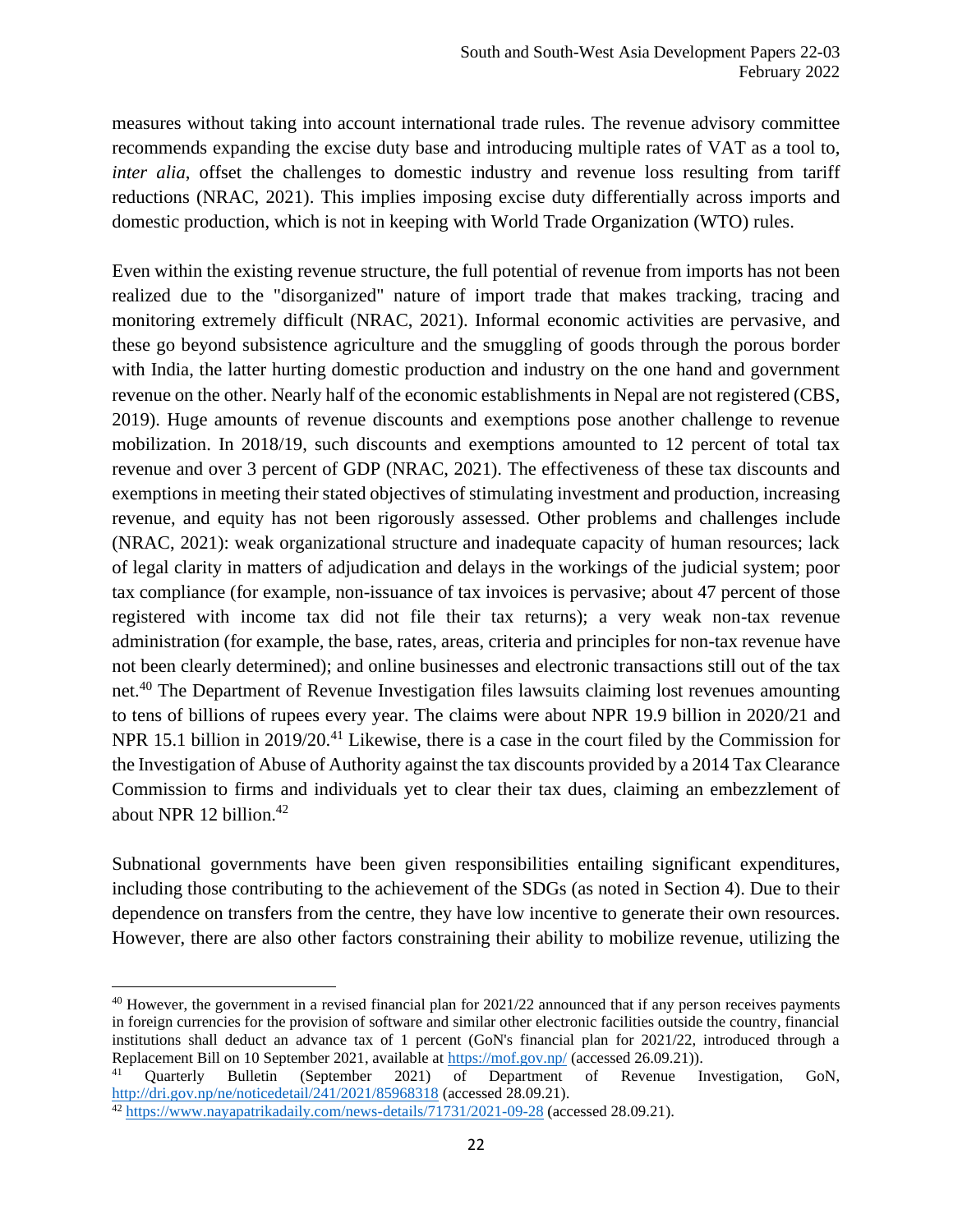powers given to them to generate revenue (Swashasan Adhdhyan Pratishthan, 2021)<sup>43</sup>: there is a lack of legal clarity on the taxation authority of the three tiers of government in a number of areas; province governments lack a tax administration; province and local governments tend to lack institutional and human resource capacity to formulate revenue policy, act, regulations and medium-term expenditure framework to identify potential revenue sources, make projections and collect revenue; they also lack an integrated database necessary for taxation, and are at a loss as to how to create one; and there is inadequate coordination and cooperation among the three tiers of government on taxation matters, reflected in conflicting legal provisions, which has restrained local governments from generating more internal revenue and also led to double taxation.

The Inter-government Fiscal Management Act makes it mandatory for the Government of Nepal, provincial governments and local governments to prepare a mid-term expenditure framework (MTEF). The MTEF imposes discipline in terms of prioritizing expenditures and projecting and arranging finance in a credible and realistic manner. It makes projections for three years, with the current year projection implemented through the annual programme and budget. The revenue advisory committee and the resource estimation and budget ceiling determination committee at the local level have a critical role to play in the MTEF and budget formulation process. The technical capacities of these committees is generally weak. Many local governments have not formulated MTEF.

In addition to these problems and challenges facing revenue mobilization that pre-exist Covid-19, the government is facing additional challenges on this front arising from the pandemic. Revenue collections fell by 4.3 percent in 2019/20, in contrast to the double digit growth recorded in previous years.<sup>44</sup> Tax revenue fell by 5 percent, and within it, international trade-based revenue fell by nearly 17 percent, as lockdowns inside the country, border disruptions and disruptions to regional and global supply chains hit merchandise imports, which crashed by 15.6 percent.<sup>45</sup> Comparable data are not yet available for the entire year of 2020/21, but central bank data show a rebound in revenue as economic activities picked up as lockdowns and other restrictive measures were relaxed and a vaccination drive was rolled out. A slightly broader measure of revenue saw collections increase by 16.3 percent in 2020/21 compared to a meagre 0.2 percent growth in the previous year.<sup>46</sup> The rebound in revenue was led by a 28.7 percent growth in merchandise imports, with customs duty collections expanding by 46 percent.<sup>47</sup> Despite the rebound, revenue mobilized in 2020/21 was about 15 percent lower than what would have been mobilized if the average revenue growth rate of 2017/18 and 2018/19 (about 17.1 percent) had continued in the subsequent

<sup>&</sup>lt;sup>43</sup> The cited study was commissioned by the Revenue Advisory Committee of GoN.

<sup>44</sup> Revenue data from the Economic Survey (GoN, 2021).

<sup>45</sup> Revenue data from the Economic Survey (GoN, 2021), and import data from Nepal Rastra Bank's Current Macroeconomic and Financial Situation.

<sup>46</sup> Nepal Rastra Bank's Current Macroeconomic and Financial Situation.

<sup>47</sup> Ibid.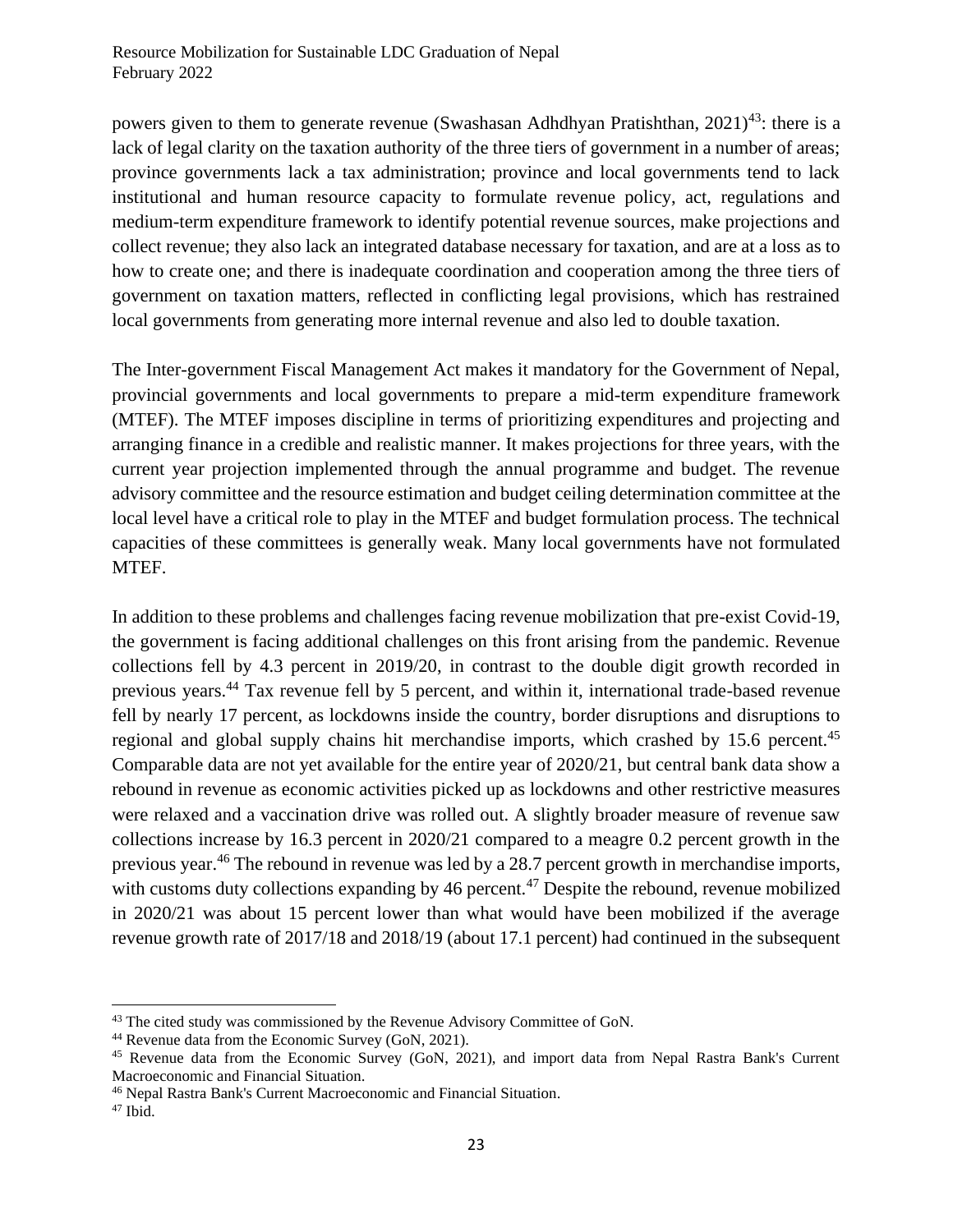two years.<sup>48</sup> GoN introduced a tax relief package in the wake of the pandemic. It faces the challenge of balancing the pressure to provide tax relief in these exceptional times and the general need it has felt, since before pandemic times, for scaling back tax discounts and waivers that eat into revenue without demonstrable and verifiable contributions towards their stated objectives.

#### <span id="page-23-0"></span>**6. Foreign aid**

## <span id="page-23-1"></span>**6.1 Trends, features and general issues**

Foreign aid is an important source development finance for Nepal, especially in the form of official development assistance (ODA). ODA disbursements averaged US\$1,282 million per year during 2013/14-2018/19 (MoF, 2021). There was a sharp increase in 2016/17, as aid poured in for relief and reconstruction following the devastating earthquake of 2015. ODA flows averaged US\$1,520 million per year during 2016/17-2018/19 (MoF, 2021). This broke a stagnation in aid flows observed during 2010/11-2015/16, when they averaged US\$1,036 million per year (MoF, 2021). But the growth in volume is much less than the doubling that GoN's SDG financing strategy says is required (NPC, 2018).

ODA disbursements as a percentage of GDP are fairly stable, averaging just above 5 percent during 2010/11-2018/19 (MoF, 2021). On a per capita basis, Nepal received US\$52 as ODA in 2018, the fourth largest recipient in South Asia and the fifth largest recipient among the eight LDCs of Asia (ibid.). Net ODA as a percentage of GNI has remained lower than the average for low-income countries (Figure 8). ODA as a proportion of the national budget has remained under 30 percent (MoF, 2021). It rose to 29 percent in 2016/17 in the wake of the earthquake, but had fallen to 24 percent by 2018/19 (ibid.). Not all ODA is on-budget (recorded in the budget), as we shall see below, so when only considering on-budget ODA, its contribution to (actual) government expenditure has fallen over the long term, from 26.4 percent in 1999/2000 to an average of 12 percent in 2016/17-2018/19<sup>49</sup> (Figure 9). GoN's assessment of progress towards the SDGs during 2016-2019 (NPC, 2020) finds that in contrast to the target of increasing ODA as a proportion of the national budget between 2015 and 2019, the share actually declined to 11.2 percent (against the target of 15.8 percent for 2019 and 18 percent for 2030).

<sup>48</sup> Calculations based on Nepal Rastra Bank's Current Macroeconomic and Financial Situation.

<sup>49</sup> Calculations based on Nepal Rastra Bank's Current Macroeconomic and Financial Situation.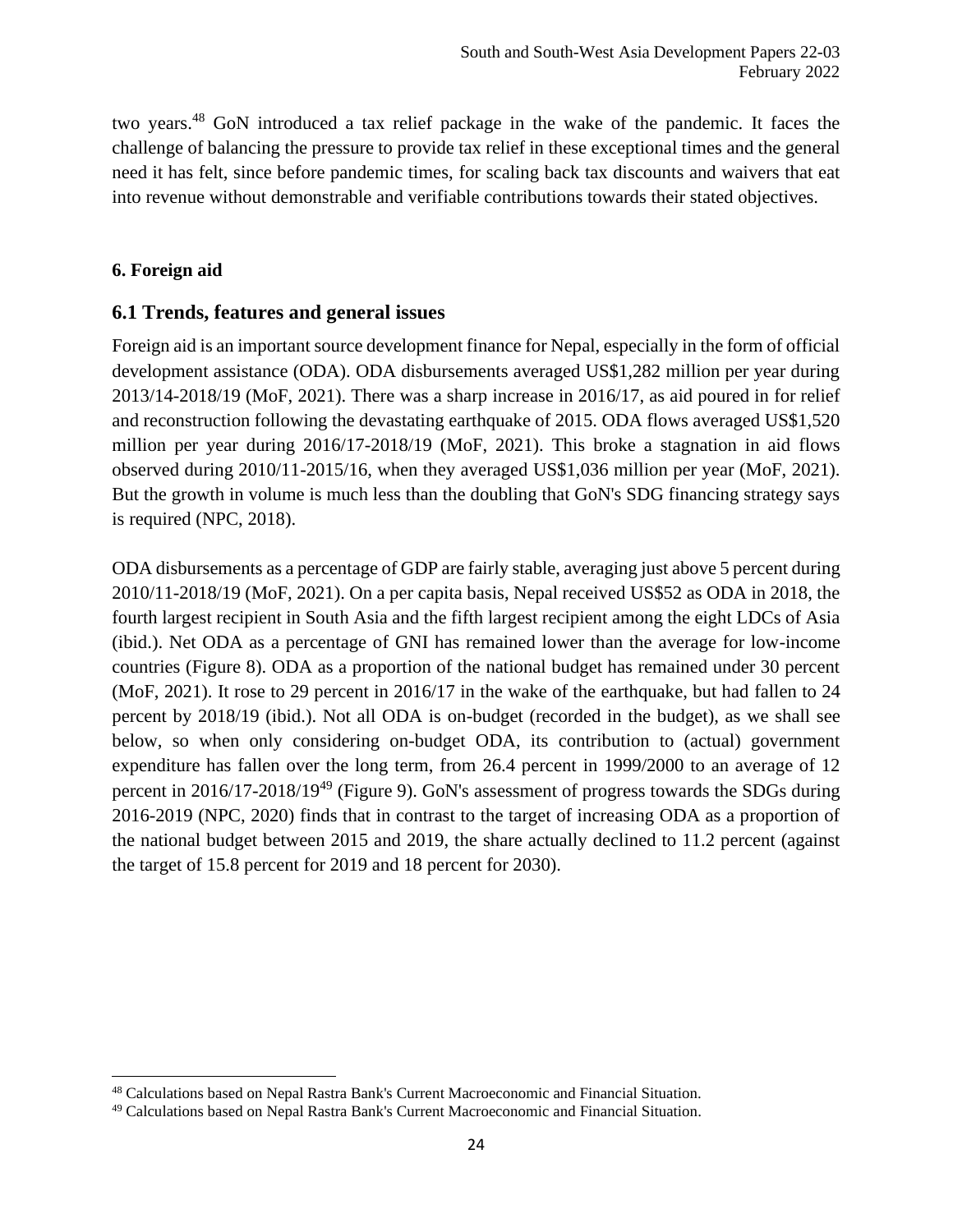

**Figure 8: Net ODA received as % of GNI**

Source: World Bank, World Development Indicators.



**Figure 9: Declining share of ODA in govt. expenditure and declining share of grants**

Source: Nepal Rastra Bank, Current Macroeconomic and Financial Situation.

Partly an indication of weak absorptive capacity, ODA expenditure as a percentage of ODA allocation has been falling, from 66 percent in 2010/11 to 44 percent in 2018/19 (MoF, 2021). This is much lower than the utilization of the overall government budget allocation, that is, expenditure as a percentage of budget allocation—84.4 percent in 2018/19.<sup>50</sup> There is also a huge gap between

<sup>50</sup> Consolidated Financial Statement for 2018/19 (Financial Comptroller General Office, GoN).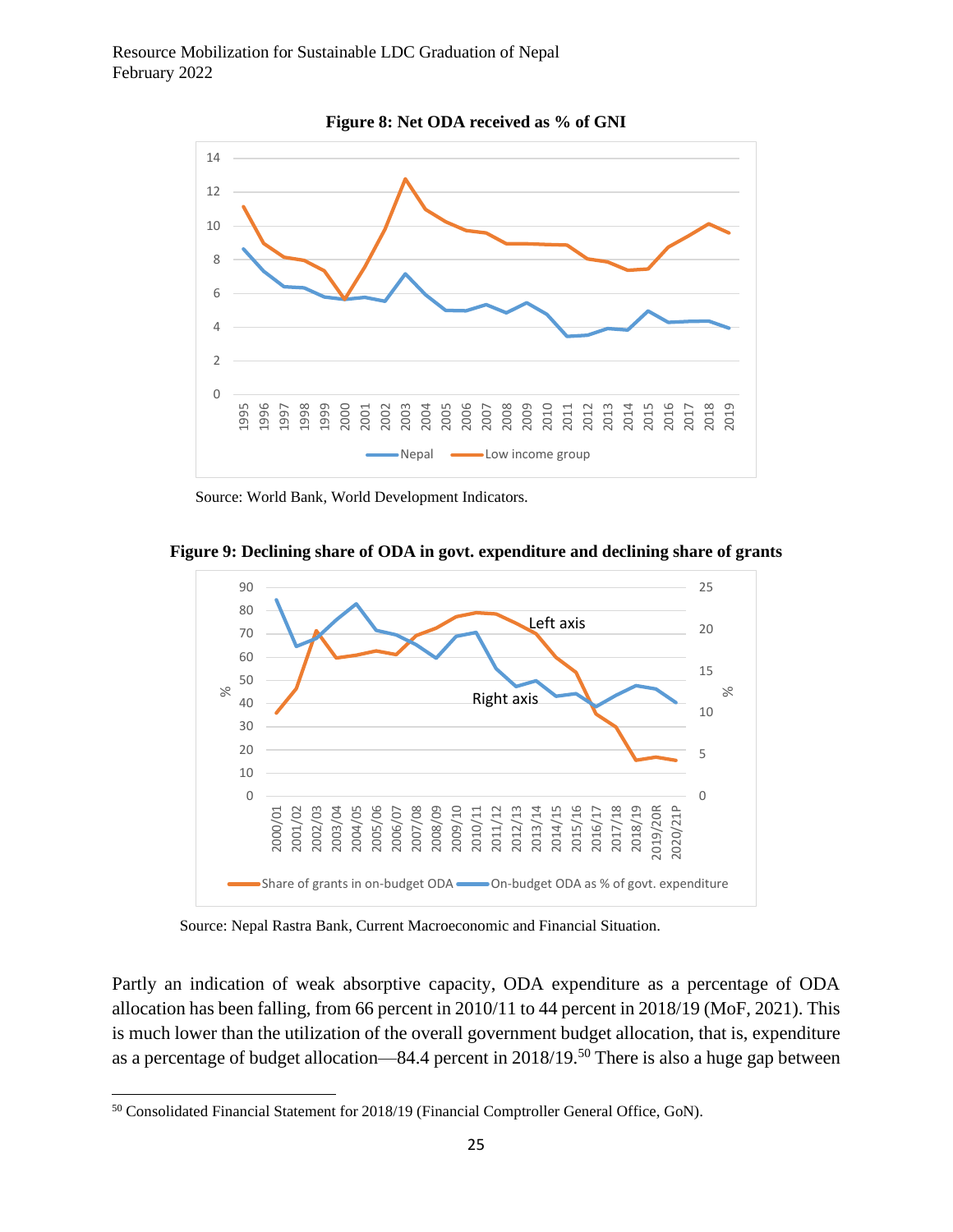foreign aid projected by the government in its annual budget speech, which details expected receipts and planned expenditure for the coming fiscal year, and the actual aid received and utilized. During 2017/18-2020/21, the actual foreign grants and loans utilized on budget were 44.7 percent and 46.6 percent of projections, respectively.<sup>51</sup> This is inclusive of the increase in utilization-to-projection rates in 2020/21. In contrast, projections for internal borrowing have materialized at an average rate of 88.6 percent.<sup>52</sup> This suggests a tendency of making unrealistic projections of on-budget foreign aid to finance an unrealistically high planned expenditure.

Loans have increased both in absolute amounts and as a share of total ODA while grants have been falling even in absolute amounts and technical assistance has remained by and large stable. Increasing monotonically since 2012/13, loans exceeded grants in 2016/17 and have remained so since (MoF, 2021). Loans accounted for about 60 percent of ODA in 2018/19, with grants making up about 27 percent and technical assistance about 13 percent (ibid.). In contrast, loans were just a third of grants in 2010/11. A key factor behind the rising share of loans is that multilateral development banks, namely World Bank and the Asian Development Bank (ADB), by far the largest two donors to Nepal, are increasingly disbursing their aid to Nepal as loans rather than as grants. The declining share of grants contrasts with the financing strategy for SDGs chalked out by GoN that banks on a greater share of grants in an expanded ODA envelope to maintain macroeconomic stability and increase fiscal space (NPC, 2018).

Just above a third of the aid pledged for reconstruction by the international community in an international conference held in Kathmandu in July 2015 had been disbursed by mid-2020, even though commitments made through the signing of formal agreements with GoN amounted to about 95 percent of the pledged amount (MoF, 2021).

The government mobilizes a greater share of loans committed than grants committed.<sup>53</sup> During 2016/17-2018/19, on average 70.8 percent of on-budget loan commitments were mobilized as opposed to 54 percent of on-budget grant commitments (GoN, 2021).

The share of multilateral donors in ODA inflows has been increasing, with a corresponding decline in the share of bilateral donors. Multilateral donors contributed 60 percent of total ODA disbursements in 2018/19, while bilateral donors contributed 40 percent (MoF, 2020). The top two multilateral partners are the World Bank and the Asian Development Bank, which supply over half the total ODA disbursements.<sup>54</sup> The European Union, the International Fund for Agriculture Development (IFAD) and the United Nations Country Team have also appeared as major donors in some years. The top five bilateral partners are China, the United Kingdom, Japan, the United

<sup>51</sup> Projections are from GoN's Budget Speeches, various years, and utilizations are from the Economic Survey (GoN, 2021).

<sup>52</sup> Ibid.

<sup>53</sup> Mobilization does not mean actual utilization.

<sup>54</sup> GoN's Development Cooperation Report, various years.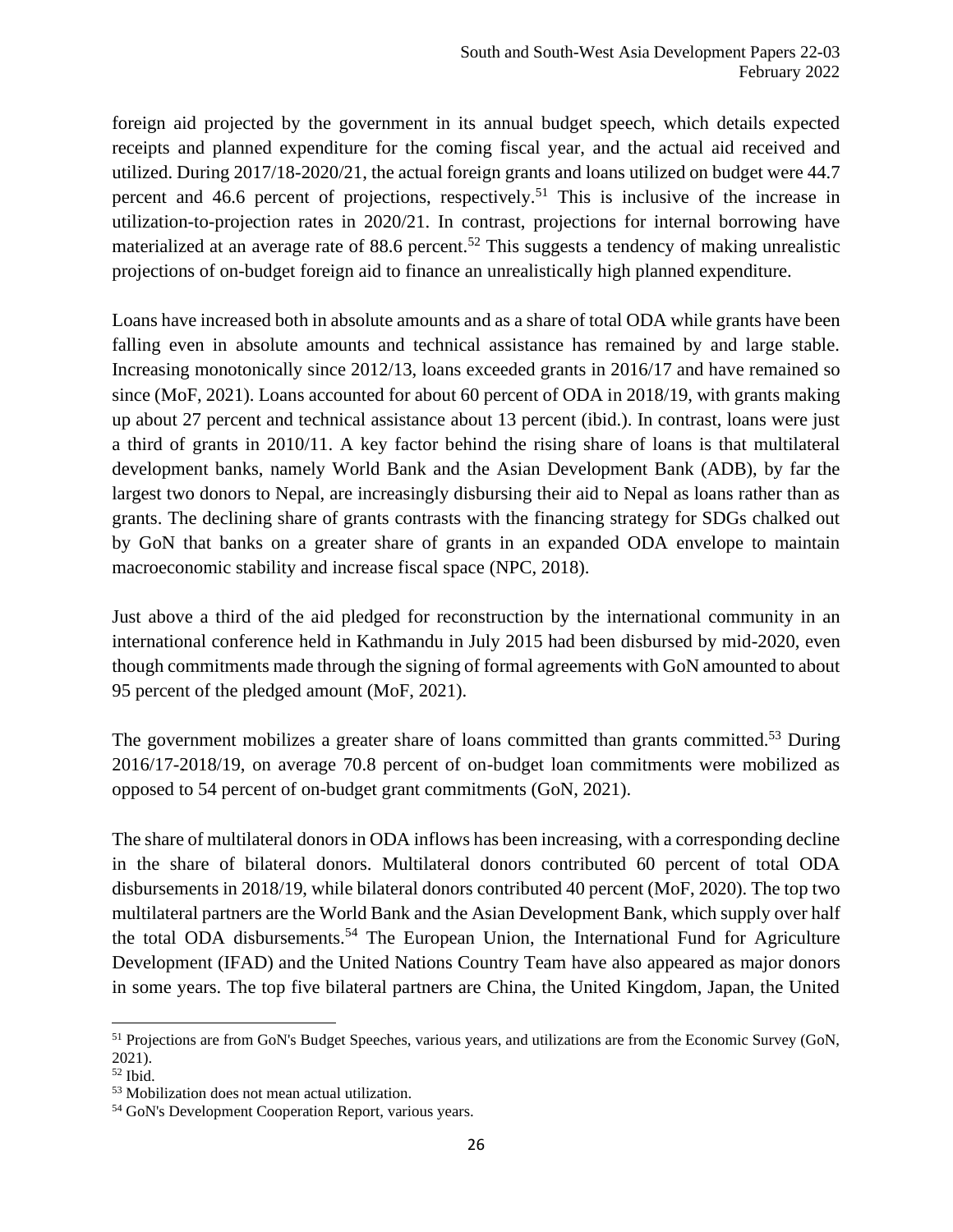States of America and India. They contributed 33 percent of total ODA disbursements in 2018/19 (MoF, 2020). The share of loans in utilized multilateral ODA rose from an average of 46 percent in 2012/13-2013/14 to an average of 79 percent in 2016/17-2018/19 (GoN, 2021). In the same period, the share of loans in utilized bilateral ODA rose from 9.8 percent to 49.2 percent.

Sector wise, economic affairs is the leading recipient of actually utilized ODA, absorbing on average 64 percent of aid during 2016/17-2018/19 (GoN, 2021). This was followed by housing and communities, at 13 percent, driven by aid flowing for post-earthquake reconstruction activities after 2015. Next are education, health and general government service, averaging just above 5 percent each.

Although budgetary support (not tied to any specific project) is the preferred ODA modality for GoN on the grounds that it ensures coherence with the effectiveness principle of country ownership (as articulated in the government's International Development Cooperation Policy 2019), and ODA in the form of such support has been on an increasing trend, it generally remained less than half of project support till 2018/19.<sup>55</sup> In 2018/19, 55.1 of ODA was disbursed as project support and only 15.2 of it was disbursed as budgetary support (MoF, 2020). Programme support is another major form of ODA (17 percent in 2018/19), whereas disbursements under sector-wide approach have fallen in absolute value and as a share of ODA, and were 2 percent of ODA in 2018/19 (MoF, 2020).

While GoN prefers on-budget (ODA directly reflected and recorded in the budget) and on-treasury mode of aid delivery on the grounds that it contributes to aid effectiveness, it notes that encouraging development partners to provide on-budget and on-treasury development aid remains a challenge (MoF, 2021). In 2018/19, 78 percent of ODA was recorded on budget, and of such ODA, 46 percent was on treasury. The major multilateral donors (the World Bank and the ADB) provide over 90 percent of ODA on budget.<sup>56</sup> Among other major multilateral donors, the EU, and among major bilateral donors, Germany, the UK and the US, provide a low percentage (less than half) of their aid on budget. $57$ 

The medium-term predictability of ODA in Nepal—as measured by cooperation information available in forward-looking expenditure plans of development partners—is significantly lower than the global average and the average for  $LDCs$ <sup>58</sup> ODA in Nepal remains highly fragmented, with a given development partner working in multiple sectors and ministries, and the same ministry/sector receiving aid from multiple sources.<sup>59</sup> There have long been concerns about aid providers' priorities taking precedence over Nepal's needs and priorities in practice (although

<sup>55</sup> Ibid.

<sup>56</sup> Ibid.

<sup>57</sup> Ibid.

<sup>58</sup> Ibid.

<sup>59</sup> Ibid.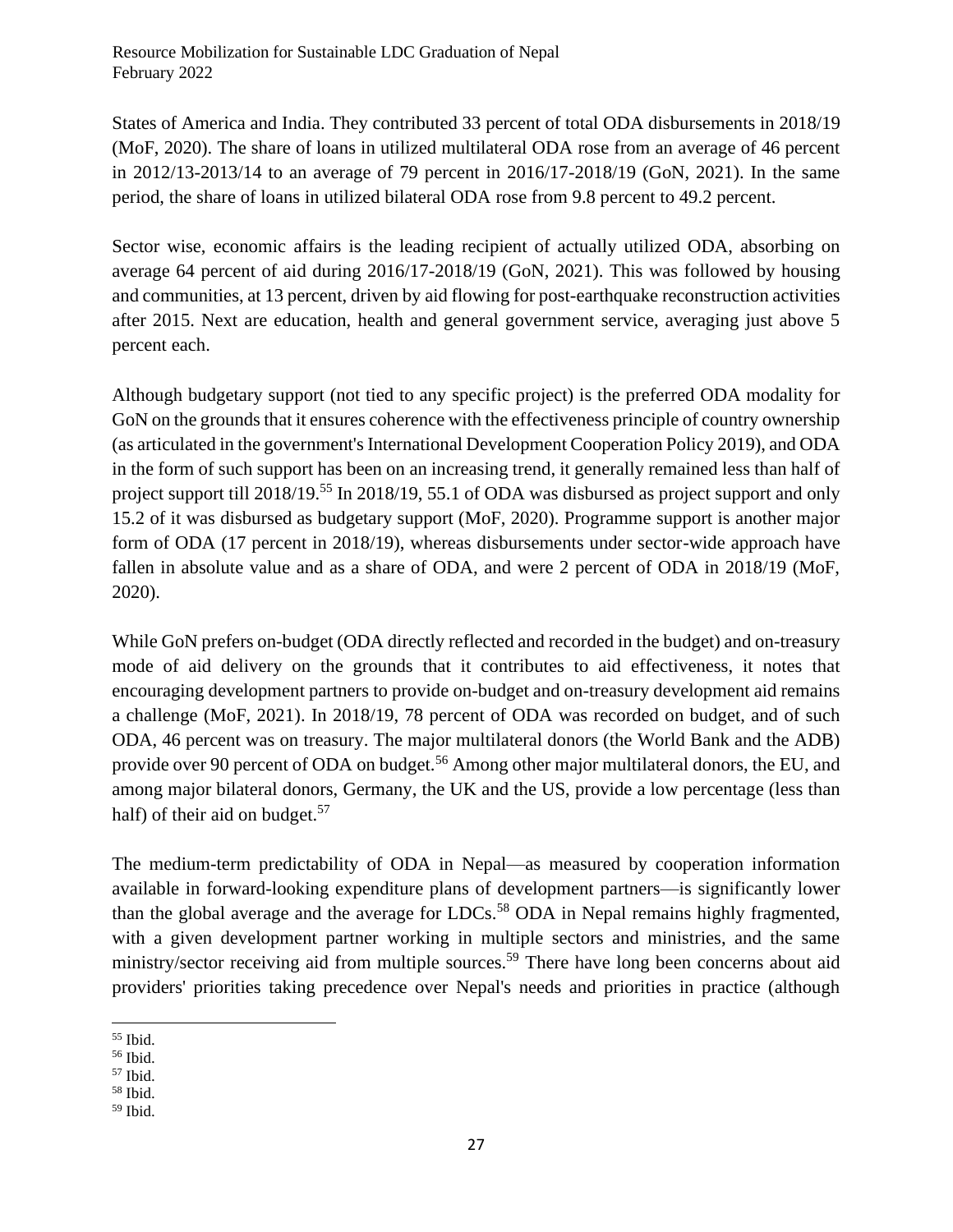technically most aid is aligned with Nepal's needs and priorities), and a significant proportion of aid goes back to the provider, especially in the case of bilateral aid, hurting national and local capacity building. $60$ 

Besides ODA, Nepal also receives substantial foreign aid through INGOs. Reported disbursement of aid by INGOs from their core fund—over and above ODA—stood at US\$110 million in 2017/18 and US\$215 million in 2018/19. These disbursements largely go to the education and health sectors.

## <span id="page-27-0"></span>**6.2 Aid in the time of pandemic**

2019/20 is the latest year for which complete aid data are available for the whole year. Therefore, we will focus on this year when analysing the immediate impact of Covid-19 on aid.<sup>61</sup> In 2019/20, the last quarter of which coincided with the onset of the pandemic, ODA disbursements increased significantly, by 27 percent to US\$2,003 million, much like the increased disbursements seen following the earthquake of 2015. As a proportion of GDP, these flows increased to 6.17 percent from 5.14 percent in the previous year, as GDP contracted. ODA commitments increased by 59 percent in 2019/20, having declined by 19.3 percent and 31.6 percent in the previous two fiscal years. Of the total ODA, US\$512.9 million was disbursed for pandemic response and recovery, and nearly 90 percent of this came from new, pandemic-specific projects.

The top disbursing donors for Covid-19 response and recovery were the Asian Development Bank, the International Monetary Fund, the United States, the European Union and the World Bank. Nearly 95 percent of such disbursements came from multilateral donors. This increase in total ODA was almost entirely due to an increase in loans, which increased by 48 percent, while grants fell by 12 percent. The share of ODA disbursed as budgetary support more than doubled, to 36.5 percent. One explanation for this is donors' prompt support to the government's relief and recovery efforts. Similarly, the share of on-budget disbursement rose to 83.5 percent, and within it, the share of on-treasury disbursement also rose, to 52.8 percent. About 91 percent of Covid-19-related aid came as loans, and nearly 94 percent of Covid-19-related aid was provided on budget.

However, ODA expenditure as a percentage of allocation in 2019/20 fell to 40 percent from 44 percent in previous year. There was a significant change in the distribution of ODA across sectors. The health sector emerged as the top recipient of ODA. Disbursements to the health sector rose 265.8 percent to reach US\$318.4 million, making up 16 percent of all ODA. Two thirds of this

<sup>&</sup>lt;sup>60</sup> A news report cites the report of the Public Expenditure Review Commission on poor alignment, and quotes an experienced former head of the foreign aid division of the Ministry of Finance as saying that more than three fourths of aid provided to Nepal flow out of the country as payments for foreign equipment, workers and consultants, among other things.:<https://www.nayapatrikadaily.com/news-details/71738/2021-09-28> (accessed 30.09.21).

<sup>&</sup>lt;sup>61</sup> Unless otherwise, state data used in this subsection are drawn from GoN's Development Cooperation Report for 2019/20 (MoF, 2021).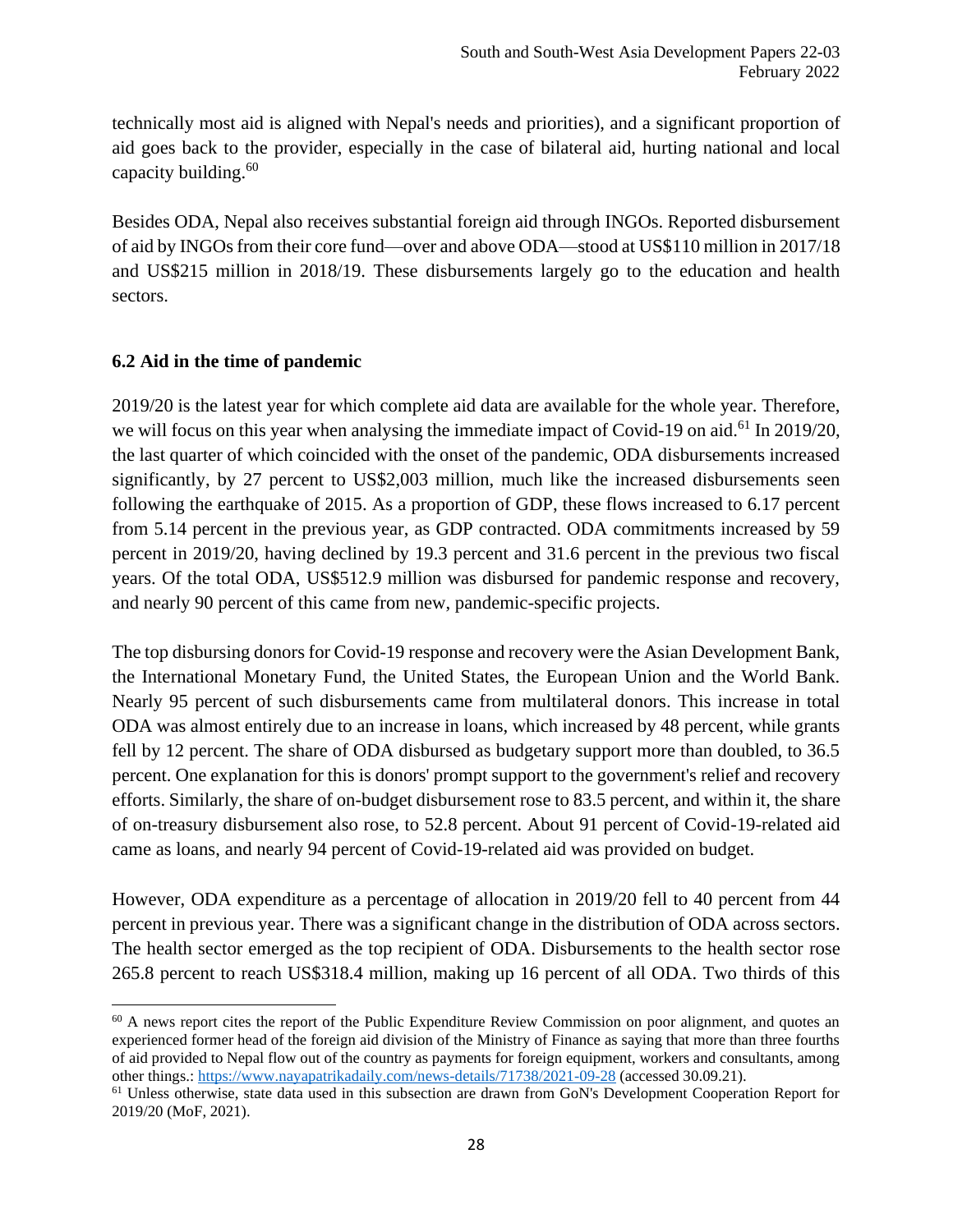support was loans, with technical assistance making up 21 percent and grants 12.4 percent. About 79 percent of this support was on budget. Disbursements by INGOs fell by 39 percent to US\$133 million in 2019/20. The Ministry of Finance (MoF, 2021) speculates that this decline could be due to fewer INGOs reporting to the Aid Management Information System, which it considers to be a matter of "great concern". INGOs contributed about US\$5.5 million to Covid-19-related efforts.

Data for the first eight months of 2020/21 reveal even sharper changes in the sectoral composition of ODA flows in the second year of the pandemic. Using data on the sectoral utilization of aid from the Economic Survey (GoN, 2021), we find that in this period, the volume of ODA remained almost the same as in the same period in the previous fiscal year. However, while ODA in the health sector rose by 128 percent, ODA in economic affairs, a leading recipient of aid in prepandemic times, contracted by 49.5 percent, ODA in housing and communities fell by 23 percent (which had seen contractions in the previous couple of years, too, as post-earthquake reconstruction started winding up) and ODA in education fell by 43.8 percent. Preliminary estimates from the central bank show that ODA reflected in the government budget for the whole year 2020/21 fell by 5.5 percent.<sup>62</sup>

## <span id="page-28-0"></span>**6.3 Implications of LDC graduation and rising per capita income**

Graduation from LDC status is unlikely to affect most current sources of ODA (NPC and UNDP, 2020). This is because the provision of aid from top multilateral financial institutions is based critically on income level and debt sustainability rather than LDC status. On the other hand, strategic and political considerations affect bilateral aid, and available information indicates the terms and conditions of such aid will not be significantly affected by graduation (ibid.). There is scope to access bilateral loans on concessional terms, given the declining share of grants in bilateral aid. Governance and human rights factors also determine bilateral ODA (WTO, 2020), especially that provided by North American and European donors. The interpretation of and emphasis on these factors are likely to gain importance in the context of sharpening geopolitical rivalries.

Grants as a share of aid from multilateral sources have been on a declining trend, so the implications of graduation for the terms and conditions of loans from these sources are more relevant. Since lending terms are based on the recipient country's risk of debt distress, level of GNI per capita and creditworthiness, there is no immediate and direct impact of graduation on lending terms. As a low-income country as per the World Bank's definition using the Atlas method, Nepal has remained eligible for and received concessional credit under the "regular" window of the International Development Association (IDA), the concessional arm of the World Bank. Loans under this window have a very long maturity period of 38 years, a grace period of six years, a

<sup>62</sup> Nepal Rastra Bank's Current Macroeconomic and Financial Situation.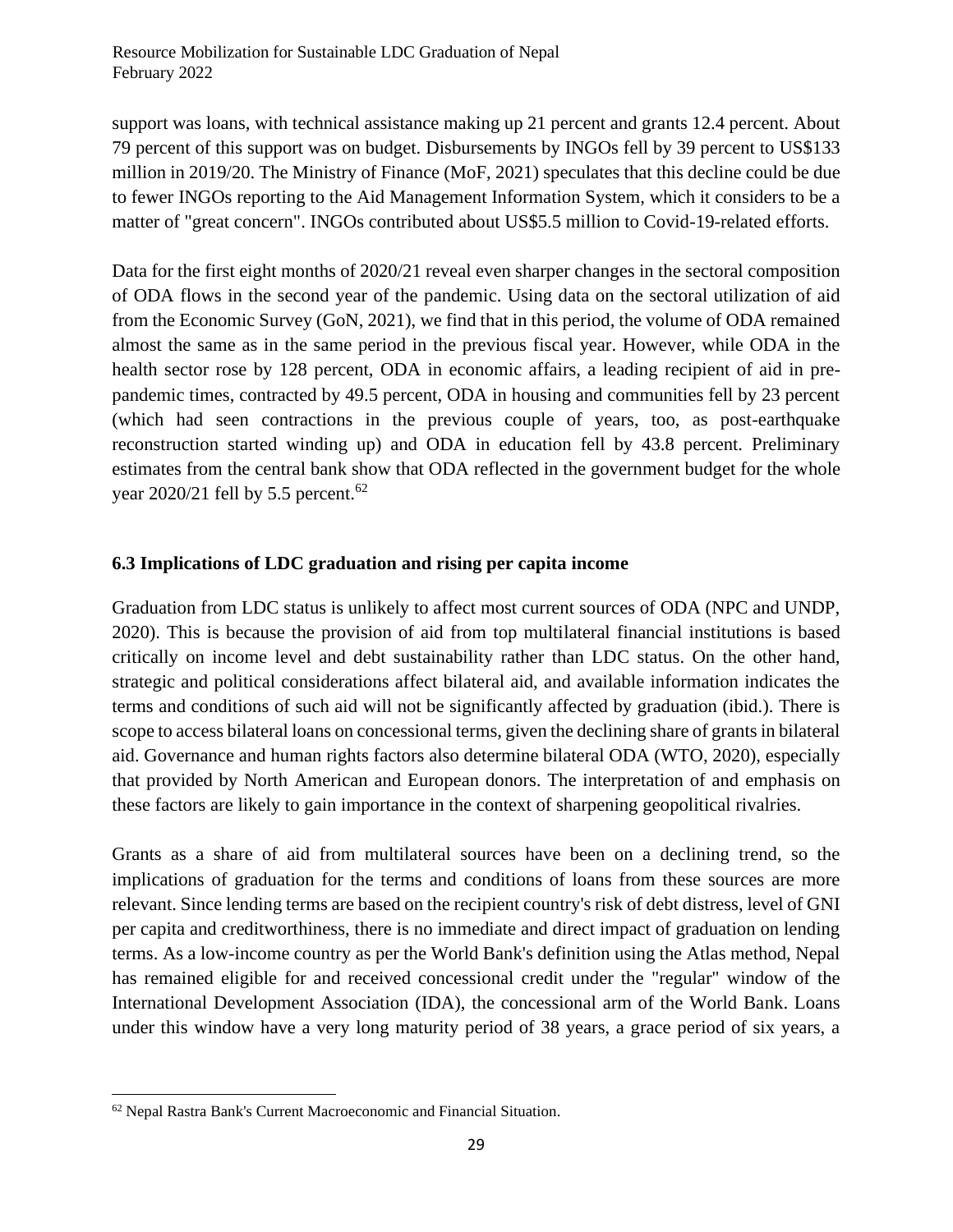service charge of 0.75 percent and an equal amortization period. <sup>63</sup> Based on year 2019 data Nepal moved out of the low-income country group of the World Bank to join the lower-middle income group in 2020.<sup>64</sup> In the wake of Covid-19, Nepal's GNI per capita fell in 2020 but was high<sup>65</sup> enough to be in the lower-middle income category in the 2021 classification.<sup>66</sup> The income level was, however, US\$15 lower than the cut-off income (for 2022) for continued eligibility for IDA finance.<sup>67</sup>

As Nepal has a low level of risk of external debt distress and is deemed creditworthy, once its per capita income crosses the cut-off for regular IDA credit (which is updated annually) and the crossing is sustained for two consecutive years so that it becomes a "gap" country, which could happen by 2026 even with less than a fifth of the nominal growth rate targeted under the  $SDGs^{68}$ , Nepal will likely not be able to access "regular" IDA credits and will likely have to take loans on "blend"-credit terms.<sup>69</sup> The latter are still concessional (30-year maturity, 5-year grace period, 1.25) percent interest rate apart from a 0.75 percent service charge, and an amortization rate of 3.3 percent for year for years 6-25 and 6.8 percent for years 26-30) but also a blend of IDA concessionality and the market lending (LIBOR+) terms of International Bank for Reconstruction and Development (IBRD) and hence less concessional than "regular" credits.<sup>70</sup> IDA credits include an acceleration clause, whereby principal payments from creditworthy borrowers are doubled if per capita income remains above eligibility thresholds.<sup>71</sup> A blend country is graduated to IBRDonly status based on an assessment of the country's macroeconomic prospects, risk of debt distress, vulnerability to shocks, institutional constraints, and levels of poverty and social indicators (Dobronogov et al., 2020).

As regards aid from the ADB, another top aid-provider to Nepal, in 2021 Nepal is still in Group A (concessional assistance-only group) but, within it, in the third of the four subgroups where the first subgroup receives the most concessional terms and conditions.<sup>72</sup> Nepal is in the COL-only  $(0)$ 

<sup>63</sup> For IDA lending terms, se[e https://ida.worldbank.org/financing/ida-lending-terms](https://ida.worldbank.org/financing/ida-lending-terms) (accessed 16.09.21).

<sup>64</sup> <https://blogs.worldbank.org/opendata/new-world-bank-country-classifications-income-level-2020-2021> (accessed 16.09.21).

<sup>65</sup> US\$1,190,<https://data.worldbank.org/indicator/NY.GNP.PCAP.CD?locations=NP>(accessed 16.09.21).

Low-income countries are those with per capita GNI of less than US\$1,045, <https://blogs.worldbank.org/opendata/new-world-bank-country-classifications-income-level-2021-2022> (accessed 16.09.21).

<sup>67</sup> The threshold is US\$1,205,<https://ida.worldbank.org/about/borrowing-countries> (accessed 16.09.21).

<sup>&</sup>lt;sup>68</sup> The key assumption is that the gap-country income threshold increases by 1 percent per year (which is slightly higher than the 0.8 percent increase in low-income country threshold between the 2020 and 2021 reviews by the World Bank). For Nepal's per capita GNI to increase from US\$1,190 in 2020 to the projected gap-county threshold of US\$1266.5 by 2025, it would have to grow at the rate of 1.25 percent per annum, which is 16.3 percent of the 7.7 percent annual average growth in (nominal) income required during 2019-2030 to achieve the (nominal) income target set by GoN under the SDGs for 2030.

<sup>69</sup> For IDA lending terms, se[e https://ida.worldbank.org/financing/ida-lending-terms](https://ida.worldbank.org/financing/ida-lending-terms) (accessed 16.09.21).

 $70$  Ibid.

 $71$  Ibid.

<sup>72</sup> For ADB lending policies, see <https://www.adb.org/what-we-do/public-sector-financing/lending-policies-rates> (accessed 17.09.21).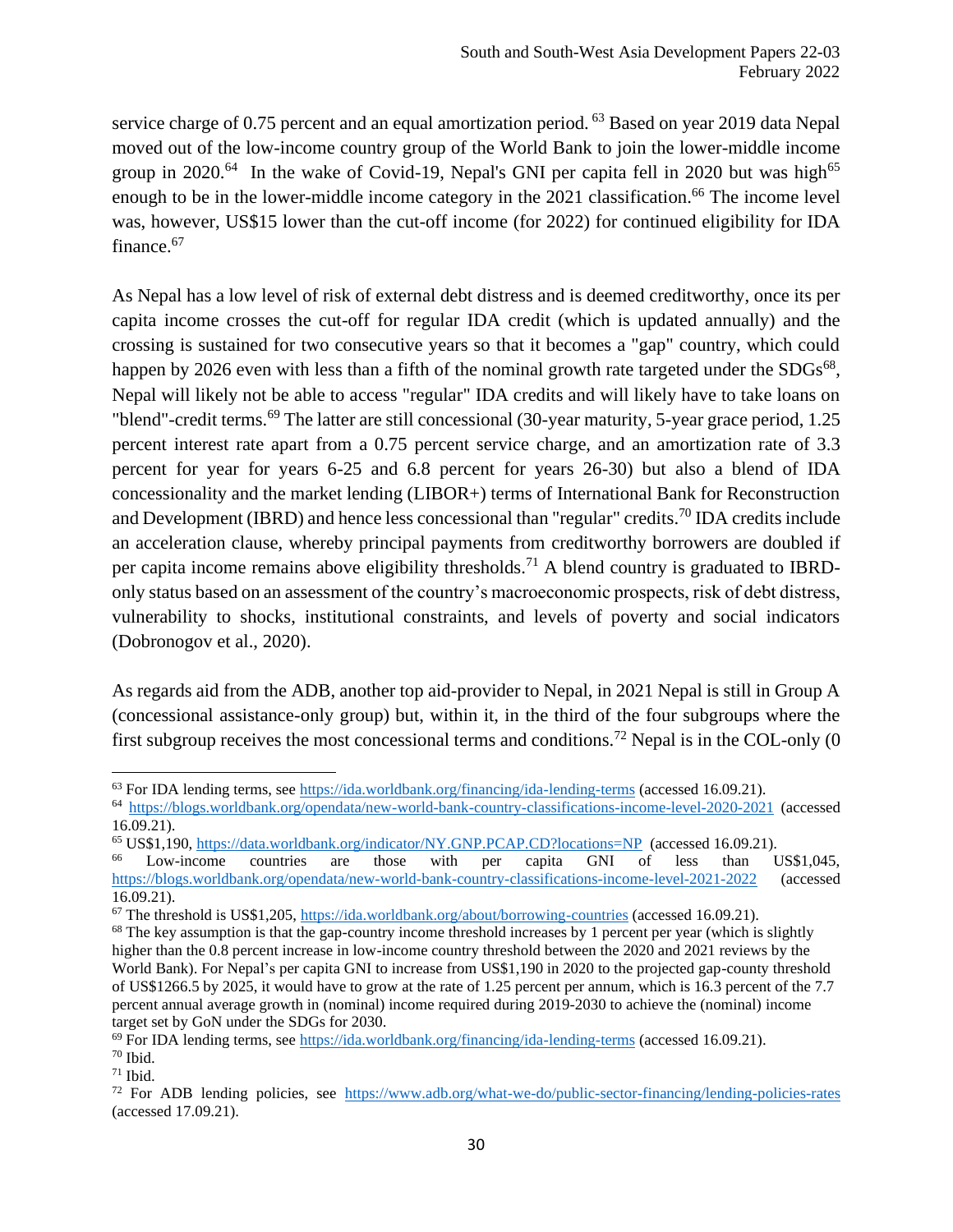percent grant) subgroup [Concessional Ordinary Capital Resources (OCR) Lending]. Concessional loans under Group A have a maturity of 24 years (policy-based loans) or 32 years (project loans), a grace period of 8 years, and an interest rate of 1 percent during the grace period and 1.5 percent during the amortization period, with equal amortization. Even when its GNI per capita increases further so that it becomes a "gap" country as defined by the IDA, it will still be eligible for COLonly concessional borrowing. Thereafter, if debt sustainability indicators are fine, Nepal could graduate into Group B, where countries are eligible for OCR blend credit with slightly less concessional terms and conditions. Bangladesh, an LDC set to graduate from LDC status in 2026 along with Nepal, is already in Group B, where the maturity is 25 years, the grace period is of 5 years, the interest rate is 2 percent, and equal amortization is allowed. The next group of countries (Group C) are eligible for LIBOR-based loans only. Reclassifications are based on a case-by-case basis that must be approved by the ADB's Board (WTO, 2020).

LDC graduation may have a negative impact on Nepal's access to United Nations support. The United Nations Development Programme (UNDP) and the United Nations Children's Fund (UNICEF) have targets allocating 60 percent of core resources to LDCs (NPC and UNDP, 2020). However, the impact on Nepal is not yet measurable (ibid.). While after graduation Nepal will not have access to travel support for participation in UN and other international forums, and will not receive discounts on budgetary contributions to UN entities, the resulting increase in costs will not be significant (see WTO, 2020; NPC and UNDP, 2020).

Nepal's access to several LDC-specific funds and technical assistance and capacity building programmes will be lost or curtailed upon graduation. After graduation, Nepal will not be eligible to receive new funding from the LDC Fund for climate change, which supports the preparation and implementation of national adaptation programmes of action under the United Nations Framework Convention on Climate Change (NPC and UNDP, 2020). However, projects already approved and funded will continue till completion (ibid.). Nepal will also be excluded from the priority group of the Green Climate Fund but will have access to the Special Climate Change Fund (ibid.).

Nepal's access to funds from the WTO's Enhanced Integrated Framework (EIF), which provides institutional and policy-related support as well as funds for projects addressing supply-side constraints, will continue automatically for three years after graduation and possibly for a further two years subject to justification and approval by the EIF board (NPC and UNDP, 2020). However, there is some uncertainty over the five-year extension due to the time-bound operation of the EIF, with the implementation of its current phase ending in 2024 (WTO, 2020). The policy-related support provided by EIF can be leveraged to incorporate graduation-related analysis and roadmap into the diagnostic trade integration study that will have to be conducted to prepare a successor strategy to the existing Nepal Trade Integration Strategy 2016-2020. It must be noted, though, that receipts from EIF are very modest in size and other multilateral financial institutions (notably, the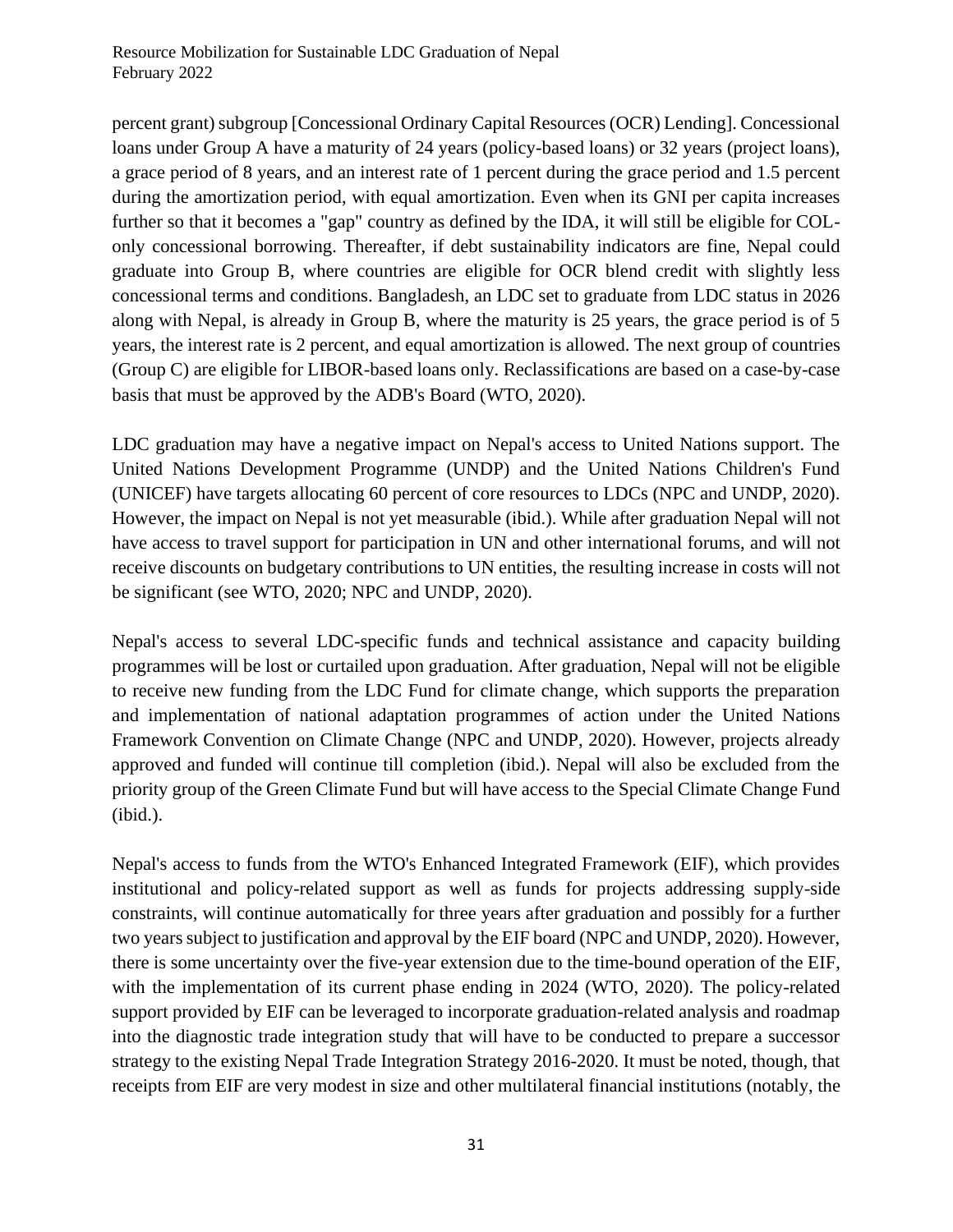World Bank and the Asian Development Bank) are by far the biggest sources of aid for trade, particular for building productive capacity and alleviating supply-side constraints.<sup>73</sup>

Nepal will have continued access to the Technology Bank for five years after graduation (WTO, 2020). The Bank aims to strengthen science, technology and innovation capacity of LDCs and give them better access to intellectual property (ibid.). Nepal's access to United Nations Capital Development Fund (UNCDF), which provides access to microfinance and investment capital to LDCs, will be affected. UNCDF-funded programmes can continue for three years after graduation (NPC and UNDP, 2020). For another two years, funds can be provided on a 50-50 cost-sharing basis with the government or a third development partner (ibid.).

## <span id="page-31-0"></span>**7. Fiscal space**

With increased expenditure demands of post-earthquake reconstruction and federalism spurring the government to borrow more, the total outstanding public debt increased by 50 percent between 2016/17 and 2018/19, and as a percentage of GDP rose from 22.7 percent to 27.1 percent.<sup>74</sup> With Covid-19 hitting revenue hard in 2019/20, total debt increased by 36.2 percent that year, propelled by a doubling of domestic loan mobilization. Total debt increased by 21.1 percent in 2020/21. In sum, in a five-year period to 2020/21, total public debt increased by 148 percent, reaching 40.5 percent of GDP. In mid-July 2021, internal debt was 18.8 percent of GDP and external debt 21.8 percent of GDP. The contraction in GDP in 2019/20 and the tepid rebound in 2020/21 also contributed to an increase in public debt as a percentage of GDP. While external and internal debt contributed roughly half each to the increase in debt in the five-year period, the growth of internal debt was faster (182 percent versus 124). The outstanding public debt-to-GDP ratio has exceeded not just the periodic targets of the SDGs but also the final 2030 target of 35 percent.

Debt servicing (principal repayment and interest payment) made up some 6.8 percent of actual government expenditure in  $2018/19$ .<sup>75</sup> This proportion has come down over time, from 13.9 percent in 2014/15. Similarly, debt servicing amounted to 10.3 percent of revenue (spendable by central government) in 2018/19, falling from 18.2 percent in 2014/15. These proportions increased by just under a percentage point each in 2019/20, when government expenditure and revenue fell. They could increase further in future, given the rise in public debt since 2016/17. Internal debt servicing makes up about two thirds of total debt servicing. Since total debt has been soaring, debt servicing burden is likely to increase in the next few years. As regards external debt servicing, although the share of loans in total ODA has increased monotonically, external debt servicing as a percentage of goods and services exports has remained fairly stable in recent years. It has not reached 11 percent since 2014/15, averaging 9.4 percent, and has declined since 2016/17 to reach

<sup>&</sup>lt;sup>73</sup> The EIF's allocations to Nepal in its current phase of support amount to just under US\$8 million (WTO, 2020).

<sup>74</sup> Nepal Rastra Bank's Current Macroeconomic and Financial Situation (2020/21).

<sup>75</sup> Calculations based on GoN's Economic Survey (GoN, 2021).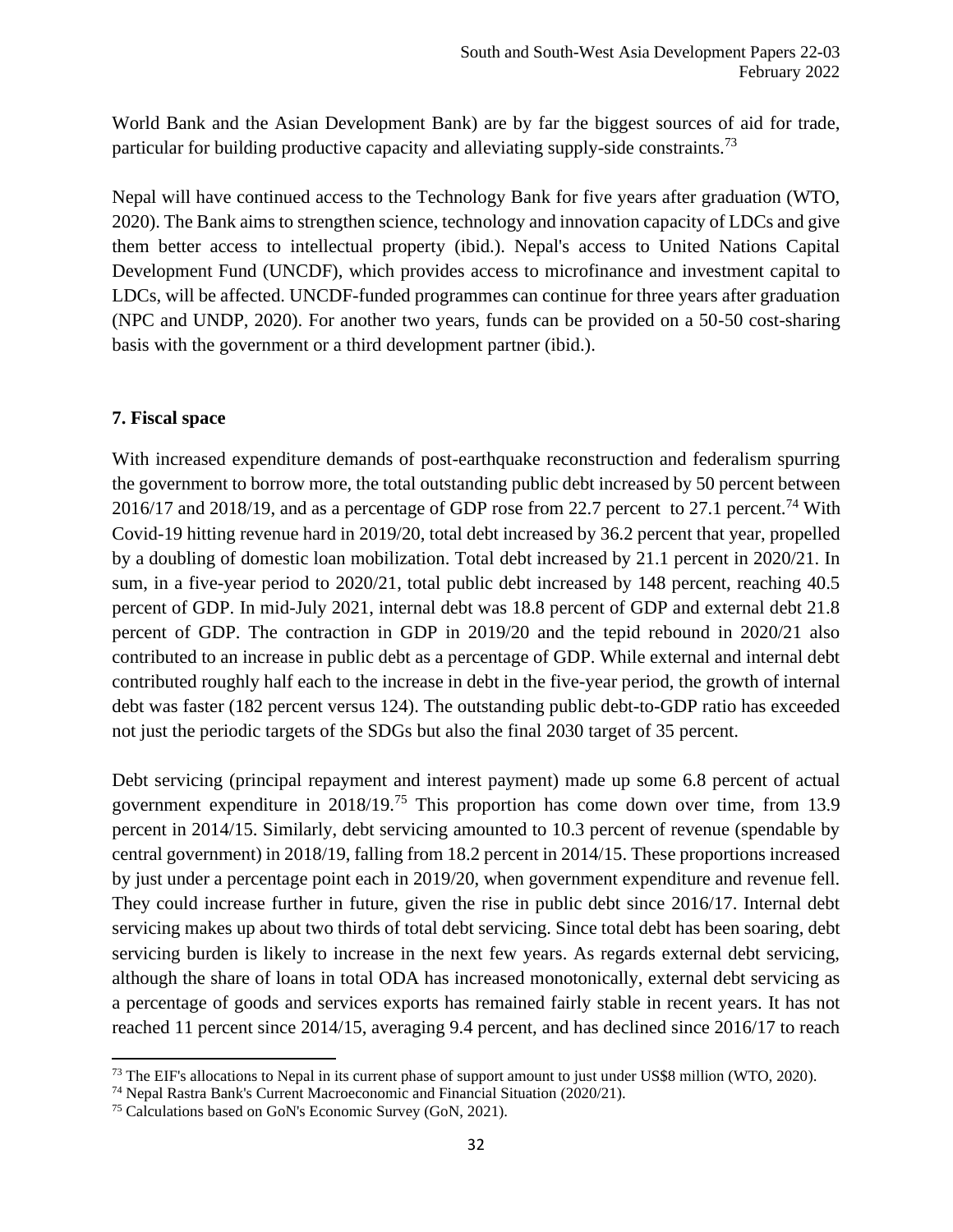8.2 percent in 2018/19. Loans from multilateral sources have so far been on highly concessional terms. As external loans have a grace period, the impact on debt servicing takes time to be observed. As of mid-July 2020, multilateral donors accounted for about 88 percent of Nepal's total outstanding external debt.<sup>76</sup> About 48 percent of Nepal's outstanding external debt was owed to the IDA of the World Bank, 34 percent to the ADB and 3.3 percent to the IMF. Japan, China and India were the top three bilateral sources of outstanding external debt, at 4.5 percent, 3.2 percent and 3.09 percent, respectively, of total outstanding external debt.

GoN has been able to service its debt fairly comfortably and prevent an even greater explosion in public debt partly because it underspends its targeted budget, notably capital budget, releasing resources for principal and interest payments. On average it was able to spend 71 percent of its capital budget during 2015/16-2018/19, and this metric has been on an increasing trend. It fell to 46.3 percent in 2019/20, when the pandemic disrupted construction activities. Likewise, provincial governments also underspend their budget, as do local governments in general.<sup>77</sup> Future significant increases in spending rates will shrink the fiscal space.

Despite the surge in public debt, the government still has a relatively comfortable fiscal space. The debt-to-GDP ratio is one metric of measuring fiscal space, and its value for Nepal is not in the danger zone. This should not, however, be the only approach to gauging fiscal space. Expenditure efficiency has considerable potential to generate or maintain fiscal space, although GoN, in its roadmap for the SDGs, does not attach much importance to it, instead cautioning about the need to weigh expenditure efficiency against redistribution priorities (NPC, 2017). A report of the Public Expenditure Review Commission estimates that government expenditure can be slashed by up to 35 percent by, *inter alia*, rationalizing the number of ministries and other agencies, ending duplication in the activities done by central, provincial and local governments, paring down the number of municipalities, and scrubbing unnecessary and wasteful expenses.<sup>78</sup> Furthermore, every year the Auditor General's report shows huge amounts of government transactions that are unaccounted for or feature suspected irregularities. The value of such transactions in fiscal year 2019/20 is put at NPR 104.38 billion (OAG, 2021). The report gives examples galore of such transactions, including obviously wasteful and gratuitous spending, at central, provincial and local levels. It questions the effectiveness of a plethora of subsidies, and tax rebates and concessions. The bunching of central government expenditure in the last month of the fiscal year illustrates another dimension of expenditure inefficiency: during 2015/16-2019/20, on average, a quarter of total expenditure and about 39 percent of capital expenditure were spent in the final month, although such expenditure concentration has been falling.<sup>79</sup>

<sup>76</sup> Consolidated Financial Statement 2019/20.

<sup>77</sup> For province governments' spending, see<https://www.nayapatrikadaily.com/news-details/69334/2021-08-23> <sup>78</sup> The report is not in the public domain. Its key findings have been reported by the media, for example, <https://www.nayapatrikadaily.com/news-details/44104/2020-05-27> (accessed 28.09.21).

<sup>79</sup> Consolidated Financial Statement 2019/20.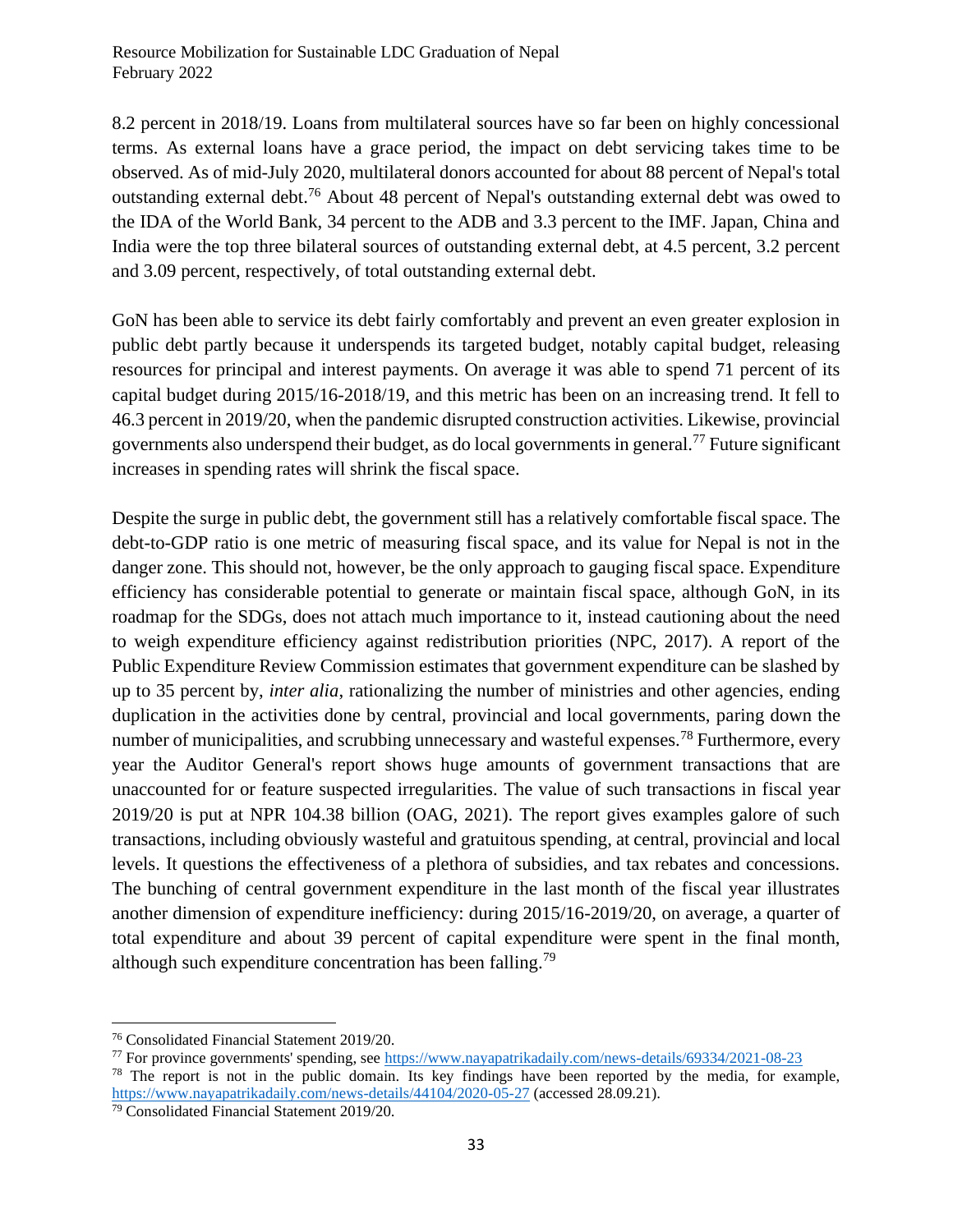#### <span id="page-33-0"></span>**8. Remittances**

## <span id="page-33-1"></span>**8.1 Trends and contribution**

Remittances sent by Nepalis working abroad are a major source of income—for the economy as a whole in terms of foreign exchange earnings and for households as direct income. Remittance inflows are greater than the combined value of exports of goods and services, ODA and foreign direct investment (Figure 10). They have amounted to at least a fifth of GDP in recent years.  $80$ There are at least 2.8 million Nepalis working abroad, as per an estimate based on the 2017/18 national labour force survey (Baniya et al., 2020). For about a decade till the onset of the pandemic, the number of Nepalis going overseas for work through formal channels was 75-90 percent of the about 500,000 people that entered the labour force each year.<sup>81</sup> At least 30 percent of households receive remittances from abroad (Kharel, 2019). There is evidence that remittances have contributed to poverty reduction and improvements in socio-economic outcomes such as education and health (see, for example, Lokshin et al., 2010; Acharya and Leon-Gonzalez, 2014, 2013; Shrestha, 2017) and, therefore, helped in the achievement of the MDGs.



#### **Figure 10: Remittances inflows**

Source: Calculations based on World Bank, World Development Indicators.

## <span id="page-33-2"></span>**8.2 Remittances in the time of pandemic**

Remittance inflows have come to the economy's rescue at crunch time. They helped cushion the impact of the devastating 2015 earthquake. In the wake of the Covid-19 pandemic, when the economy contracted in the last quarter of 2019/20, remittances remained fairly resilient. They

<sup>80</sup> Nepal Rastra Bank's Current Macroeconomic and Financial Situation (2020/21).

<sup>&</sup>lt;sup>81</sup> Based on data from Department of Foreign Employment, Government of Nepal.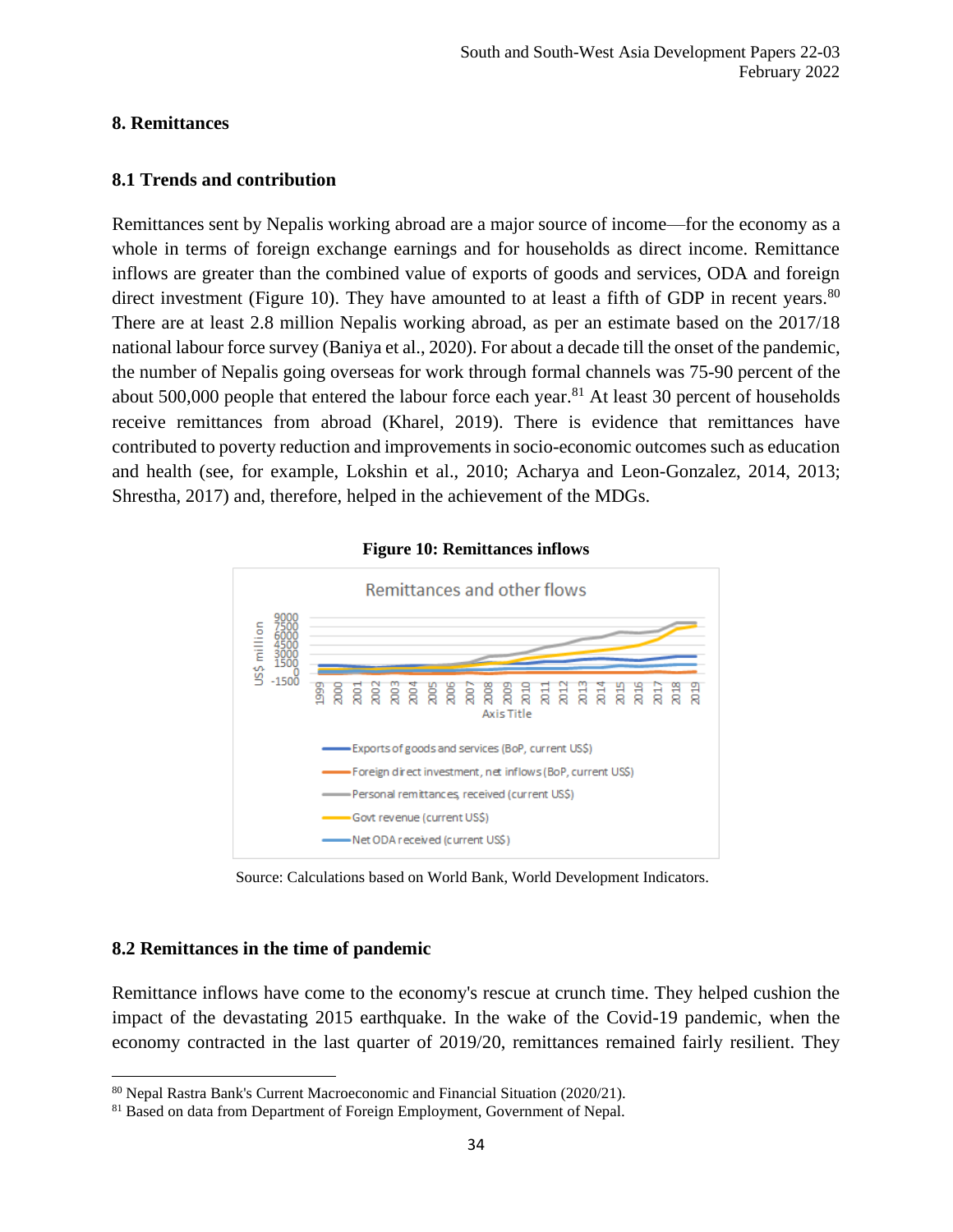contracted by 0.5 percent in 2019/20, far less than what was predicted by national and international agencies, and, again defying initial projections, rebounded with a 9.8 percent growth in 2020/21 even as the domestic economy was showing a tepid recovery. This was despite the number of permits issued for Nepalis going overseas for work (including permits for new entrants, those with legalized status, and renewed entry) crashing by 28 percent and 55 percent in 2019/20 and 2020/21, respectively. This was also despite some half a million Nepalis losing jobs abroad (NPC, 2021b). The likely reasons behind the resilience in remittances include: migrant workers remitted more money to support their families hit by the pandemic-induced economic crisis; a greater proportion of remittances entered the country through the formal financial channel as lockdowns and other restrictions on mobility deflected flows from the informal *hundi* channel; migrants spent less on TVs and other gadgets that they normally bring home with them or send via fellow migrants returning home; and the number of returnees was a small portion of the total stock of migrant workers abroad (see Pokharel, 2021).<sup>82</sup>

With the easing of the pandemic in destination countries, the resumption of international flights and the vaccination drive in Nepal gathering pace, the number of work permits issued in the first two months of 2021/22 (mid-July to mid-September) rose nine-fold.<sup>83</sup> While GoN has officially accorded priority to those with foreign job offers in its vaccination drive, many of them struggle to get vaccinated, and not all the vaccines used in Nepal are accepted in some destination countries. This is probably restraining the rebound in outmigration.<sup>84</sup> Sharp hikes in airfare and the high financial cost of quarantine in destination countries are also straining the finances of outbound workers.<sup>85</sup>

Remittances are necessary for achieving many SDGs, including poverty reduction. A specific target for Nepal under SDG target 17.3 (mobilizing additional resources) is to increase remittances as a percentage of GDP from 29.1 percent in 2015 to 35 percent in 2030 (NPC, 2020). The government targeting an increase in remittance-to-GDP ratio by 6 percentage points in 15 years underlines the importance it attaches to remittances and its belief that nominal GDP will grow much slower than remittances during this period. As per the progress report on SDGs for 2016- 2019, the remittances-to-GDP ratio in 2018/19 was less than the target for that year (30.7 percent) by five percentage points (NPC, 2020). While the ratios for 2019/20 and 2020/21 were about 22.5 percent each, these values are based on the new GDP series and hence are biased downward when compared to the values based on the old series. Even after accounting for the change in the method of GDP calculation, the values for 2019/20 and 2020/21 are likely to remain less than the target of

<sup>82</sup> See also [https://kathmandupost.com/money/2021/08/22/remittance-hits-rs961-billion-an-all-time-high-in-the-time](https://kathmandupost.com/money/2021/08/22/remittance-hits-rs961-billion-an-all-time-high-in-the-time-of-covid-19)[of-covid-19](https://kathmandupost.com/money/2021/08/22/remittance-hits-rs961-billion-an-all-time-high-in-the-time-of-covid-19) (accessed 29.09.21).

<sup>83</sup> <https://www.karobardaily.com/news/157361> (accessed 29.09.21).

<sup>84</sup> [https://www.nayapatrikadaily.com/news-details/70998/2021-09-17;](https://www.nayapatrikadaily.com/news-details/70998/2021-09-17)

<https://kathmandupost.com/national/2021/08/03/the-woes-of-migrant-workers-to-get-vaccines-and-certification> (accessed 29.09.21).

<sup>85</sup> <https://www.nayapatrikadaily.com/news-details/70998/2021-09-17> (accessed 29.09.21).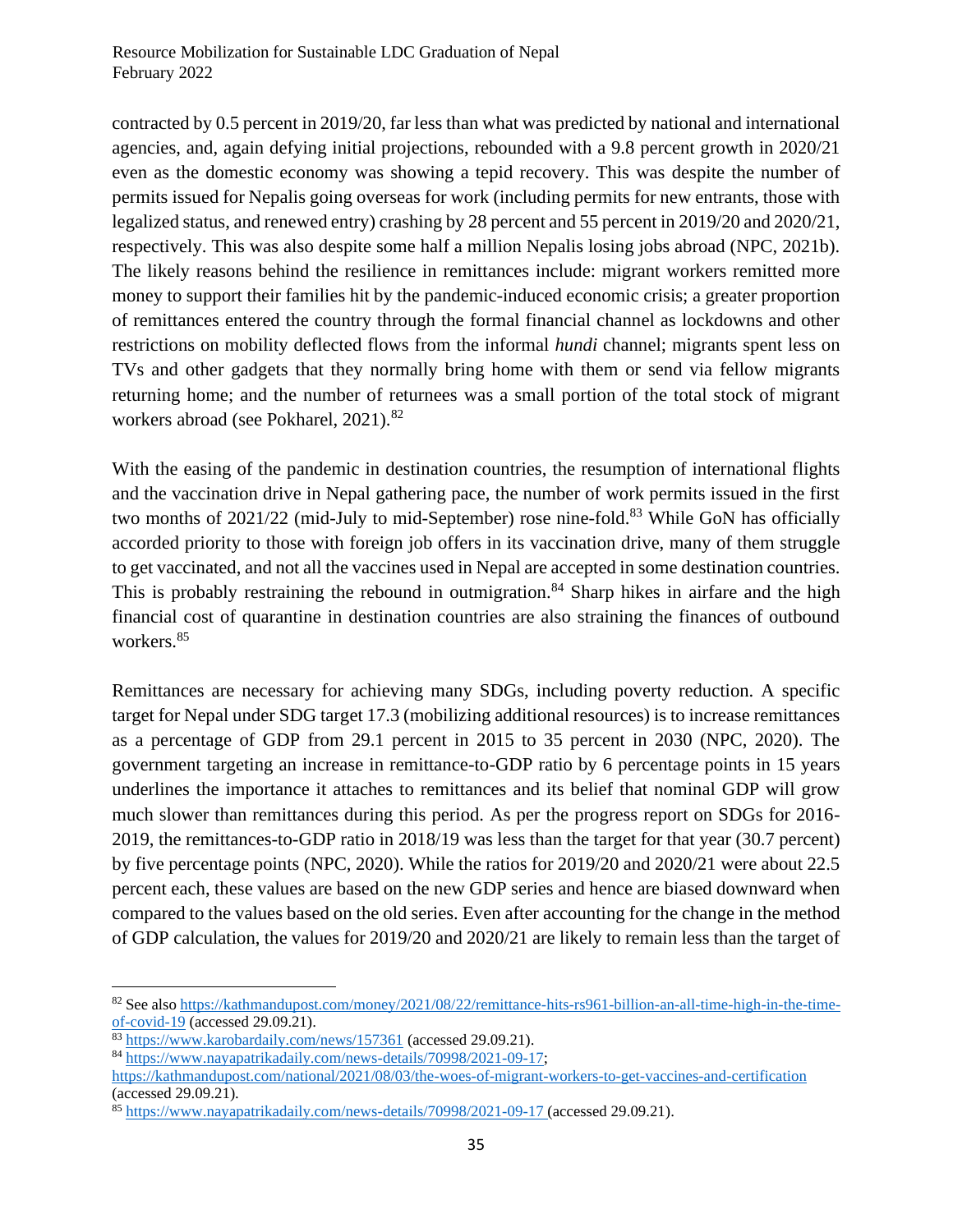30.7 percent for 2018/19. Since around 2015, the number of people going overseas for work has been on a declining trend and remittance growth has also slowed down. Moreover, the overwhelming majority of outbound workers are in the unskilled or semi-skilled category (MoLE, 2018; MoLESS, 2020) and earn relatively low incomes, although more than what they would have earned in Nepal. Add to this the uncertainty created by the pandemic, and meeting the remittanceto-GDP target set out in Nepal's SDGs will be challenging.

## <span id="page-35-0"></span>**8.3 Challenges**

There are concerns that outmigration and remittances cannot become a durable source of prosperity for Nepal. Outmigration has created labour shortages, including in industry. Remittances have contributed to an appreciation of the real exchange rate (Portugal and Zildzovic, 2016). These do not augur well for industrialization goals, which are also part of the SDGs (Goals 8 and 9). Mobilizing remittances into "productive" activities—that which create output and jobs quickly and utilizing the skills and resources of returnee migrants receive emphasis in policy announcements. However, the foreign employment bonds issued by the central bank are grossly undersubscribed (a key factor being inadequate promotion)<sup>86</sup>, the uptake of a subsidized credit scheme for returnee migrants is very low<sup>87</sup>, and over half of returnees are either unemployed or outside the labour force (MoLESS, 2020).

It is now acknowledged that remittances not saved (about 72 percent, as per NRB, 2016) are not necessarily unproductive as the money spent on food, health and education is improving living standards and contributing to human capital formation. However, the discourse on encouraging "productive" use of remittances by somehow inducing recipient households to save and invest more misses the fact that the quarter of remittances spent on daily consumption (NRB, 2016) represent effective demand, a significant part of which is leaking out of the economy through imports, while domestic agriculture and industrial sectors have not been able to utilize this opportunity (Kharel, 2019). It also misses the fact that even when remittances are used to repay loans (25.3 percent) or pay for educational and health expenses (9.7 percent) (NRB, 2016), the money most likely in due course enters the formal financial system, and the government and the central bank have the tools to direct or nudge those funds towards job-creating activities. In fact, financial institutions in the country owe their lending capacity in large measure to the steady inflow of remittances.

Moreover, it may be unrealistic to expect the average remittance-receiving household to invest in enterprises. For example, Kharel, Davalos and Dahal (2021) find remittances discourage female members of remittance-receiving households from engaging in economic activities in general and in non-farm self-employment in particular, and that this disincentive effect is strong enough to

<sup>86</sup> See<https://bizmandu.com/content/20210907163953.html> (accessed 29.09.21) and NRB (2016).

<sup>&</sup>lt;sup>87</sup> As can be inferred from the data in Nepal Rastra Bank's Current Macroeconomic and Financial Situation.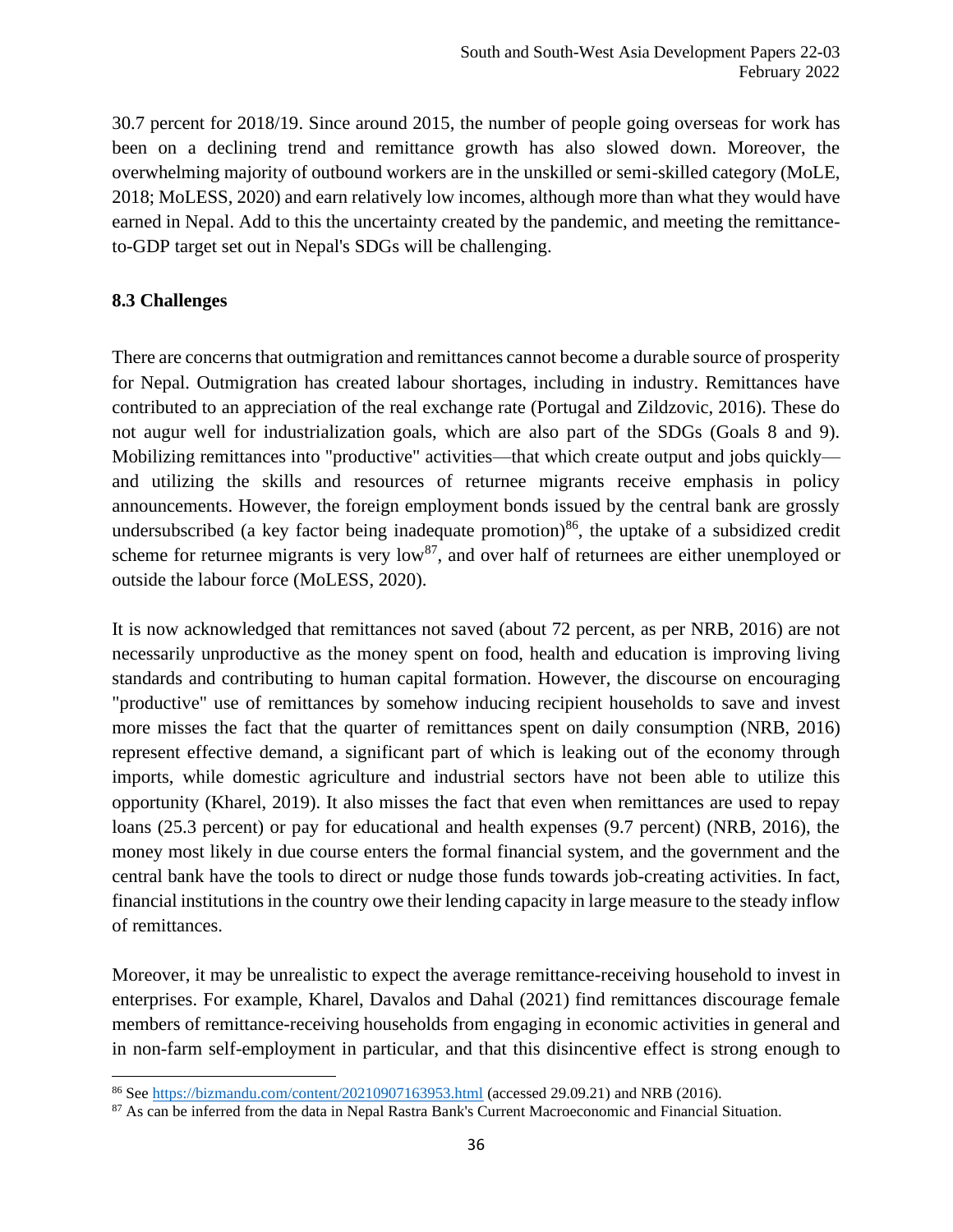exert a negative impact on the revenues of non-farm enterprises operated by such households. This suggests many of those operating household enterprises are reluctant entrepreneurs engaged in their vocation out of desperation (see Banerjee and Duflo, 2011).

To increase remittances and utilize the skills of returnee migrants, the government faces the challenging tasks of skilling aspirant migrants, providing them with effective pre-departure orientation, diversifying destination markets, entering into and lobbying for the enforcement of labour agreements with destination countries, replicating the relative success of the governmentto-government foreign employment arrangement with South Korea to ensure transparency in the recruitment process and curb workers' exploitation, further formalizing remittance inflows, reducing recruitment costs borne by migrant workers and the cost of remitting, and putting in place a system under government-industry collaboration to match returnee migrants with employers.

## <span id="page-36-0"></span>**9. Foreign direct investment**

## <span id="page-36-1"></span>**9.1 Trends and features**

Despite policy and institutional reforms in recent years aimed at attracting FDI (NRB, 2021), Nepal struggles to attract FDI. This is worrying as GoN is banking on substantial inflows of FDI to meet a huge gap in private financing for SDGs (see Section 3). As of mid-July 2020, total FDI stock in Nepal was about US\$1.64 billion (NRB, 2021), or 5.1 percent of GDP.<sup>88</sup> Portfolio (foreign) investment is not allowed into Nepal. Domestic private entities in Nepal in general are not allowed to take foreign loans and although banks are allowed to borrow abroad subject to restrictions, they have not been able to mobilize much capital through this avenue as, *inter alia*, Nepal has not been rated by international credit rating agencies.

FDI inflows pale in comparison to those received by comparator countries, including low-income countries on average, and South Asian countries such as Bangladesh, India, Pakistan and Sri Lanka, and two East Asian LDCs, Cambodia and Lao PDR (Figure 11).<sup>89</sup> Annual FDI inflows to Nepal have never exceeded US\$200 million.<sup>90</sup> Net FDI flows to Nepal have picked up in recent years: they averaged US\$139 million during 2016-2019 compared to US\$62 million during 2012- 2015.<sup>91</sup> However, they have remained less than (approved) dividend repatriations—less than a half in 2017/18 and 2018/19 (NRB, 2021).

<sup>88</sup> GDP for 2019/20 is taken from the new series available in Nepal Rastra Bank's Current Macroeconomic and Financial Situation (2020/21).

<sup>89</sup> Comparisons based on data from the World Bank's World Development Indicators.

<sup>&</sup>lt;sup>90</sup> Based on data from the World Bank's World Development Indicators.

<sup>91</sup> Ibid.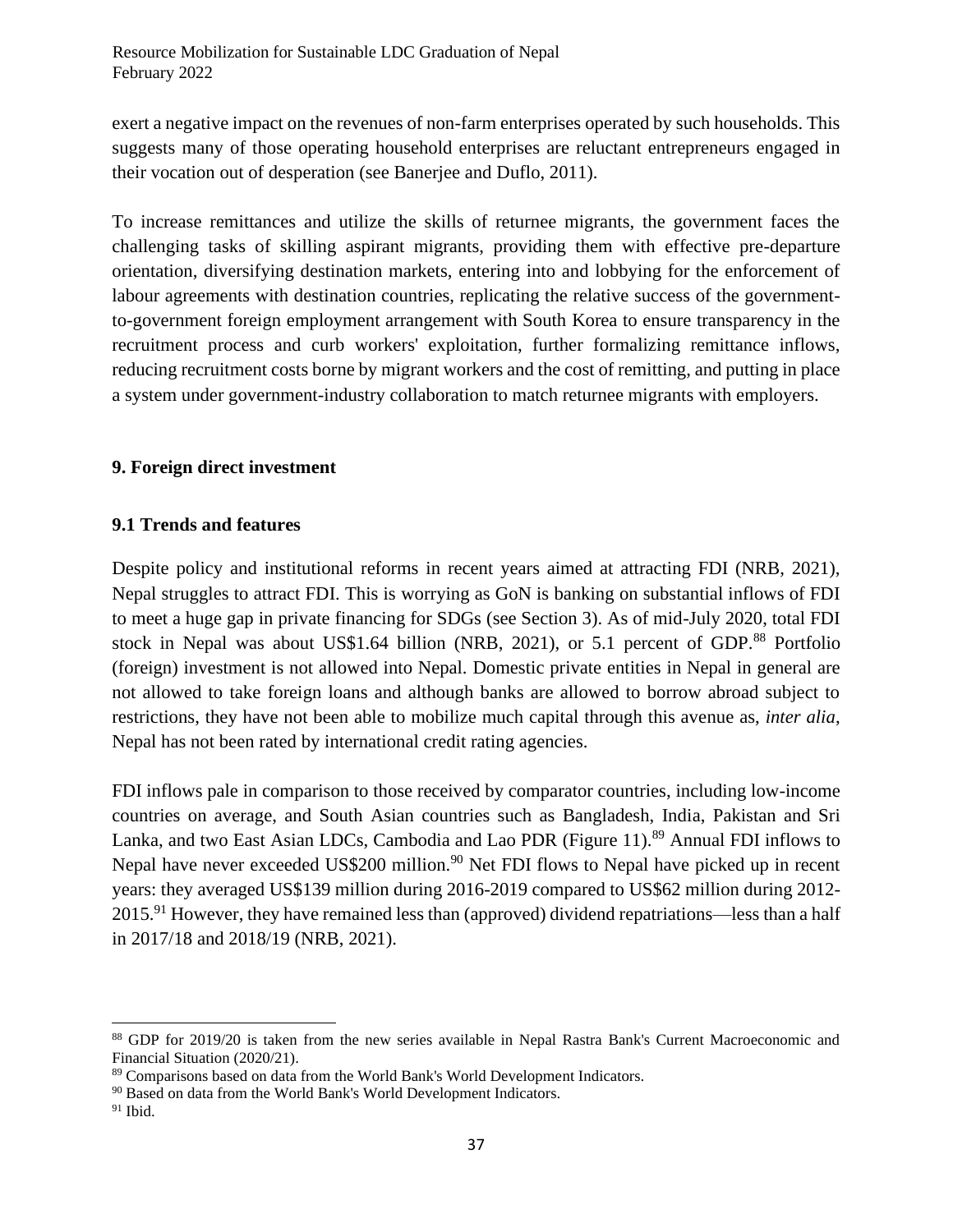

**Figure 11: FDI inflows**

Source: World Bank, World Development Indicators.

There is a significant gap between FDI approved and FDI actually received. On average, between 1995/96 and 2019/20, total actual net FDI inflow amounted to 34.1 percent of the value of total FDI approved (NRB, 2021).

India is the top source of FDI, accounting for 31.5 percent of total FDI stock in Nepal (NRB, 2021). It is followed by China (15.6 percent), Saint Kitts and Nevis (7.7 percent), Ireland (6.5 percent) and Singapore (6.3 percent). Among major FDI sources, China has seen the fastest growth in FDI into Nepal.

Industry has received 48.8 percent of total investment and services have drawn 51.1 percent (NRB, 2021). The top FDI-receiving sector is manufacturing, mining and quarry (28.6 percent). This is followed by financial intermediation (27.4 percent), electricity (20 percent), transport, storage and communication (14.5 percent), and hotel and restaurant (4.3 percent). Electricity production, chiefly hydropower-based, has been the prime draw for FDI in recent years, and this sector has also attracted foreign loans in addition to FDI (ibid.).

## <span id="page-37-0"></span>**9.2 FDI in the time of pandemic**

Gross flows to Nepal increased by 18.2 percent in  $2019/20$ ,  $92$  the last quarter of which saw a pandemic-induced contraction in economic activities in Nepal. In what could be a response to the pandemic's impact, the growth of such flows slowed down sharply to 1.2 percent in 2020/21.<sup>93</sup> Approved FDI was also affected: After increasing by 51.4 percent in 2019/20, approved FDI fell

 $92$  Nepal Rastra Bank's Current Macroeconomic and Financial Situation (2020/21).

 $93$  Ibid.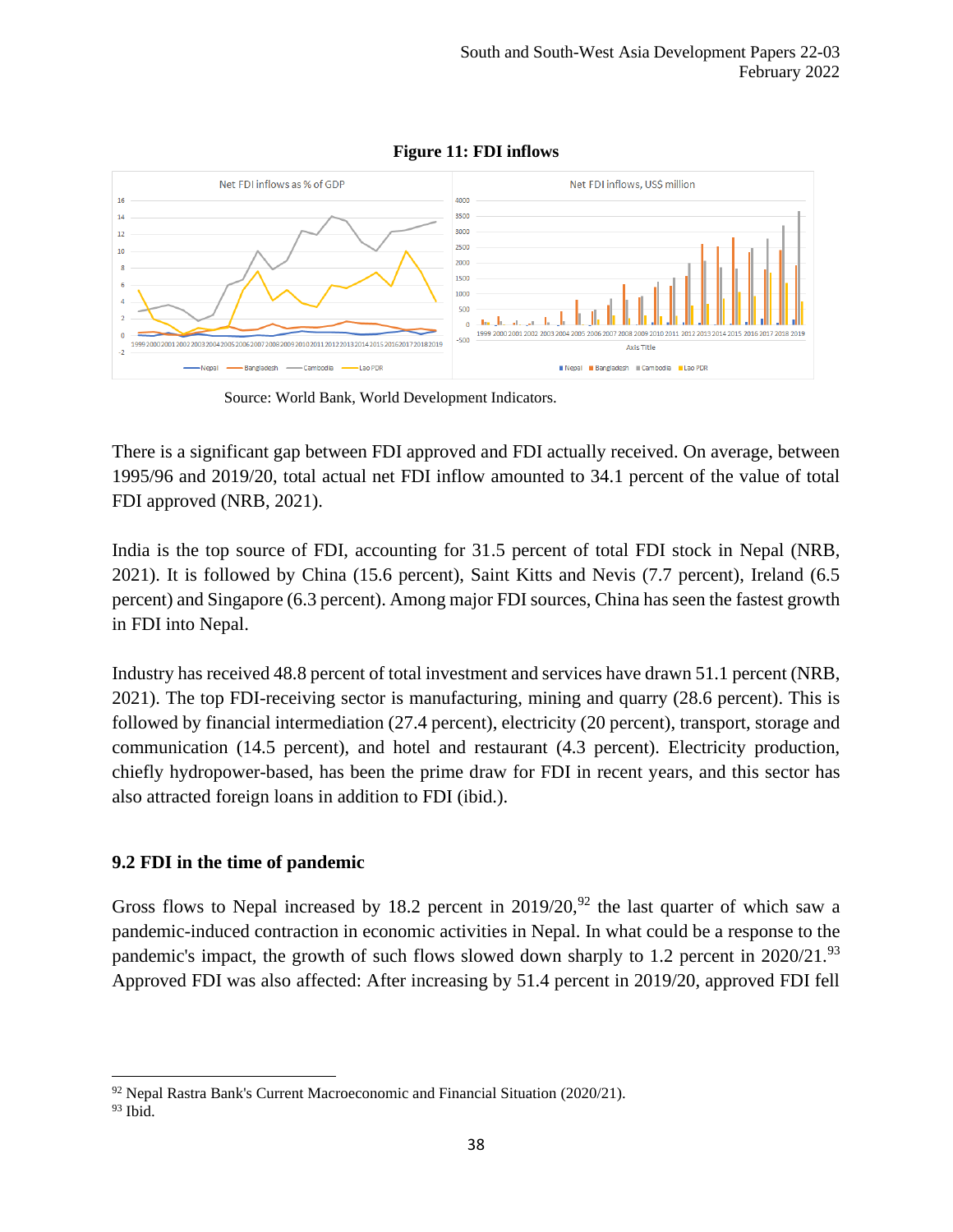Resource Mobilization for Sustainable LDC Graduation of Nepal February 2022

by 15.4 percent in 2020/21.<sup>94</sup> Likewise, the number of approved FDI projects fell by 33.8 percent in 2019/20 and 19.4 percent in 2020/21.<sup>95</sup>

## <span id="page-38-0"></span>**9.3 Implications of LDC graduation and challenges**

There is a thesis suggesting a potential positive impact of LDC graduation on FDI, arguing graduation would elevate an LDC's standing in the eyes of rating agencies and inspire foreign investors' confidence in its economy (NPC and UNDP, 2020). However, a counterargument is that the difference in the volumes of FDI flows into Nepal and fellow LDCs such as Bangladesh, which is also set to graduate in 2026, and Lao PDR and Cambodia suggests that "LDC status per se is not a critical factor behind Nepal's poor record in attracting FDI" (Kharel, 2021). Of course, obtaining sovereign credit rating could help in attracting FDI, but getting one does not hinge on LDC status. Without addressing existing constraints to attracting FDI—from policy, institutional, managerial and procedural constraints to infrastructural constraints (see, for example, DoI, 2021)—LDC graduation alone is unlikely to have a notable impact on FDI inflows.

#### <span id="page-38-1"></span>**10. Way forward**

## <span id="page-38-2"></span>*Estimation of additional investment needs and gaps*

This study has indicated in qualitative terms the likely increase in investment requirements and financing gaps pertaining to development goals on account of the Covid-19 pandemic and the impending graduation from the LDC group. GoN must estimate the increments and put them in the context of pre-existing financing gaps.

#### <span id="page-38-3"></span>*Government revenue*

GoN should formulate a **federal revenue policy** that provides it a clear, integrated and unified guiding framework, as it is currently operating without one. The policy should take into account the federal structure of governance. It should guide GoN on the matter of balancing the needs of revenue mobilization and protecting domestic industry on the one hand and providing incentives to domestic industry and exporters on the other. Changes to various tax laws should be made with reference to the revenue policy. A periodic action plan with outputs, targets, milestones and indicators can contribute to the operationalizing of the policy. Some of the recommendations made by the National Revenue Advisory Board—for example, with regard to expanding the tax base and improving tax compliance—verified with further studies, can inform the revenue policy and go into the action plan to improve the chances of their implementation. While plugging leakages at customs points should get attention, given the current dominance of import-based taxes in the revenue structure, note should be taken that these are indirect taxes and hence in general regressive

<sup>94</sup> Data from Department of Industry, Ministry of Industry, Commerce and Supplies, GoN [\(https://doind.gov.np/,](https://doind.gov.np/) accessed 26.09.21).

<sup>95</sup> Ibid.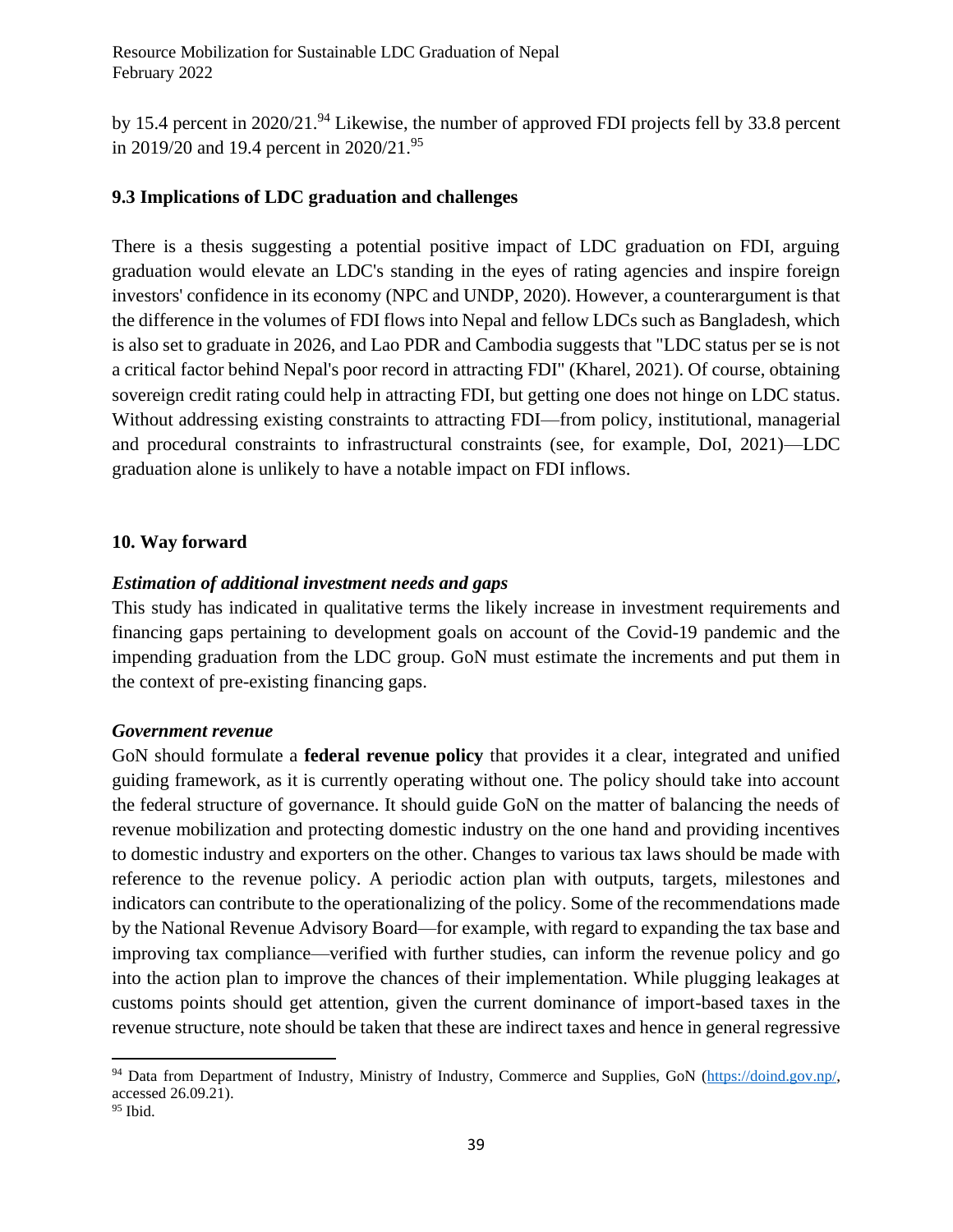by nature. A campaign to bring more individuals and entities with the capacity to pay income taxes into the income tax net and ensuring compliance should be introduced with full support from the Prime Minister's Office.

GoN should work out legal arrangements, for example, through the introduction of an integrated or **umbrella revenue act**, to address and prevent confusions and conflicts in matters of taxation and revenue collection authority among the three tiers of government, and prevent double taxation.

To enable subnational governments (province governments and local governments) to utilize their authority to raise tax and non-tax revenues, efforts must be redoubled to **enhance the institutional and human resource capacity of subnational governments** to formulate revenue policy, act, regulations and medium-term expenditure framework and identify potential revenue sources, make projections, build an integrated database necessary for taxation, and collect revenue. The technical capacities of revenue advisory committees and the resource estimation and budget ceiling determination committees at the subnational level need to be strengthened. Given the huge gap between internal revenue and expenditure that will remain even with improved revenue mobilization by subnational governments, GoN must help them exercise the option to borrow by establishing detailed institutional and regulatory arrangements and operational modalities, and building their capacity to plan productive projects for the issuance of, say, **municipal bonds**, and service and manage the resulting debt. Likewise, the capacity of subnational governments to forge public-private partnerships, including through **viability gap funding**, must be enhanced.

The National Revenue Advisory Board should conduct/commission studies that rigorously assess the **impact of tax rebates and concessions** to determine whether they are meeting desired/stated objectives and ascertain the net effect on revenue. It should initiate the process of investigating the possible **impact on revenue and revenue policy space** of Nepal's **graduation from the LDC group** in 2026 in coordination with other relevant agencies (e.g., Ministry of Industry, Commerce and Supplies, and Ministry of Agriculture and Livestock Development). This investigation should serve as an input to developing revenue strategies, which can go into the aforementioned revenue policy, to promote industry and mobilize revenue without contravening trade rules and by optimally utilizing whatever policy space is available. These strategies should be integrated into the post-graduation transition strategy that GoN will be preparing. Rigorous studies should also underpin positions and concessions in tariff reduction negotiations at the multilateral, regional and bilateral levels. Given the country's high dependence on import-based revenue, an operational **revenue loss compensation mechanism** should be sought during further tariff reduction negotiations under SAFTA. In this regard, the **research and analysis capacity** of the Board should be strengthened. This is a potential area for development partners to provide technical assistance.

The **revenue-related judicial system** needs to be **reformed** for quick decisions on unsettled disputed revenue claims. The government should accord priority to bringing **electronic**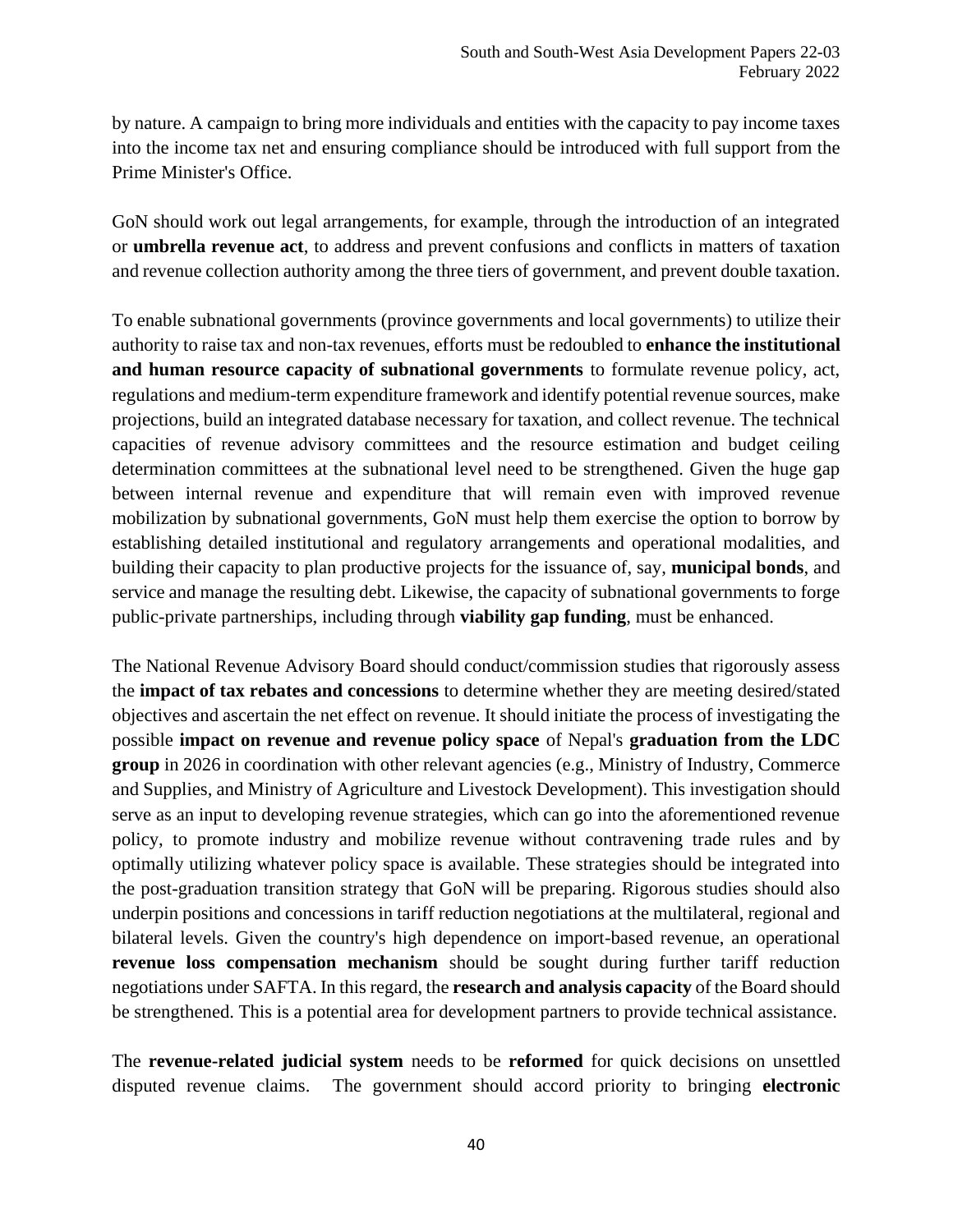**transactions and online businesses** into the **tax net** effectively, with required regulatory and institutional changes.

Studies **estimating potential revenues** from different possible measures, by sector and tax type, are needed to get an idea, even if a rough one, of the additional revenue that can be raised through various policy, regulatory and institutional interventions. Putting a number on lost revenues will help create public pressure for action and also motivate the authorities into action. For instance, since the entry of goods into Nepal through the porous border with India by avoiding official customs points has constantly been identified as a source of revenue leakage<sup>96</sup>, it is high time the revenue implications of such informal trade were analysed. The few serious studies on unauthorized trade between the two countries do not quantify revenue losses despite estimating trade volumes. Similarly, having an idea about the potential amount of revenue that can be raised by checking trade-related mispricing and misclassification at official customs points could provide an impetus to revenue mobilization drives. Estimating revenue that can be generated by bringing professionals (individual service providers) into the tax net effectively is another useful enquiry.

GoN should prioritize the expansion of **border police outposts** and provide the security personnel thus stationed with necessary infrastructure and resources to effectively monitor the border and check unauthorized trade. Cooperation among border agencies in Nepal should be improved.

The implementation of the recently unveiled *Customs Reform and Modernization Plan 2021/22- 2025/26* should be monitored and evaluated also on the metric of realization of potential revenue. It has important activities and interventions for increasing revenue.

# <span id="page-40-0"></span>*Public expenditure efficiency*

Acting on the evidence presented in the report of the Public Expenditure Review Commission that there is a significant room to cut government expenditure, including through a restructuring and rationalization of ministries and other public agencies, GoN should roll out a timebound roadmap towards improving **expenditure efficiency**. GoN should be explicit about which recommendations in the Commission's report are feasible to be implemented promptly and which are not, if feasibility is an issue at all. The report should be placed in the public domain. Subnational governments should also prepare well-planned budgets guided and disciplined by mid-term expenditure frameworks—for which GoN should prioritize effective capacity building programmes.

# <span id="page-40-1"></span>*Foreign aid*

Improving **absorptive capacity** to mobilize and utilize ODA committed by development partners will generate substantial resources for GoN. This could also help generate more aid commitments.

<sup>96</sup> See, for example, *Quarterly Bulletin* (September 2021) of Department of Revenue Investigation, GoN, <http://dri.gov.np/ne/noticedetail/241/2021/85968318> (accessed 28.09.21).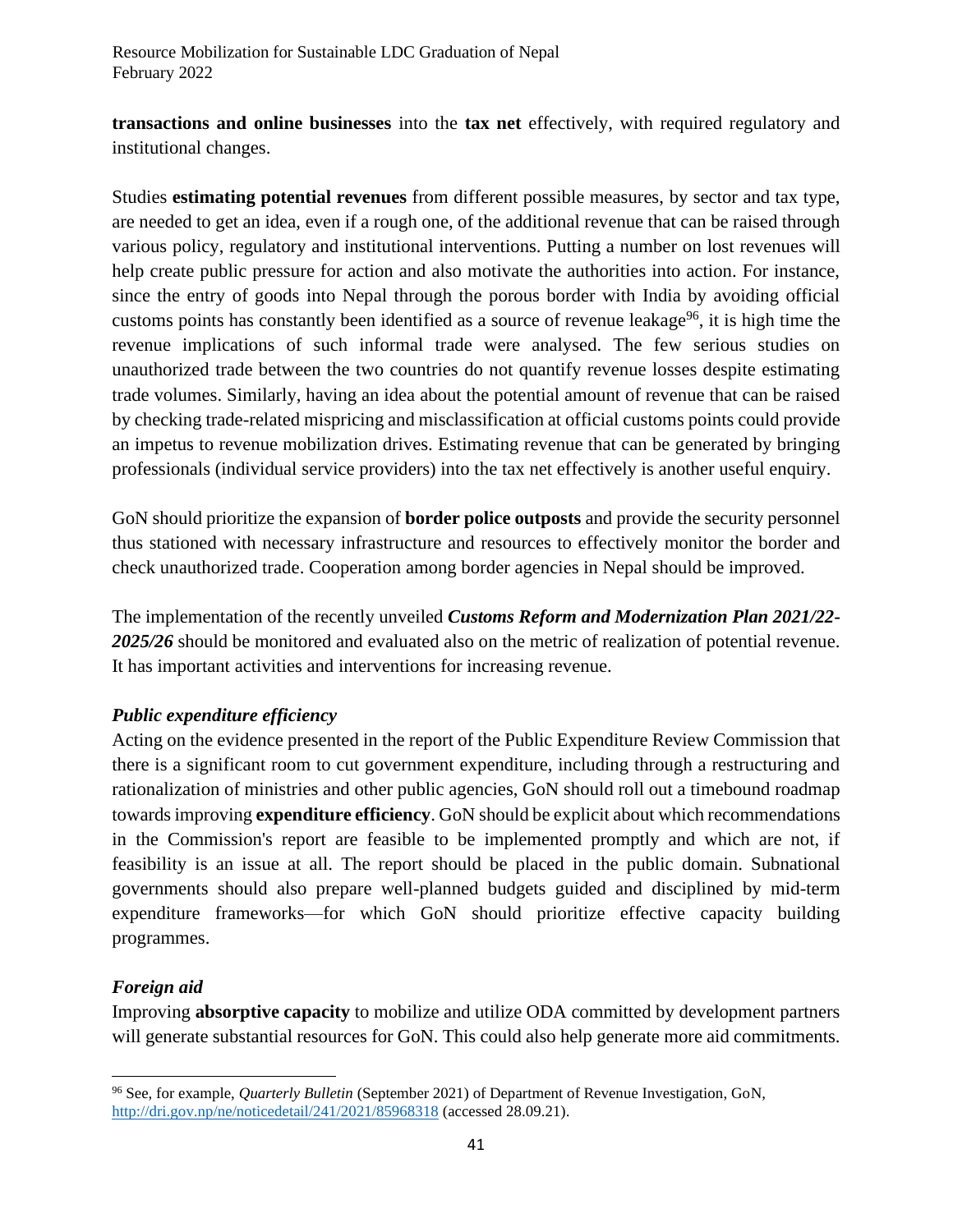Given that Nepal is **graduating from the LDC category** with a very low per capita income (less than the income criterion), weak productive capacity and severe supply-side constraints, and will be losing trade preferences without having significantly realized its export potential, GoN has **a justified case for seeking additional ODA**, especially to build infrastructure and human resources necessary for enhancing its **export capacity**. The successor to the Nepal Trade Integration Strategy 2016-2020 must incorporate interventions to address graduation-related challenges. It must identify infrastructure and human resource development needs, among other things, and estimate investment requirements and the volume of ODA needed. A component of additional aid for trade must be targeted directly at helping firms, especially SMEs, adjust to the loss of trade preferences. This could be part of a **trade adjustment programme**, to be later extended to help other firms adjust to tariff liberalization that GoN may have to undertake following graduation. The trade adjustment programme also needs to help GoN adjust to possible immediate revenue losses arising from tariff reductions. When development partners prescribe tariff cuts—say, in their reports and studies—they are well-advised to explore the idea of providing such support. Revenue loss concerns strengthen the case for providing an increased proportion of aid as budgetary support.

Development partners must recognize that a reason why Nepal is not in **debt distress** is that GoN's underspending its budget, especially capital budget, has released resources to service debt. When the budget is no longer underspent significantly, debt servicing could become more stressful. A sharp reduction in the concessionality of ODA may further push the government towards domestic borrowing, with the attendant risk of crowding out resources for the domestic private sector investment that GoN, in its SDG financing strategy, expects to fund some 36.5 percent of SDG financing needs. It is noteworthy that the private sector financing gap is estimated to be about 70 percent bigger than the public sector financing gap. These aspects should be taken into account before any decision is taken on reducing the **concessionality of loans** and the share of grants in aid provided to Nepal, as its per capita income inches upwards.

GoN invokes macroeconomic stability as a reason why it wants greater proportions of aid to flow in as grants to help the public sector meet SDG financing needs. This expectation is not matched by reality, with the share of grants continually falling. Increasing the absorptive capacity with regard to grants could be one way of attracting more grants, especially from bilateral sources, as the government's current rate of **utilization of grants** is much lower than that of loans. Further, since factors other than income determine ODA from bilateral sources more than that from multilateral sources, GoN must step up **economic diplomacy** to secure **more bilateral ODA**, including grants. It must approach bilateral aid sources with proposals for **combining ODA with technology transfer** and initiatives to forge **partnerships between the private sectors** of both countries. GoN, in its financing strategy for SDGs prepared in 2018, talks about calling for **debt relief**. The pandemic has enhanced the relevance of debt relief.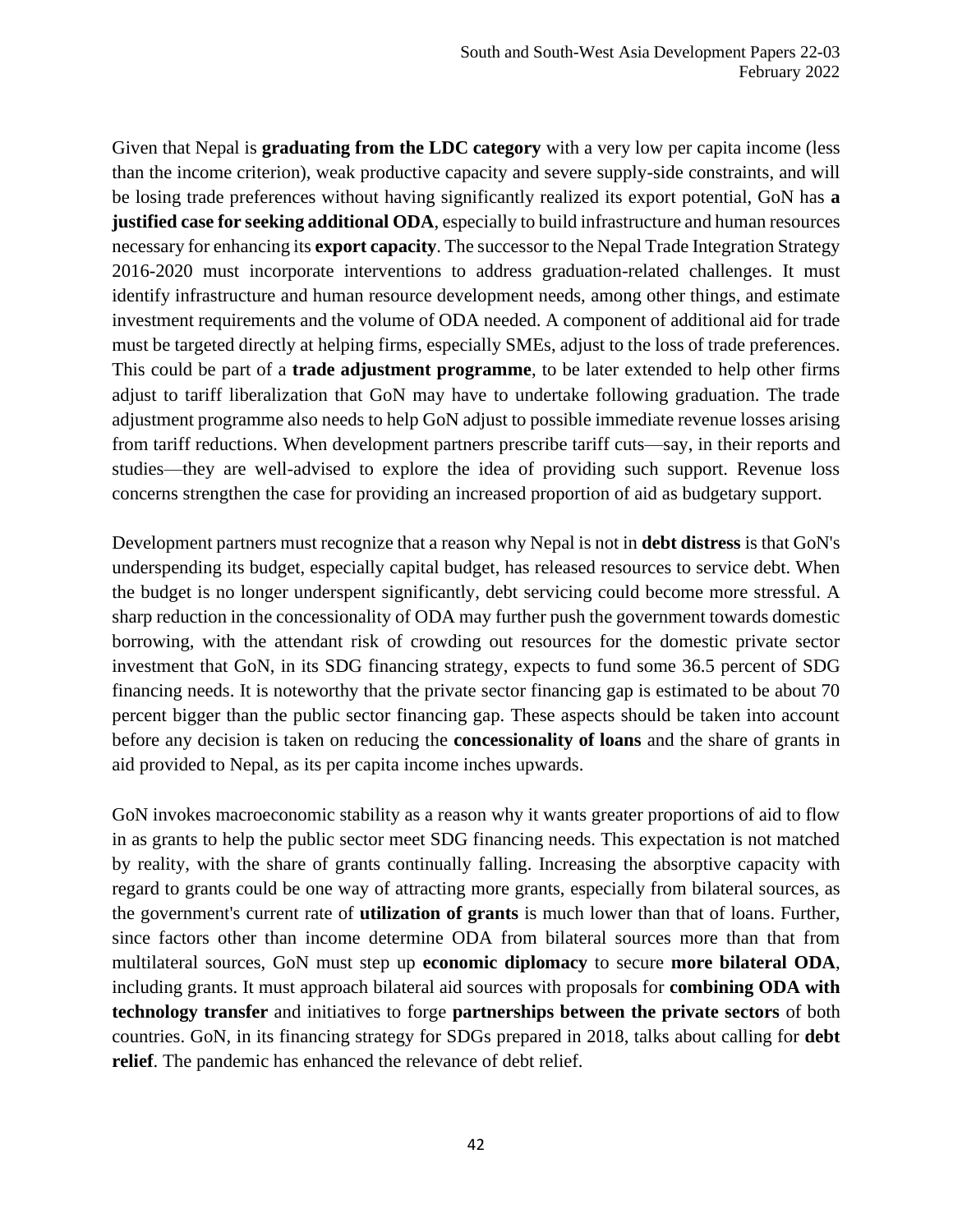Development partners should **improve coordination** among themselves to reduce aid fragmentation, which remains high. They must **share aid-related information** accurately and promptly, and actively contribute to GoN-led initiatives aimed at better coordination. The huge amount of ODA targeted for meeting SDG financing needs calls for a speedy and sufficiently accurate mapping of aid flows to SDGs, a process that GoN has initiated and needs the cooperation of development partners. Off-budget ODA and foreign aid provided by INGOs (which is not ODA) are in particular need of better coordination between GoN and development partners and among development partners to **avoid duplication and improve alignment** with national needs and priorities. Development partners should improve **predictability** in aid flows and be agreeable to providing aid under a **sector-wide approach** in more areas. An honest dialogue is needed between GoN and development partners on the issue of a significant proportion of ODA flows still bypassing the country's **public finance management system**.

Given the huge resource gap in development financing that ODA alone is unlikely to meet and the challenges faced in attracting huge amounts of purely private FDI, GoN, in its reports, sees **blended finance** as a possible new avenue of development finance (e.g., MoF, 2020). To take this forward, GoN must assess the feasibility of this mode drawing on the experience of countries at similar levels of development, identify the required institutional and regulatory framework and put it in place, and address capacity gaps to structure, implement and monitor bankable projects.

## <span id="page-42-0"></span>*FDI*

GoN has identified **policy, institutional, managerial and procedural constraints** to attracting FDI. These should be addressed. Inputs from existing and potential foreign investors should be drawn in such investigations. Getting **sovereign credit ratings** for Nepal would provide additional ideas to GoN on the reforms needed to reduce real or perceived risks for investors. In order to better sell the benefits of investing in Nepal, the **economic diplomacy** apparatus needs to be made more effective through **improved coordination** between diplomatic missions abroad, the foreign ministry, other ministries and public agencies, and the private sector. Diligent and regular followups are needed, including after investment summits (the commitments made in the two held so far having mostly failed to materialize). A possible blended finance approach discussed in the previous subsection should made a part of the strategy to attract FDI.

## <span id="page-42-1"></span>*Remittances*

Sustained growth of workers' remittances will be important for meeting Nepal's development goals. The government has to review and refine initiatives meant to **skill aspirant migrants** and provide them with effective pre-departure orientation. It has to **diversify destination markets**, enter into and lobby for the **enforcement of labour agreements** with destination countries, and strive to replicate the relative success of the government-to-government foreign employment arrangement with South Korea to **ensure transparency** in the recruitment process and curb workers' exploitation in other destinations. The government and the central bank have to take stock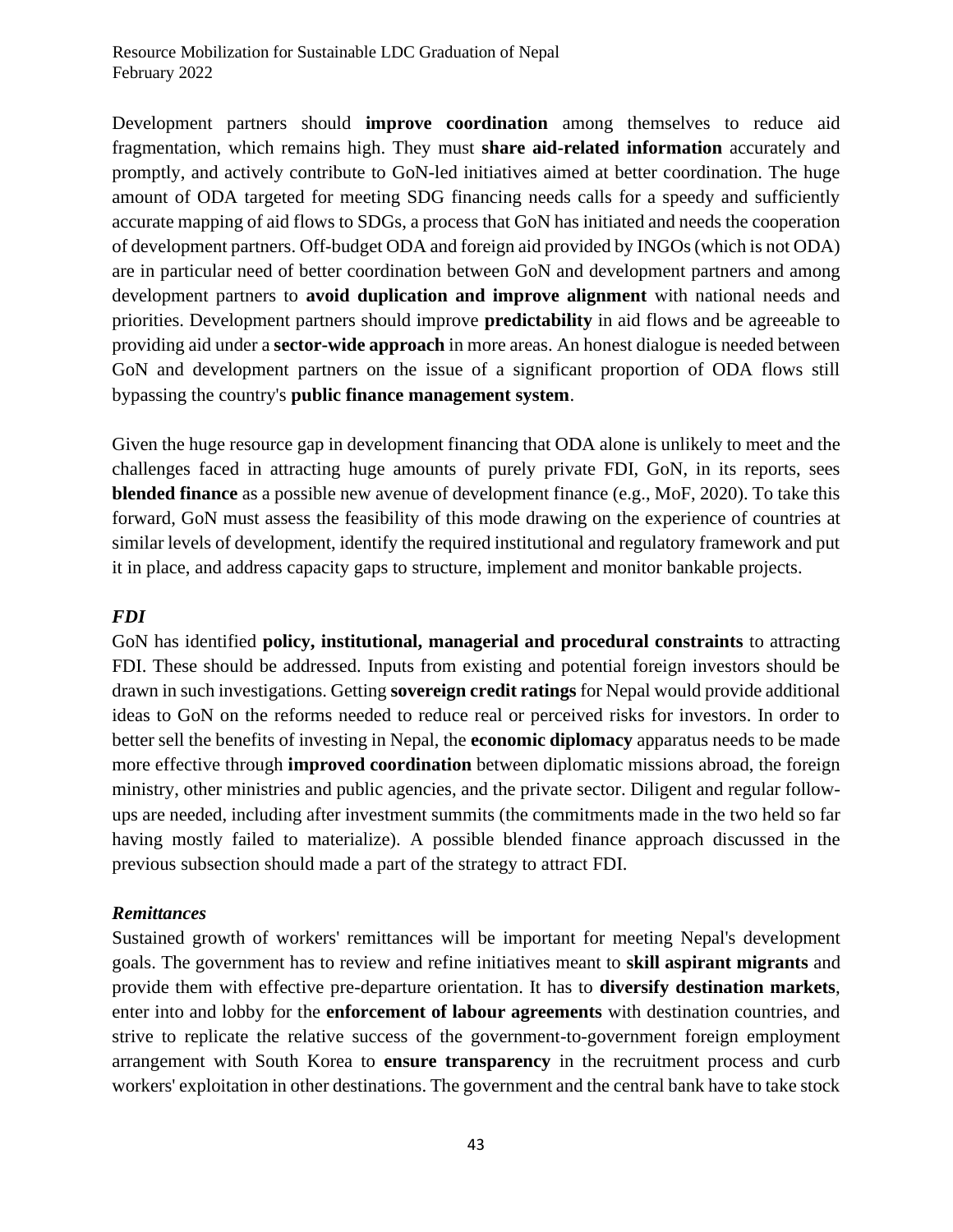of existing measures, and refine them as appropriate, to **formalize remittance inflows and induce savings** (e.g., through effective promotion of the central bank-issued bonds for migrant workers and their families), and **reduce recruitment costs** borne by migrant workers and the **cost of remitting**. A system under government-industry collaboration should be established to **match returnee migrants with employers**.

#### <span id="page-43-0"></span>**References**

Acharya, C. P. and Leon-Gonzalez, R. 2013. The impact of remittance on poverty and inequality: A microsimulation study for Nepal. *Asian Journal of Empirical Research*, 3(9): 1061-1080.

Acharya, C. P., and Leon-Gonzalez, R. 2014. How do migration and remittances affect human capital investment? The effects of relaxing information and liquidity constraints. *Journal of Development Studies*, 50(3): 444–460.

Banerjee, A. V., Banerjee, A., and Duflo, E. 2011. *Poor economics: A radical rethinking of the way to fight global poverty*. New York: Public Affairs.

Baniya, J., Bhattarai, S., Thapa, B.J., and Pradhan, V. 2020. Covid-19 and Nepali labour migrants: Impacts and responses. Kathmandu: Centre for the Study of Labour and Mobility, Social Science Baha.

CBS. 2019. *National economic census 2018: National report.* Report No. 1-1. Kathmandu: Central Bureau of Statistics, National Planning Commission.

CBS. 2021. *Nepal multidimensional poverty index: Analysis towards action*. Kathmandu: Government of Nepal, National Planning Commission.

Dobronogov, A., Knack, S., and Wilson, J. 2020. Moving up the ladder: An analysis of IDA graduation policy. Policy Research Working Paper 9208. World Bank, Washington, D.C.

DoI. 2021. Study report of the taskforce formed to make foreign investment and technology transfer more effective [In Nepali]. Kathmandu: Department of Industry, GoN.

GoN. 2021. *Economic Survey, 2020/21* [In Nepali]. Kathmandu: Government of Nepal, Ministry of Finance.

Kharel, P., Dávalos, J., and Dahal, K. 2021. Remittances and non-farm self-employment among the leftbehind: Evidence from Nepal. *Review of Development Economics*, 26: 208-241.

Kharel, Paras. 2019. International migration and remittances in Nepal: Revisiting some "facts", and role of economic diplomacy. SAWTEE Working Paper Series 19/01. South Asia Watch on Trade, Economics and Environment (SAWTEE), Kathmandu.

Kharel, P. 2021. Nepal's elusive quest for export success meets LDC graduation. Mimeo.

Lokshin, M., Bontch-Osmolovski, M., and Glinskaya, E. 2010. Work-related migration and poverty reduction in Nepal. *Review of Development Economics*, 14(2), 323-332.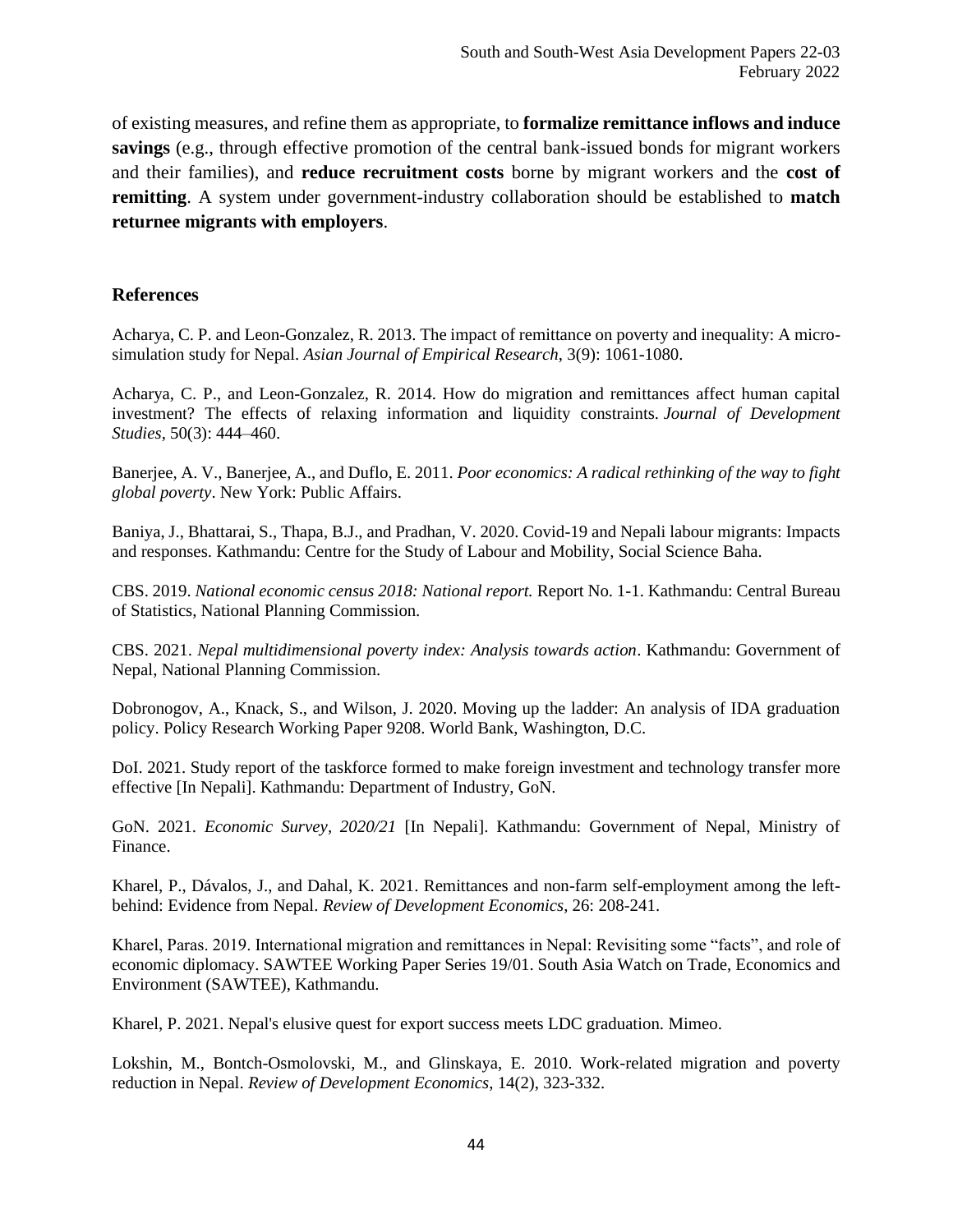Resource Mobilization for Sustainable LDC Graduation of Nepal February 2022

MoF. 2020. *Development cooperation report 2018/19*. Kathmandu: Government of Nepal, Ministry of Finance.

MoF. 2021. *Development cooperation report 2019/20*. Kathmandu: Government of Nepal, Ministry of Finance.

MoLE. 2018. *Labour migration for employment: A status report for Nepal: 2015/16–2016/17*. Kathmandu: Ministry of Labour and Employment, Government of Nepal.

MoLESS. 2020. *Nepal labour migration report 2020*. Kathmandu: Ministry of Labour, Employment and Social Security, Government of Nepal.

NPC and UNDP. 2020. *Nepal human development report 2020: Beyond graduation: Productive transformation and prosperity*. Kathmandu: National Planning Commission, Government of Nepal and United Nations Development Programme.

NPC. 2017*. Sustainable development goals: Status and roadmap 2016-2030*. National Planning Commission, Government of Nepal.

NPC. 2018. *Needs assessment, costing and financing strategy for sustainable development goals*. National Planning Commission, Government of Nepal.

NPC. 2020. *Sustainable development goals: Progress assessment report 2016-2030*. National Planning Commission, Government of Nepal.

NPC. 2021a. *SDGs: Resource booklet for localization* [In Nepali]. National Planning Commission, Government of Nepal.

NPC. 2021b. *Annual report 2076-77* [In Nepali]. Kathmandu: National Planning commission, Government of Nepal[. https://npc.gov.np/images/category/NPC-Annual\\_report\\_2020.pdf.](https://npc.gov.np/images/category/NPC-Annual_report_2020.pdf)

NRAC. 2021. *Report on revenue policy and tax reform for fiscal year 2021/22* [In Nepali]. Kathmandu: Nepal Revenue Advisory Committee, Ministry of Finance, Government of Nepal.

NRB. 2016. *The savings and investment trends among remittance-receiving households* [In Nepali]. Kathmandu: Nepal Rastra Bank, Research Department.

NRB. 2021. *A survey report on foreign direct investment in Nepal (2019/20).* Kathmandu: Nepal Rastra Bank.

OAG. *Fifty-eighth report of the Auditor General 2021*. Kathmandu: Office of the Auditor General.

Pokharel, D. 2021. How are remittances increasing in low-income countries after Covid? *Bizmandu*, 18 August,<https://bizmandu.com/content/20210817213752.html> (accessed 26.09.21).

Portugal, A., and Zildzovic, E. 2016. From evidence to policy: Supporting Nepal's trade integration strategy. Policy Note 1, Trade imbalances and remittances: Ensuring macro stability, World Bank, Washington, D.C.

Shrestha, M. 2017. The impact of large-scale migration on poverty, expenditures, and labor market outcomes in Nepal [In Nepali]. Policy Research Working Paper 8232. World Bank, Washington, D.C.